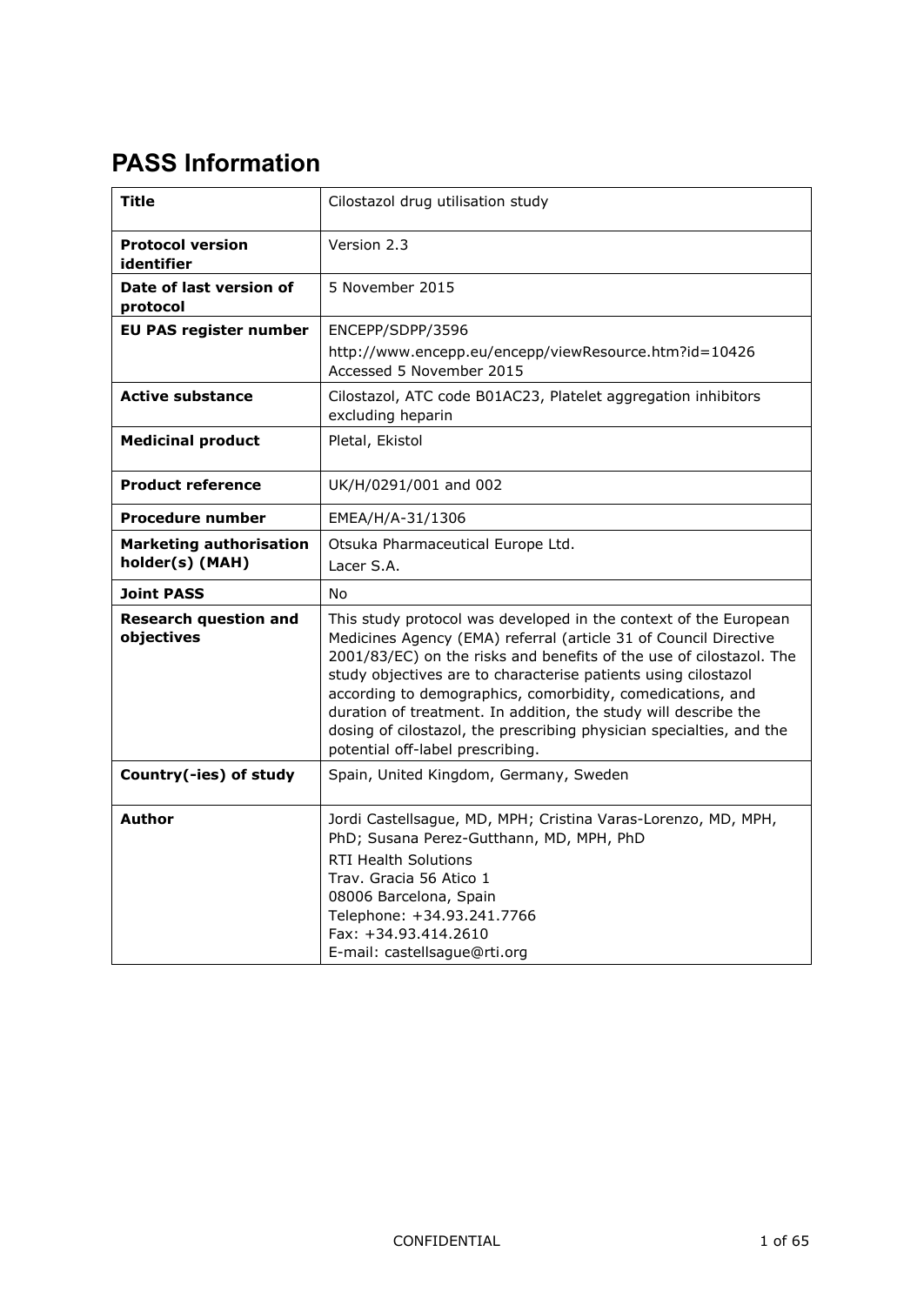# **Marketing Authorisation Holder(s)**

| <b>Marketing authorisation</b><br>holder(s)        | Otsuka Pharmaceutical Europe Ltd.<br>Gallions<br>Wexham Springs<br>Framewood Road<br>Wexham<br>SL3 6PJ, UK<br>Lacer S.A.<br>Sardenya 350<br>08025 Barcelona<br>Spain |
|----------------------------------------------------|----------------------------------------------------------------------------------------------------------------------------------------------------------------------|
| <b>MAH</b> contact person                          | Dr Marco Avila<br>Regional Vice President, Medical Europe<br>Otsuka Pharmaceutical Europe Ltd                                                                        |
| <b>EU QPPV</b>                                     | Dr Achint Kumar<br>Otsuka Europe Development and Commercialisation Limited<br>(OEDC)                                                                                 |
| <b>Head of Medical</b><br><b>Compliance-Europe</b> | Dr Sanjay Kapoor<br>Otsuka Pharmaceutical Europe Ltd.                                                                                                                |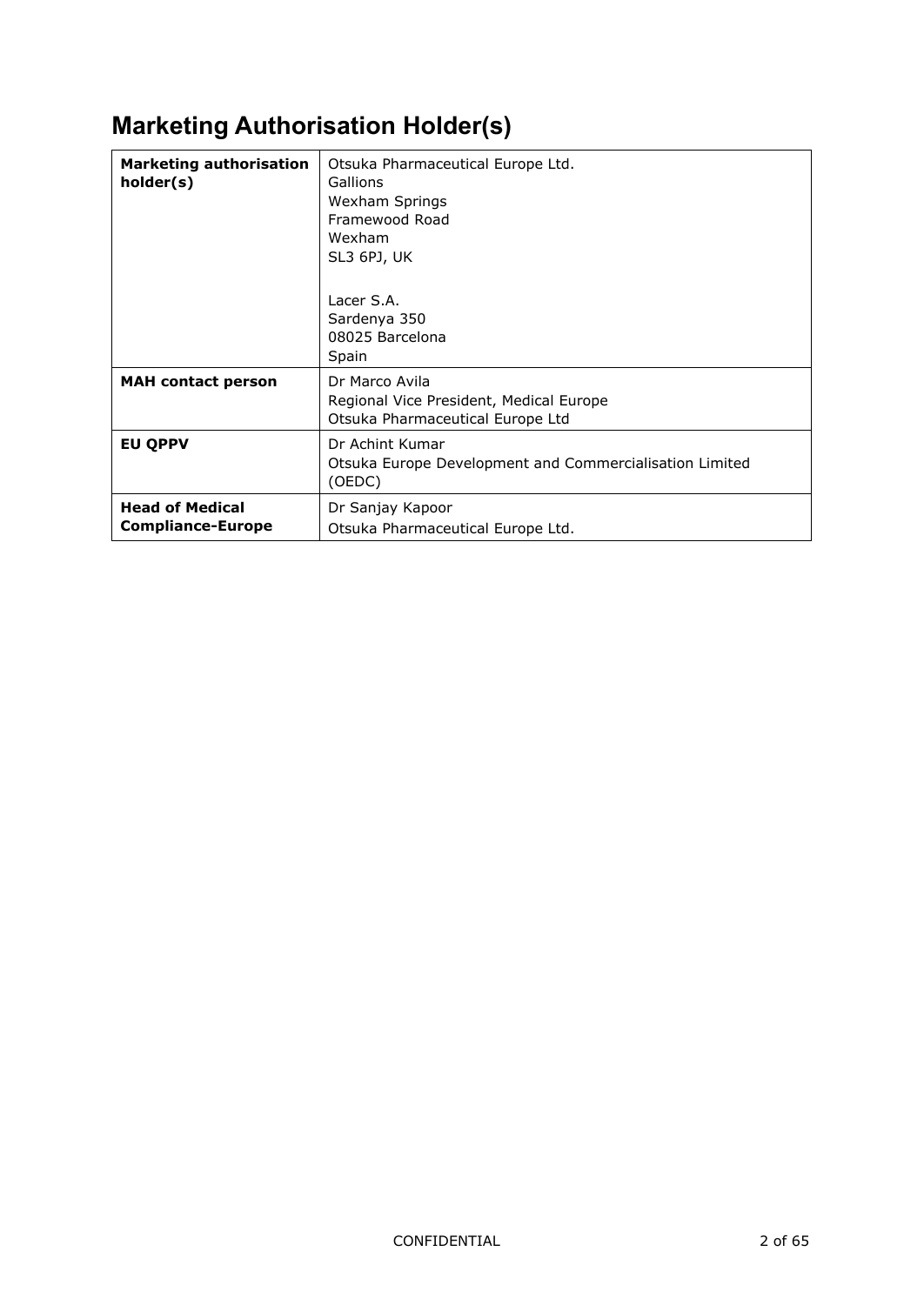# **Approval Page**

Project Title: Cilostazol drug utilisation study

Otsuka Protocol ID Number: 21-13-101

| Effective Date:      | 5 November 2015                                                                                                                      |
|----------------------|--------------------------------------------------------------------------------------------------------------------------------------|
| Authors              | Jordi Castellsague, MD, MPH; Cristina Varas-Lorenzo, MD, MPH,<br>PhD; Susana Perez-Gutthann, MD, MPH, PhD; (RTI Health<br>Solutions) |
| Version:             | 2.3                                                                                                                                  |
| <b>Version Date:</b> | 5 November 2015                                                                                                                      |

The following people have reviewed the protocol and give their approval:

#### **RTI Health Solutions**

| Susana Perez-Gutthann, MD, MPH, PhD, FISPE, FRCP<br>Vice President and Global Head of Epidemiology<br>RTI Health Solutions | Date |
|----------------------------------------------------------------------------------------------------------------------------|------|
|                                                                                                                            |      |

#### **Otsuka Pharmaceutical Europe Ltd**

| Dr Marco Avila                          | Date |
|-----------------------------------------|------|
| Regional Vice President, Medical Europe |      |
|                                         |      |
| Otsuka Pharmaceutical Europe Ltd        |      |
|                                         |      |
|                                         |      |

Dr. Achint Kumar Otsuka Europe Development and Commercialisation Limited (OEDC)

*Date*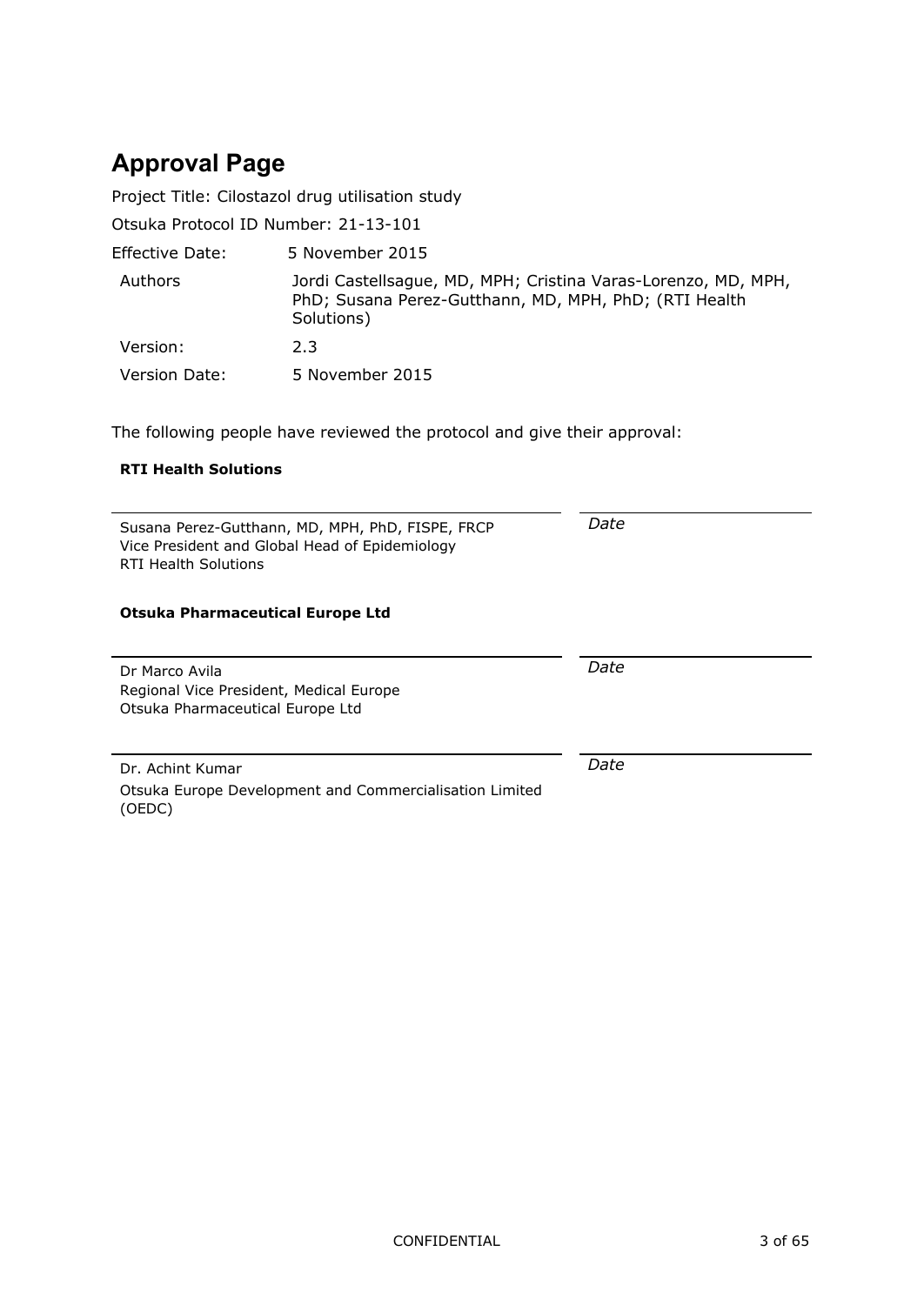# <span id="page-3-0"></span>**1 Table of Contents**

| 1                       |     |                |                                                                                                                     |  |
|-------------------------|-----|----------------|---------------------------------------------------------------------------------------------------------------------|--|
| $\overline{\mathbf{2}}$ |     |                |                                                                                                                     |  |
| 3                       |     |                |                                                                                                                     |  |
| 4                       |     |                |                                                                                                                     |  |
| 5                       |     |                |                                                                                                                     |  |
| 6                       |     |                |                                                                                                                     |  |
|                         | 6.1 |                |                                                                                                                     |  |
|                         | 6.2 |                |                                                                                                                     |  |
| 7                       |     |                |                                                                                                                     |  |
| 8                       |     |                |                                                                                                                     |  |
| 9                       |     |                |                                                                                                                     |  |
|                         | 9.1 |                |                                                                                                                     |  |
|                         | 9.2 |                |                                                                                                                     |  |
|                         |     | 9.2.1          |                                                                                                                     |  |
|                         |     | 9.2.2          |                                                                                                                     |  |
|                         |     | 9.2.3          |                                                                                                                     |  |
|                         |     | 9.2.4<br>9.2.5 |                                                                                                                     |  |
|                         |     | 9.2.6          |                                                                                                                     |  |
|                         | 9.3 |                |                                                                                                                     |  |
|                         |     | 9.3.1          |                                                                                                                     |  |
|                         |     | 9.3.2          |                                                                                                                     |  |
|                         |     | 9.3.3          | Characterisation of New Users at the Start Date25                                                                   |  |
|                         |     | 9.3.4          | Concurrent Use of Medications That May Interact With Cilostazol.30                                                  |  |
|                         |     | 9.3.5          | Concurrent Use of Selected Antithrombotic Agents 32                                                                 |  |
|                         |     | 9.3.6          | Baseline Characterisation of New Users for the Assessment of<br>Planned Risk Minimisation Measures (SmPC Changes)32 |  |
|                         |     | 9.3.7          | Indications Associated With Treatment and Off-Label Prescribing. 35                                                 |  |
|                         |     | 9.3.8          | Assessment of Hospitalisations During Treatment With Cilostazol 36                                                  |  |
|                         |     | 9.3.9          |                                                                                                                     |  |
|                         | 9.4 |                |                                                                                                                     |  |
|                         |     | 9.4.1          | Status of Contacts With the Study Databases 37                                                                      |  |
|                         |     | 9.4.2          |                                                                                                                     |  |
|                         | 9.5 |                |                                                                                                                     |  |
|                         | 9.6 |                |                                                                                                                     |  |
|                         | 9.7 |                |                                                                                                                     |  |
|                         |     | 9.7.1          |                                                                                                                     |  |
|                         |     | 9.7.2          | Characterisation of Users at the Start Date 46                                                                      |  |
|                         |     | 9.7.3          | Use of Medications Potentially Interacting With Cilostazol 47                                                       |  |
|                         |     | 9.7.4<br>9.7.5 |                                                                                                                     |  |
|                         |     |                | Assessment of Changes to the Summary of Product Characteristics                                                     |  |
|                         |     | 9.7.6          |                                                                                                                     |  |
|                         |     | 9.7.7          |                                                                                                                     |  |
|                         |     | 9.7.8          |                                                                                                                     |  |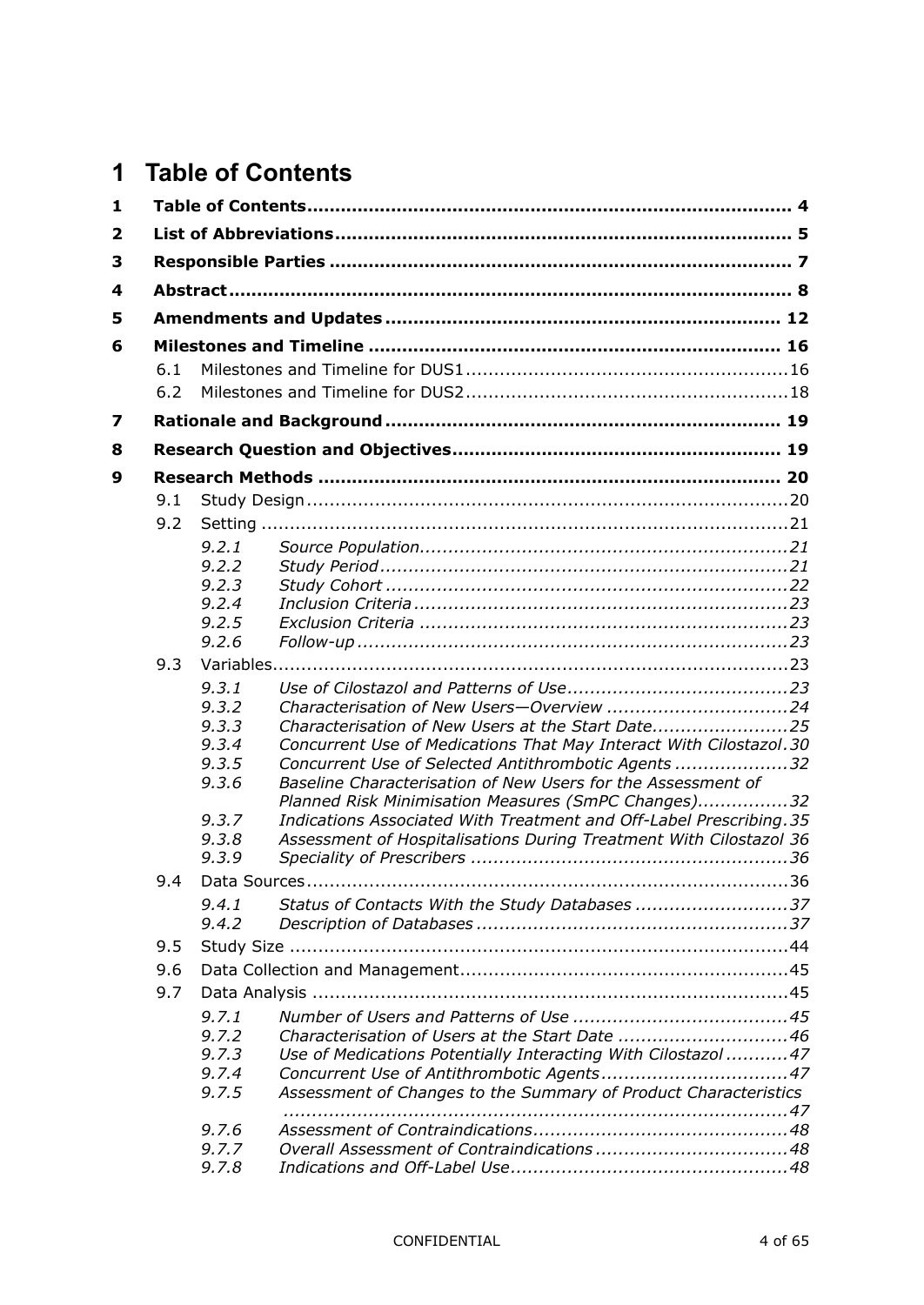|    |     | 9,7,10 | 9.7.9 Assessment of hospitalisations during treatment with cilostazol48 |  |
|----|-----|--------|-------------------------------------------------------------------------|--|
|    |     |        |                                                                         |  |
|    | 9.9 |        |                                                                         |  |
| 10 |     |        |                                                                         |  |
|    |     |        |                                                                         |  |
| 11 |     |        | Management and Reporting of Adverse Events/Adverse Reactions  52        |  |
| 12 |     |        | Plans for Disseminating and Communicating Study Results 52              |  |
| 13 |     |        |                                                                         |  |
|    |     |        |                                                                         |  |
|    |     |        |                                                                         |  |
|    |     |        | Annex 3. List of Medications Interacting With Cytochrome P450  63       |  |

# **List of Tables**

| Table 1.  |                                                                           |  |
|-----------|---------------------------------------------------------------------------|--|
| Table 2.  |                                                                           |  |
| Table 3.  | Types of Diagnosis, Procedure, and Medication Codes in the Study          |  |
|           |                                                                           |  |
| Table 4.  |                                                                           |  |
| Table 5.  | Anatomical Therapeutic Chemical Codes for Comedications28                 |  |
| Table 6.  | Medications Potentially Interacting With Cilostazol30                     |  |
| Table 7.  | Proposed Changes in the Labelling of Cilostazol and Characterisation of   |  |
|           |                                                                           |  |
| Table 8.  |                                                                           |  |
| Table 9.  |                                                                           |  |
| Table 10. | Preliminary Number of Users of Cilostazol in the Study Databases 44       |  |
| Table 11. | Binomial Confidence Intervals for Different Study Sizes and Prevalence of |  |
|           |                                                                           |  |
|           |                                                                           |  |

# **List of Figures**

| Figure 2. Study Period for DUS 1 and DUS 2 in Relation to 2013 SmPC Changes 22 |  |
|--------------------------------------------------------------------------------|--|

# <span id="page-4-0"></span>**2 List of Abbreviations**

| <b>ALT</b> | alanine aminotransferase                                                                                            |
|------------|---------------------------------------------------------------------------------------------------------------------|
| AST        | aspartate aminotransferase                                                                                          |
| ATC        | Anatomical Therapeutic Chemical (classification system)                                                             |
| <b>BUN</b> | blood urea nitrogen                                                                                                 |
| CMBD-AH    | Catalan Health Services database of hospital admissions (Conjunto Mínimo<br>Básico de Datos de Altas Hospitalarias) |
| <b>CYP</b> | cytochrome P-450                                                                                                    |
| <b>DDD</b> | defined daily dose                                                                                                  |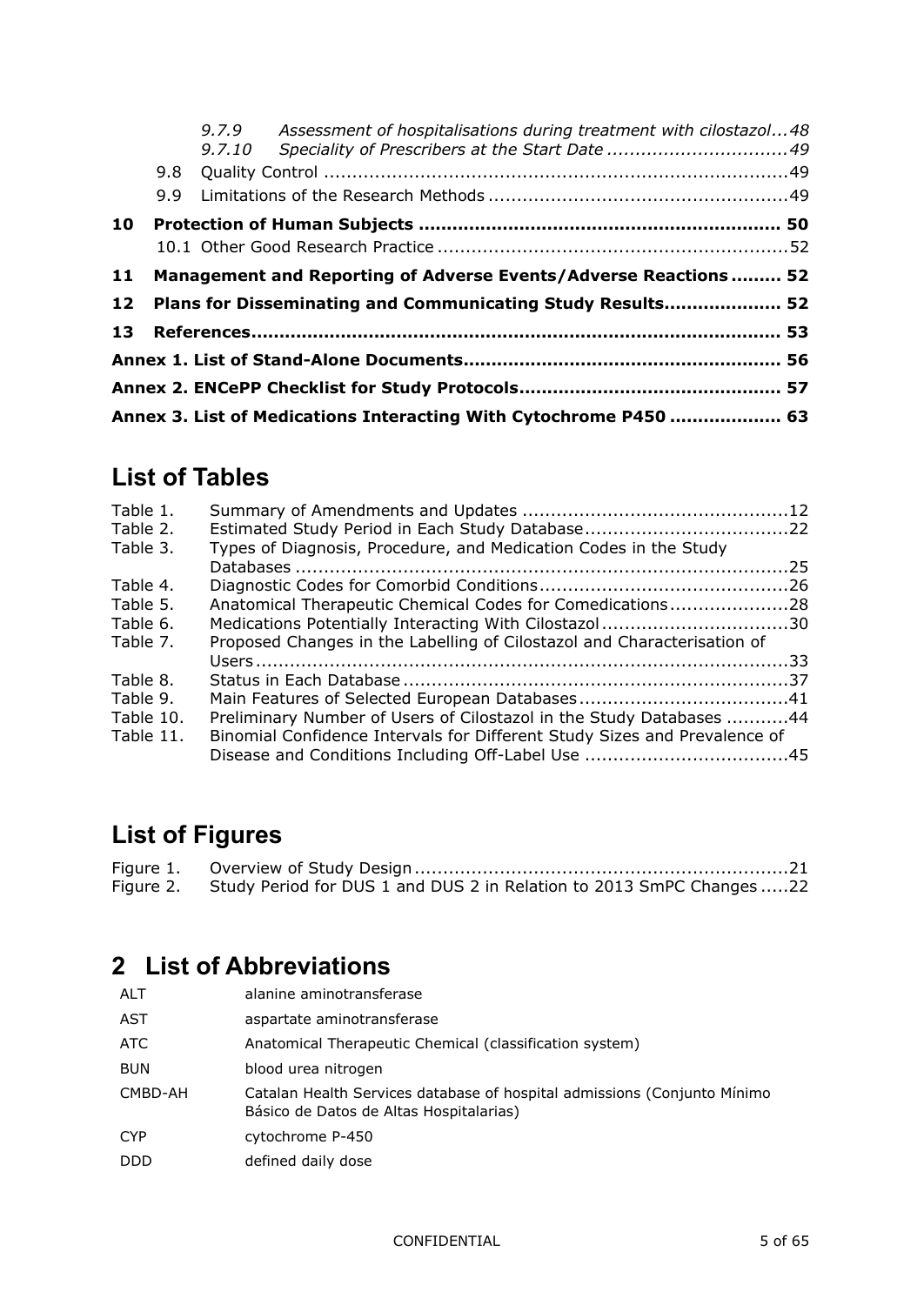| <b>DUS</b>    | drug utilisation study                                                                                                                                                                      |
|---------------|---------------------------------------------------------------------------------------------------------------------------------------------------------------------------------------------|
| EBM           | codes used for treatments and diagnostic procedures (Einheitlicher<br>Bewertungsmaßstab), GePaRD                                                                                            |
| <b>EBS</b>    | ambulatory operation or procedure codes, GePaRD                                                                                                                                             |
| EMA           | European Medicines Agency                                                                                                                                                                   |
| <b>HCP</b>    | health care provider                                                                                                                                                                        |
| GePaRD        | German Pharmacoepidemiological Research Database                                                                                                                                            |
| GGT           | gamma-glutamyl transpeptidase                                                                                                                                                               |
| <b>GP</b>     | general practitioner                                                                                                                                                                        |
| <b>GVP</b>    | Guideline on Good Pharmacovigilance Practice                                                                                                                                                |
| <b>IACS</b>   | Aragón Health Sciences Institute (Instituto Aragonés de Ciencias de la Salud)                                                                                                               |
| $ICD-10$      | International Statistical Classification of Diseases and Related Health<br>Problems, 10th Revision                                                                                          |
| ICD-10-CM     | International Statistical Classification of Diseases and Related Health<br>Problems, 10th Revision, Clinical Modification                                                                   |
| $ICD-10-GM$   | International Statistical Classification of Diseases and Related Health<br>Problems, 10th Revision, German Modification                                                                     |
| $ICD-9$       | International Classification of Diseases, 9th Revision                                                                                                                                      |
| <b>ICPC</b>   | International Classification of Primary Care (codes)                                                                                                                                        |
| IRB           | institutional review board                                                                                                                                                                  |
| <b>ISPE</b>   | International Society for Pharmacoepidemiology                                                                                                                                              |
| <b>OPED</b>   | Odense University Pharmacoepidemiology Database                                                                                                                                             |
| <b>OPS</b>    | hospital operation and procedures codes (Operationen- und<br>Prozedurenschlüssel); (GePaRD)                                                                                                 |
| <b>PASS</b>   | postauthorisation safety study                                                                                                                                                              |
| <b>PSUR</b>   | Periodic Safety Update Report                                                                                                                                                               |
| RMP           | risk management plan                                                                                                                                                                        |
| SD            | standard deviation                                                                                                                                                                          |
| SHI           | statutory health insurance agencies                                                                                                                                                         |
| SIDIAP        | Information System for the Advancement of Research in Primary Care<br>(Sistema d'Informació per al Desenvolupament de la Investigació en Atenció<br>Primària), database in Catalonia, Spain |
| SmPC          | summary of product characteristics                                                                                                                                                          |
| <b>STROBE</b> | Strengthening the Reporting of Observational Studies in Epidemiology                                                                                                                        |
| THIN          | The Health Improvement Network, United Kingdom                                                                                                                                              |
| UK            | United Kingdom                                                                                                                                                                              |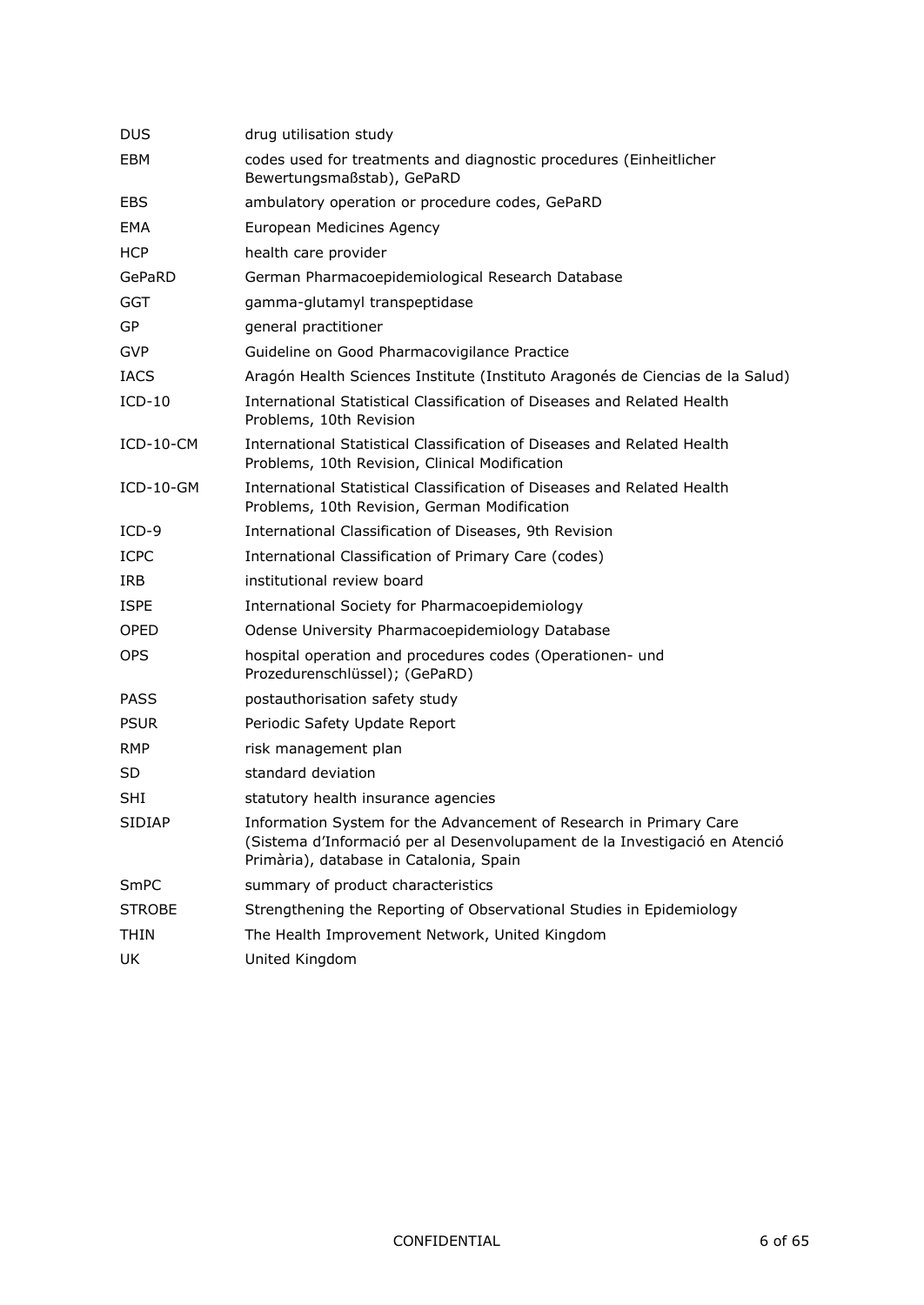## <span id="page-6-0"></span>**3 Responsible Parties**

#### **RTI Health Solutions—Barcelona**

Trav. Gracia 56, Atico 1 08006 Barcelona, Spain

Susana Perez-Gutthann, MD, MPH, PhD, FISPE, FRCP; Vice President and Global Head of Epidemiology

Jordi Castellsague, MD, MPH; Director of Epidemiology

Cristina Varas-Lorenzo, MD, MPH, PhD; Director of Epidemiology

#### **Otsuka Pharmaceutical Europe Ltd**

Gallions Wexham Springs Framewood Road Wexham SL3 6PJ, UK Henner Kalden, MD, PhD Senior Director and Head

Otsuka Frankfurt Research Institute GmbH

| THIN database, UK                                                                                                  |
|--------------------------------------------------------------------------------------------------------------------|
| The Information System for the<br>Advancement of Research in Primary<br>Care (SIDIAP) <sup>d</sup> database, Spain |
| The German Pharmacoepidemiological<br>Research Database (GePaRD), Germany <sup>e</sup>                             |
| National Registers, Sweden                                                                                         |
|                                                                                                                    |

<sup>a</sup> Grupo EpiChron de Investigación en Enfermedades Crónicas.

<sup>b</sup> Instituto Aragonés de Ciencias de la Salud.

<sup>c</sup> Institute d'Investigació en Atenció Primària.

<sup>d</sup> Sistema d'Informació per el Desenvolupament de la Investigació en Atenció Primària.

<span id="page-6-1"></span><sup>e</sup> Pending approval by the statutory health insurance providers (SHIs).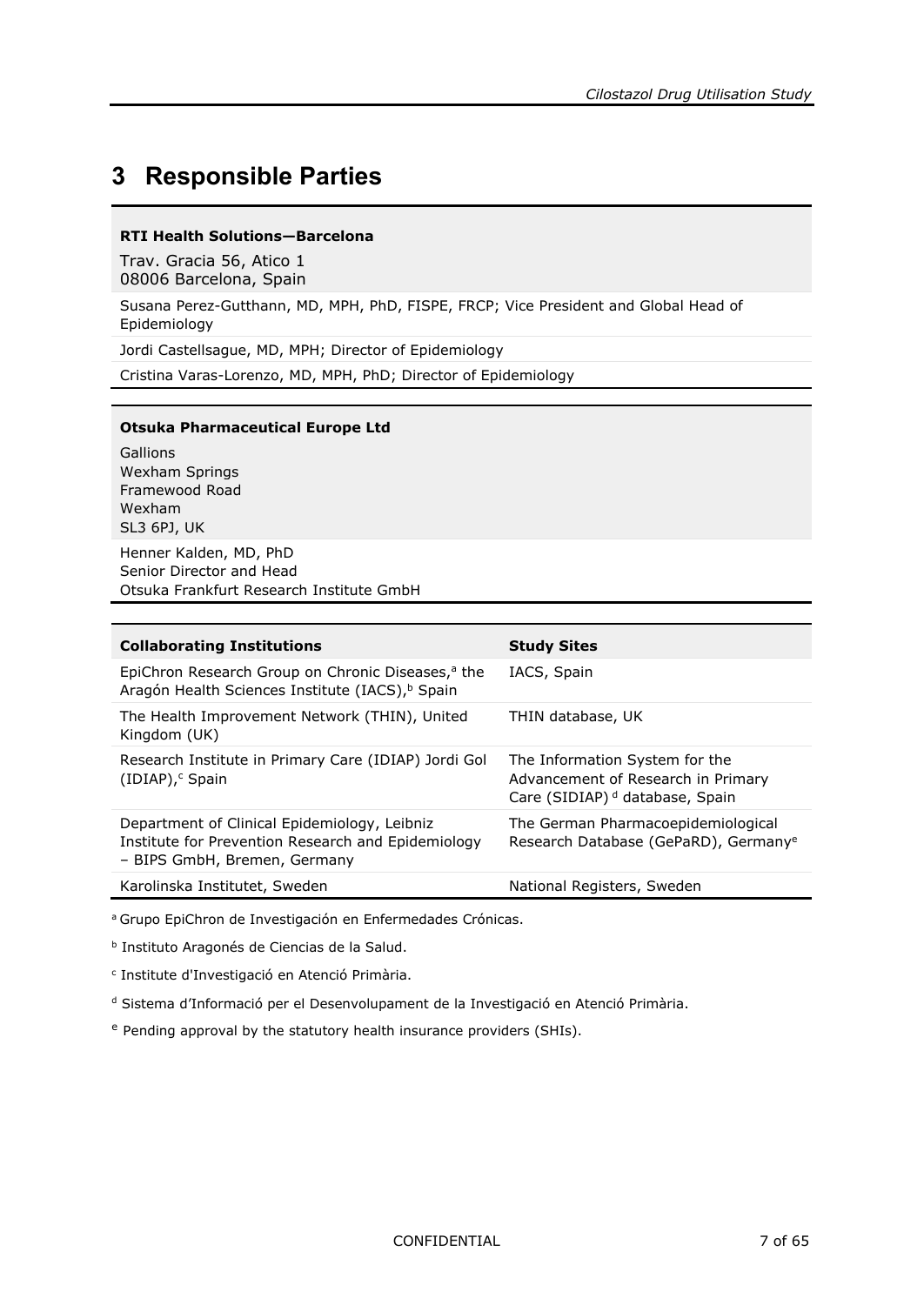# <span id="page-7-0"></span>**4 Abstract**

**Title**: Cilostazol drug utilisation study

**Rationale and background**: This is a drug utilisation study (DUS) on the use of cilostazol in several European populations in the context of the cilostazol referral under Article 31 of Council Directive 2001/83/EC. The DUS is planned to be conducted using database sources to understand the characteristics of users of cilostazol, duration and patterns of cilostazol use, and prevalence of concomitant use of cilostazol and other drugs with which it may interact. The DUS is planned to be conducted in two phases. DUS1 will evaluate cilostazol as currently used in several European countries during the period from launch through 2011. DUS2 will be conducted after the implementation of changes to the summary of product characteristics (SmPC) and the follow-up communication activities with health care professionals (HCPs) and will evaluate the impact of these measures during the year 2014 in the same countries. DUS2 will be conducted using the same protocol as used in DUS1. Both DUS1 and DUS2 will include all the marketed products containing cilostazol in the countries, irrespective of brand.

**Research question and objectives**: The primary objectives of the DUS are the following:

- To describe the characteristics of new users of cilostazol according to (1) demographics, (2) baseline comorbidity including conditions listed in the SmPC and the risk management plan (RMP) as potential or identified safety concerns, (3) baseline and concurrent use of medications potentially interacting with cilostazol, and (3) specific comorbidity
- To describe the duration of the use of cilostazol and discontinuation patterns
- Secondary objectives of the DUS are to (1) quantify and describe off-label prescribing, (2) describe dosage patterns of the use of cilostazol, (3) to assess the proportion of patients who are hospitalised for any cause while treated with cilostazol, and (4) identify the medical specialties of physicians prescribing cilostazol.

**Study design**: Cohort study of new users of cilostazol identified in five proposed European population-based automated health databases from Spain (two databases), Germany, the United Kingdom, and Sweden (see Data Sources). New users of cilostazol will be characterised in terms of demographics, comorbidity, and comedications at the date of receiving the first prescription for cilostazol (start date). Diseases and conditions that will be used to evaluate the risk minimisation measures will be assessed for the 6 months before the start date. Concurrent use of potentially interacting medications will be assessed for the 3 months before the start date and during follow-up. Duration of use of cilostazol will be assessed during follow-up.

**Population**: The source population includes all individuals registered in the study databases since the date of cilostazol availability in each country. The study period is defined as the time between the date of cilostazol availability and the latest date of data availability in each database. The study cohort includes all individuals from the source population who have a first recorded prescription of cilostazol (new users) during the study period and have been continuously enrolled in the database for at least 6 months.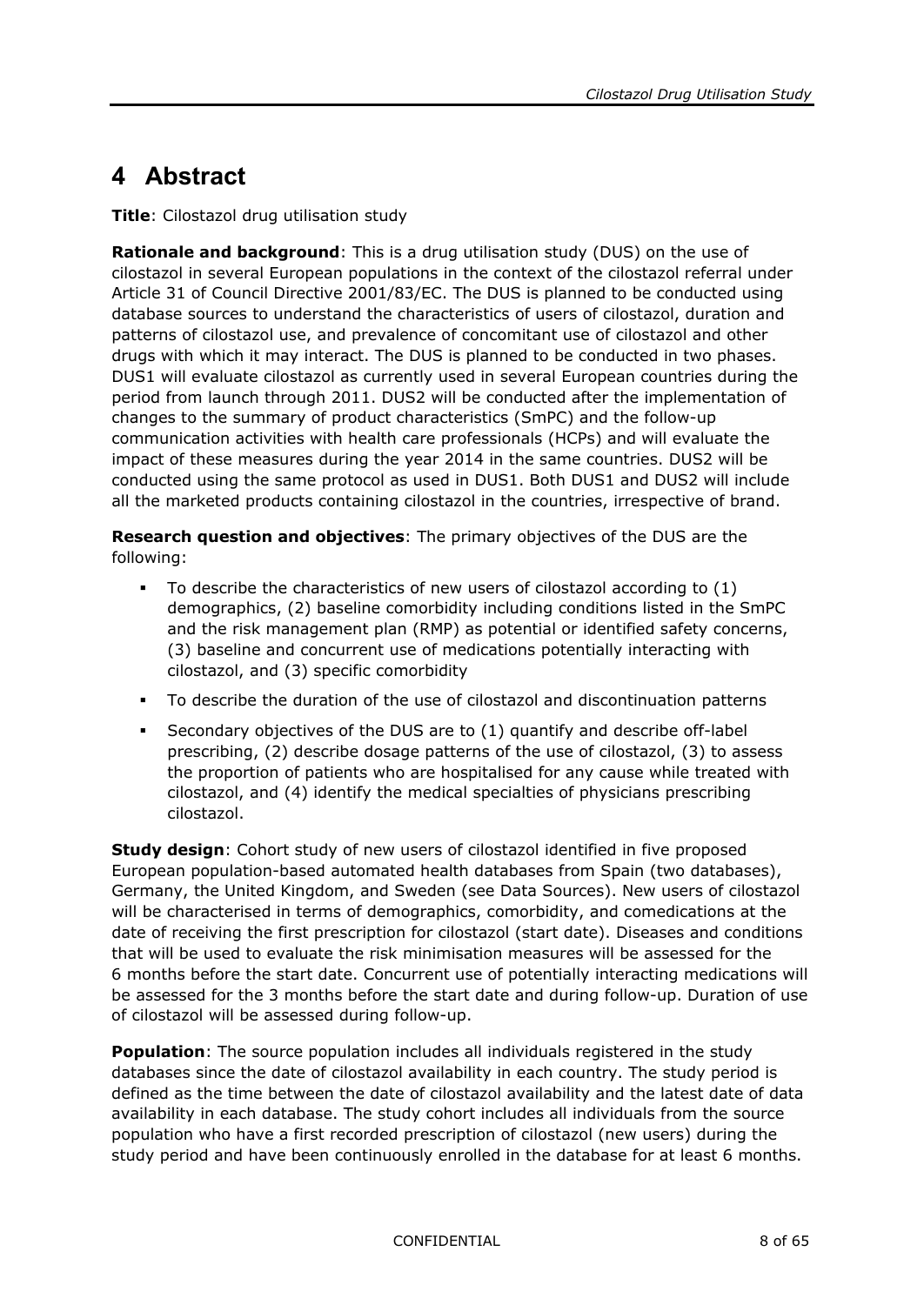Each member of the study cohort will be followed from the start date until the earliest of date of death or end of study period.

#### **Variables**:

*Use of cilostazol and patterns of use*: The number of new users of cilostazol and the number of prescriptions, packages, and defined daily dose (DDD) will be ascertained overall and by strength, quantity, and year. Current use of cilostazol will be ascertained according to the days of supply of each prescription for cilostazol.

- *Duration of use of cilostazol*: Total duration of use of cilostazol will be ascertained by the total number of days of supply of consecutive prescriptions.
- *Daily dose of cilostazol*: Daily dose of cilostazol will be calculated using the recorded information on strength and quantity prescribed and the days of supply of each prescription.

*Characterisation of users at the start date:* New users of cilostazol will be characterised at the start date according to demographic, family history, comorbidity, and comedications.

*Concurrent use of medications that may interact with cilostazol*: Use of medications potentially interacting with cilostazol, including potent inhibitors of CYP3A4 and CYP2C19, will be ascertained at the start date, in the 3 months before the start date, and in the follow-up during current use of cilostazol.

*Concurrent use of selected antithrombotic agents*: The concurrent use of cilostazol with platelet aggregation inhibitors and antithrombotic agents will be ascertained at the start date and during follow-up. Use of each antithrombotic agent will be defined according to the days of supply of each prescription. The number of patients simultaneously contributing time to current use of cilostazol and current use of antithrombotic agents at the start date and during follow-up will be ascertained.

*Use of platelet aggregation inhibitors*: New users of cilostazol concurrently treated with platelet aggregation inhibitors at the start date will be followed to assess the proportion of patients discontinuing the use of platelet aggregation inhibitors.

*Characterisation of users for the assessment of risk minimisation measures (SmPC changes)*: Users of cilostazol will be characterised to evaluate the impact of the risk minimisation measures that Otsuka submitted to the EMA in October 2012. For this evaluation, DUS2 is planned to be initiated 6 months after the implementation of the SmPC changes, and results will be compared with those obtained in DUS1. Evaluation of the impact of the risk minimisation measures will be conducted through the following variables according to the sections of the SmPC:

- Indications: Smoking status at the start date; number of patients with a visit to the general practitioner and/or to a specialist between 3 months and 4 months after the start date; number of patients discontinuing cilostazol between 3 months and 4 months after the start date
- New contraindications: Number of patients with a recorded diagnosis for unstable angina pectoris, myocardial infarction, or coronary intervention, within 6 months before the start date; number of patients with concurrent use of two or more platelet aggregation inhibitors at the start date and during follow-up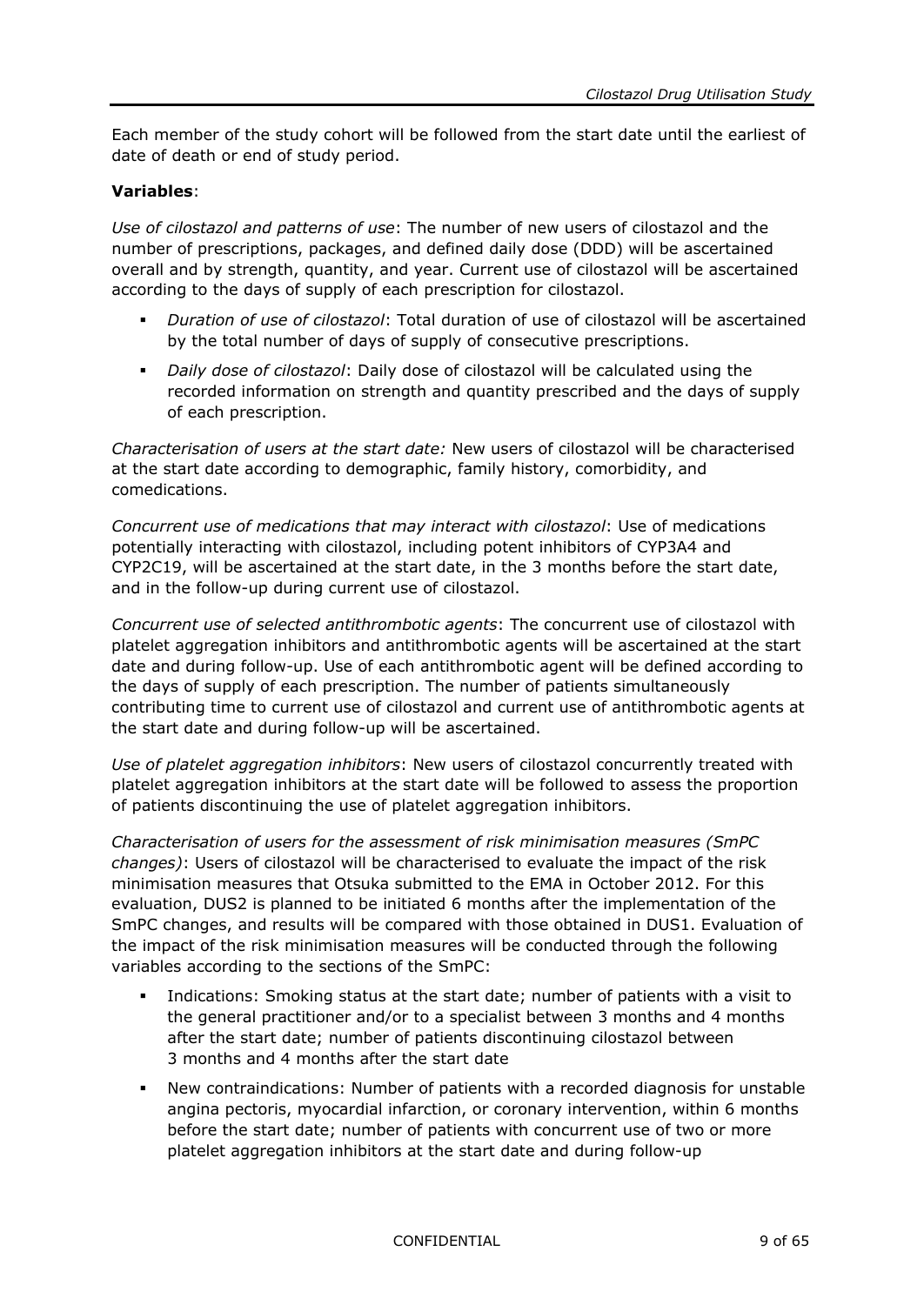- Warnings and precautions: Patients with a history of arrhythmias, hypotension, or coronary heart disease recorded at any time before the start date will be followed to assess the rates of visits to general practitioners or specialists
- Posology: Reduction of daily dose to 100 mg will be assessed among patients who are prescribed a potentially interacting medication or a potent inhibitor of CYP3A4 or CYP2C19 during current use of cilostazol.

Use of cilostazol will be evaluated for the use in patients with diseases and conditions currently listed as contraindications in the SmPC that will be retained in the revised SmPC. These conditions are severe renal impairment, moderate to severe hepatic impairment, congestive heart failure, history of bleeding disorders, and history of arrhythmias.

*Indications associated with treatment and off-label prescribing*: In most databases, the indication for which the treatment is given is not recorded as a separate field and must be assessed by diagnosis codes recorded around the date of the first cilostazol prescription and/or by manual review of the computerised clinical information, including free-text comments from the prescriber when these are available (e.g., THIN). Because review of computerised information is very time- and-resource consuming, the indication associated with cilostazol treatment and off-label prescribing of cilostazol in THIN will be assessed in a random sample of about 200 patients stratified by age and strength of first prescription of cilostazol. For the rest of databases, which do not have free-text comments, indications for cilostazol will be evaluated for all patients by hospital discharge diagnoses.

*Assessment of hospitalisations during treatment with cilostazol:* The percentage of users of cilostazol who are hospitalised for any cause during treatment will be assessed.

*Speciality of prescribers*: The type of prescriber initiating treatment with cilostazol will be ascertained in the databases that have this information available: IACS, SIDIAP, GePaRD, Sweden.

**Data sources**: The study is proposed to be conducted in the following databases:

- The Aragón Health Sciences Institute (Instituto Aragonés de Ciencias de la Salud [IACS]) database, Spain
- The Information System for the Advancement of Research in Primary Care (Sistema d'Informació per el Desenvolupament de la Investigació en Atenció Primària [SIDIAP]) database in Catalonia, Spain
- The German Pharmacoepidemiological Research Database (GePaRD ), Germany. Conduct of the study in the GePaRD needs approval by the statutory health insurance providers (SHIs)
- The Health Improvement Network (THIN), United Kingdom (UK)
- The Swedish National Registers

**Study size**: We ascertained the preliminary number of new users of cilostazol in SIDIAP, THIN, and Swedish databases. For GePaRD, we estimated the number of new users in the database based on the reported use of cilostazol in Germany. For IACS in Spain, the number of new users is yet to be ascertained. Overall, the estimated total number of new users in the study databases is between 11,000 and 17,000 (pending the number of new users from IACS and confirmation from GePaRD and Sweden).

CONFIDENTIAL 10 of 65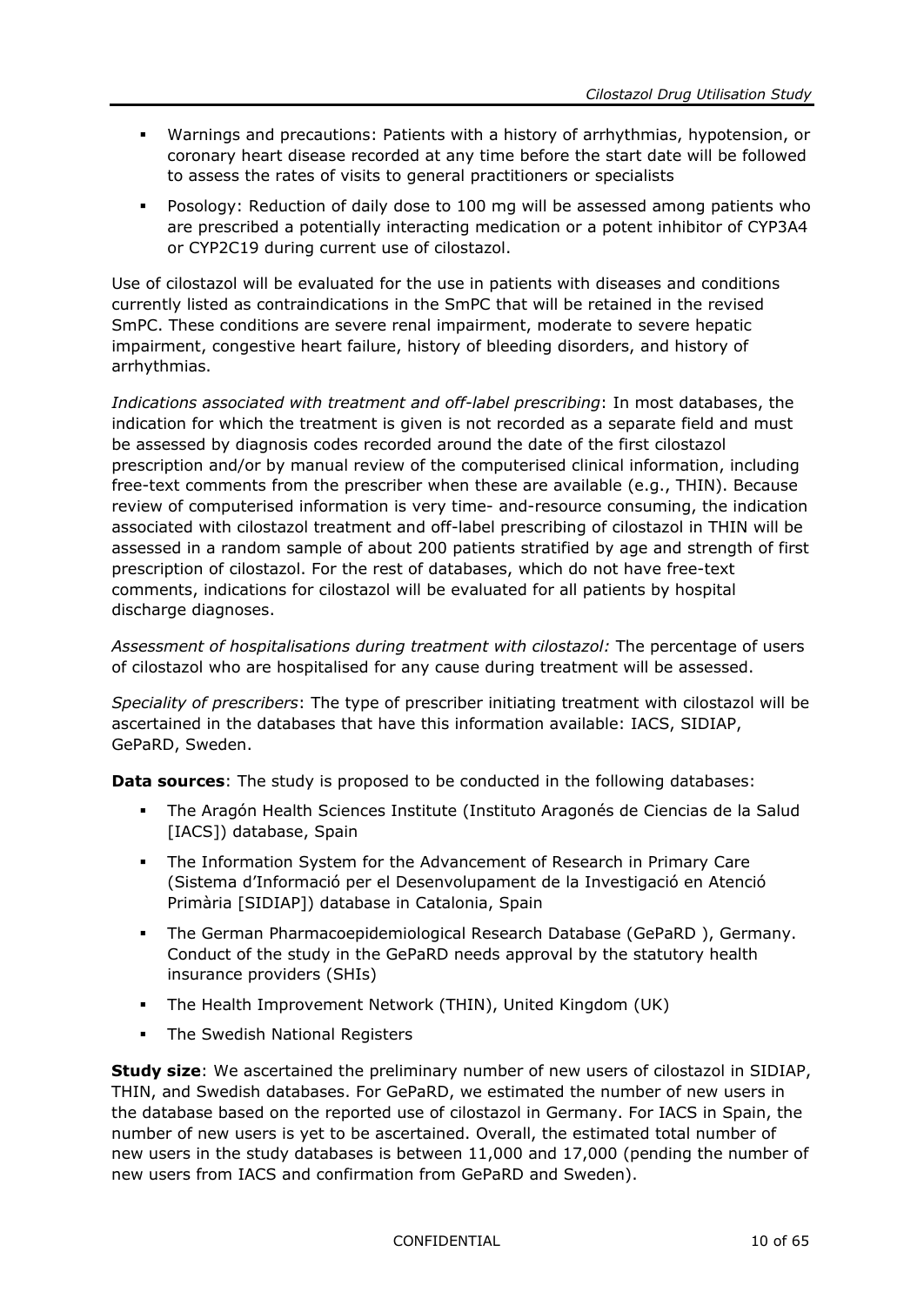**Data analysis**: The use and patterns of use of cilostazol will be summarised by the total number of users, prescriptions, and number of defined daily doses (DDDs), and by the number of users according to daily dose and duration of use. Characteristics of users, comorbidity, comedications, use of interacting drugs, and conditions defined for the evaluation of risk minimisation measures, contraindications, indications, off-label use, hospitalisations, and prescriber speciality will be described as number and percentage of patients with each condition. All analysis will be stratified by age and sex. Shell tables of results for the planned analysis are presented in a separate file (Cilostazol shell analysis tables Final.xlsx).

**Limitations:** Drug utilisation studies conducted in automated health databases allow identification of patients who are prescribed or dispensed the drugs of interest and characterisation of these patients according to prior medical history, use of medications, and patterns of use of medications. Health care databases have become a standard tool for conducting research to study the safety of drugs as information on diagnoses and treatments is recorded on an ongoing basis. Thus, the proposed DUS will comply with the request of the Rapporteur Assessment (Joint Assessment Report, July 2012) to provide data on the use of cilostazol across several populations in Europe.

This study will address all the requirements with the exception of three components of the evaluation of risk minimisation measures: (1) smoking status and history, which is only partially available in THIN and GePaRD; (2) assessment of physical exercise, which is not recorded in the study databases; and (3) ascertainment of the indication of cilostazol (no direct indication information is available). For the indication, we will use proxy data (i.e., diagnosis around the date of prescriptions of cilostazol) in all populations and complemented with the clinical review of the full computerised information in the UK and, if possible, in Germany.

**Milestones**: The study will be initiated first in THIN in the first quarter of 2013 (1Q2013), with a final report expected by the fourth quarter of 2013 (4Q2013). Separate study reports adding results for the rest of the databases will be finalised on 30 June 2014 for IACS (Spain), 30 September 2014 for SIDIAP (Spain) and Sweden, and 31 March 2015 for Germany. A preliminary report is planned by 30 June 2014, with complete results from THIN and IACS and preliminary results from SIDIAP and Sweden.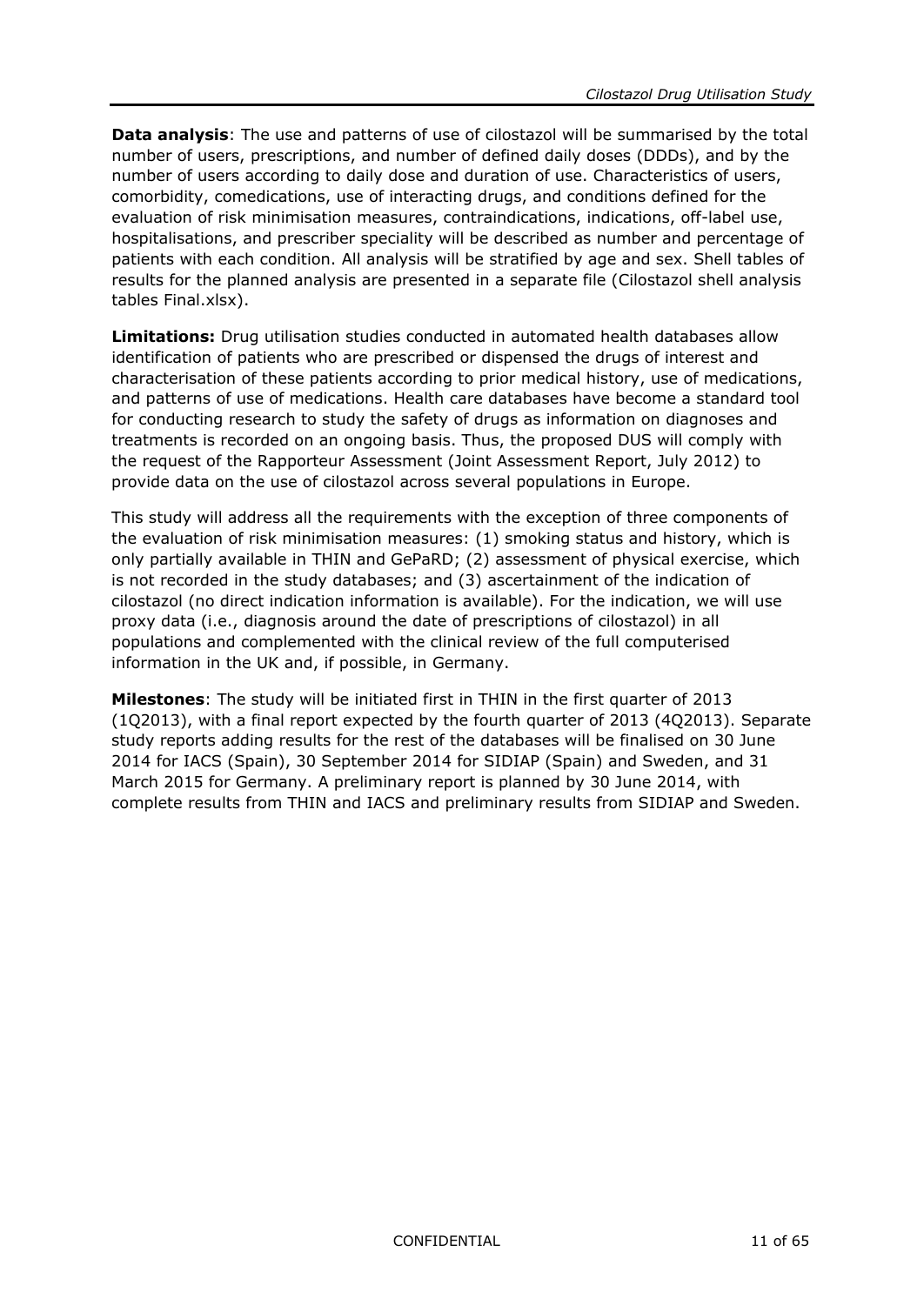# <span id="page-11-0"></span>**5 Amendments and Updates**

The protocol version 2 dated 28 February 2013, was the protocol endorsed by the EMA and first posted in the EMA PAS registry (ENCEPP).

#### **Version 2.2**, 30 January 2015

Amendments are described in [Table](#page-11-1) 1 and reflect changes in data availability in the GePaRD (Germany), study timelines, and analysis plan. Shells of the analysis tables have also been updated (see the Excel file, Cilostazol shell analysis tables Final V02.xlsx). The file with the updated shells of tables includes a listing of the changes made.

| Amend-<br>ment<br><b>Number</b> | <b>Date</b>   | <b>Section of Study</b><br><b>Protocol</b>                                     | <b>Amendment or</b><br><b>Update</b>                                                                                               | Reason                                                                        |
|---------------------------------|---------------|--------------------------------------------------------------------------------|------------------------------------------------------------------------------------------------------------------------------------|-------------------------------------------------------------------------------|
| Version<br>2.3                  | 5 Nov<br>2015 | 9.7.5 Assessment of<br>Changes to the<br>Summary of Product<br>Characteristics | Edits for<br>clarification;<br>corrected typos on<br>assessment of visits<br>between 2 and 4<br>months; reduction of<br>daily dose | Clarification and<br>correction of typos;<br>does not affect DUS1<br>analyses |
| Version<br>2.3                  | 5 Nov<br>2015 | 9.7.1 Number of Users<br>and Patterns of Use                                   | Clarification for<br>calculating<br>prevalence of use in<br>DUS <sub>2</sub>                                                       | Clarification                                                                 |
| Version<br>2.3                  | 5 Nov<br>2015 | 9.7.1 Number of Users<br>and Patterns of Use                                   | <b>Fyaluation of</b><br>number of users with<br>less than 12 months<br>of continuous<br>enrolment                                  | MHRA request                                                                  |
| Version<br>2.3                  | 5 Nov<br>2015 | 9.2.6 Follow-up                                                                | Included date of end<br>of follow-up                                                                                               | Date of end of follow-<br>up not included in prior<br>version                 |
| Version<br>2.3                  | 5 Nov<br>2015 | 9.2.3 Study<br>Cohort; 9.2.5<br><b>Exclusion Criteria</b>                      | Added definition of<br>new users for DUS2                                                                                          | Definition of new users<br>for DUS2 was not<br>included in prior<br>version   |
| Version<br>2.3                  | 5 Nov<br>2015 | 9.2.2 Study Period                                                             | Added figure and<br>text for the conduct<br>of DUS2                                                                                | Clarification of study<br>period                                              |
| Version<br>2.3                  | 5 Nov<br>2015 | 8 Research Question<br>and Objectives                                          | Added text to<br>objectives for DUS2                                                                                               | Clarification of<br>objectives                                                |

#### <span id="page-11-1"></span>**Table 1. Summary of Amendments and Updates**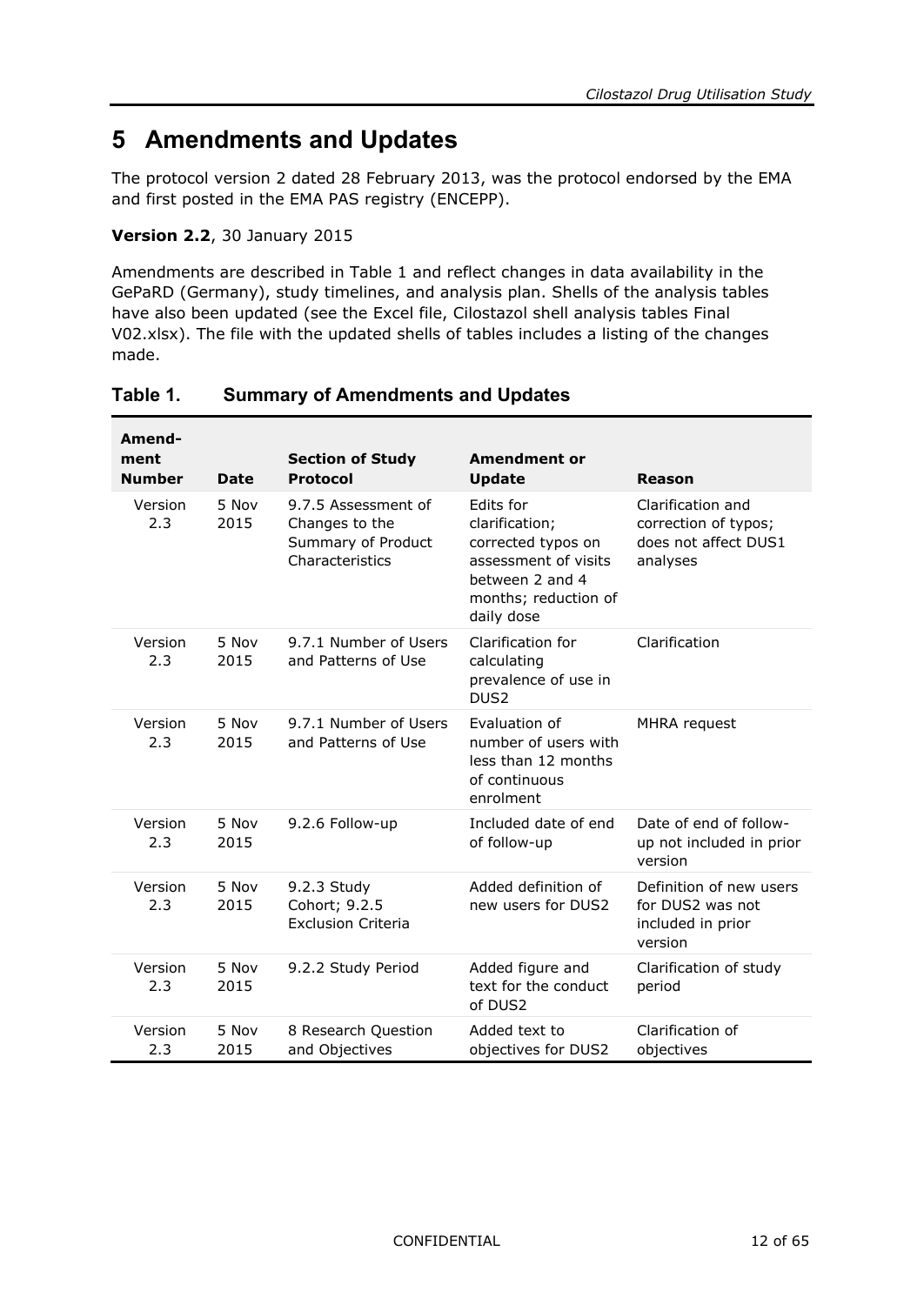| Amend-<br>ment<br><b>Number</b> | <b>Date</b>    | <b>Section of Study</b><br><b>Protocol</b>                                                                                                                                                                                                                         | <b>Amendment or</b><br><b>Update</b>                                                             | Reason                                                                                                                                                                                 |
|---------------------------------|----------------|--------------------------------------------------------------------------------------------------------------------------------------------------------------------------------------------------------------------------------------------------------------------|--------------------------------------------------------------------------------------------------|----------------------------------------------------------------------------------------------------------------------------------------------------------------------------------------|
| Version<br>2.3                  | 5 Nov<br>2015  | 4 Abstract; 9.3.4<br>Concurrent Use of<br><b>Medications That May</b><br>Interact With<br>Cilostazol; 9.7.3 Use<br>of Medications<br>Potentially Interacting<br>With Cilostazol; 9.7.5<br>Assessment of<br>Changes to the<br>Summary of Product<br>Characteristics | Evaluation of potent<br>inhibitors of CYP3A4<br>and CYPC19                                       | MHRA request                                                                                                                                                                           |
| Version<br>2.3                  | 5 Nov<br>2015  | 4 Abstract                                                                                                                                                                                                                                                         | Clarification of<br>reduction of daily<br>dose                                                   | Corrected error; does<br>not affect DUS1<br>analyses                                                                                                                                   |
| Version<br>2.3                  | 5 Nov<br>2015  | 6 Milestones and<br>Timeline                                                                                                                                                                                                                                       | Clarification of<br>deadline final report                                                        | Deadline is for<br>submission of final<br>report to the MHRA                                                                                                                           |
| Version<br>2.3                  | 5 Nov<br>2015  | 3 Responsible<br>Parties; 6 Milestones<br>and Timeline                                                                                                                                                                                                             | Updated acronym<br>description for IACS                                                          | Change in acronym<br>description                                                                                                                                                       |
| Version<br>2.2                  | 30 Jan<br>2015 | 6.1 Milestones and<br>Timeline for DUS1<br>9.4.2 Description of<br><b>Databases</b><br>10 Protection of<br>Human Subjects                                                                                                                                          | Statutory health<br>insurance providers<br>(SHIs) contributing<br>data to the GePaRD,<br>Germany | One SHI denied<br>approval for<br>participating in the<br>study. Data from<br>another SHI, with 44<br>users of cilostazol, are<br>considered inadequate<br>due to data truncation      |
| Version<br>2.2                  | 30 Jan<br>2015 | 6.1 Milestones and<br>Timeline for DUS1                                                                                                                                                                                                                            | Update status of<br>study and<br>preliminary reports<br>submitted to the<br><b>MHRA</b>          | Study is finalized in<br>THIN (UK), IACS<br>(Spain), SIDIAP<br>(Spain), and Sweden,<br>and two preliminary<br>reports have been<br>submitted to the MHRA                               |
| Version<br>2.1                  | 30 Apr<br>2014 | 6, Milestones and<br>Timeline                                                                                                                                                                                                                                      | Timelines updated.<br>Added timelines for<br>DUS <sub>2</sub>                                    | Delays in the start of<br>the study in some<br>databases because of<br>the conduct of<br>preliminary analysis,<br>contractual issues, and<br>approvals. Revised<br>timelines for DUS2. |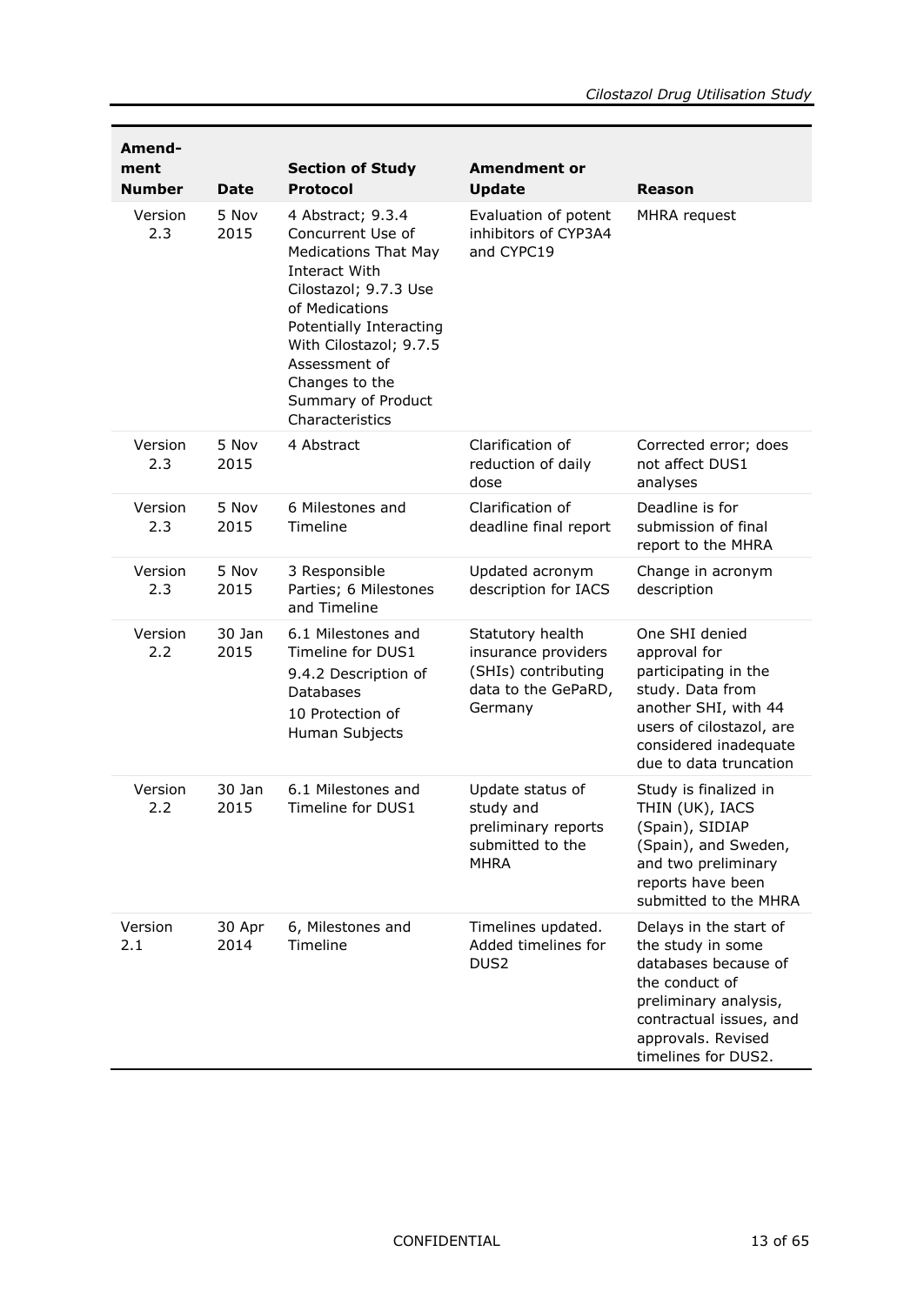| Amend-<br>ment<br><b>Number</b> | <b>Date</b>    | <b>Section of Study</b><br><b>Protocol</b>                                                                                                                                                                                                                          | <b>Amendment or</b><br><b>Update</b>                                                                                                                                                                                                                           | Reason                                                                                                                                         |
|---------------------------------|----------------|---------------------------------------------------------------------------------------------------------------------------------------------------------------------------------------------------------------------------------------------------------------------|----------------------------------------------------------------------------------------------------------------------------------------------------------------------------------------------------------------------------------------------------------------|------------------------------------------------------------------------------------------------------------------------------------------------|
| Version<br>2.1                  | 30 Apr<br>2014 | 7, Rationale and<br>Background<br>9.3.6, Baseline<br>Characterisation of<br>New Users for the<br>Assessment of Planned<br><b>Risk Minimisation</b><br>Measures (SmPC<br>Changes)                                                                                    | Clarifications on the<br>conduct of DUS2<br>regarding cilostazol<br>products and study<br>protocol                                                                                                                                                             | Clarifications requested<br>by MHRA                                                                                                            |
| Version<br>2.1                  | 30 Apr<br>2014 | 6, Milestones and<br>Timeline                                                                                                                                                                                                                                       | Clarification on study<br>report                                                                                                                                                                                                                               | A cumulative report<br>summarising results<br>from all databases will<br>be produced                                                           |
| Version<br>2.1                  | 30 Apr<br>2014 | 9.3.3, Characterisation<br>of New Users at the<br><b>Start Date</b><br>Table 4, Diagnostic<br>Codes for Comorbid<br>Conditions<br>Analysis Table 8                                                                                                                  | Categorisation of<br>cardiovascular<br>disease, bleeding<br>disorders, and renal<br>disease                                                                                                                                                                    | To obtain more<br>detailed information on<br>these diseases                                                                                    |
| Version<br>2.1                  | 30 Apr<br>2014 | 9.3.4, Concurrent Use<br>of Medications That<br>May Interact With<br>Cilostazol<br>Analysis Tables 10-13                                                                                                                                                            | Additional analysis of<br>concurrent use of<br>any CYP2C19 and<br>CYP3A4 metabolisers                                                                                                                                                                          | To assess overall use<br>of metabolisers                                                                                                       |
| Version<br>2.1                  | 30 Apr<br>2014 | 9.3.5, Concurrent Use<br>of Selected<br>Antithrombotic Agents<br>9.7.4, Concurrent Use<br>of Antithrombotic<br>Agents<br>Analysis Tables 14-15                                                                                                                      | Analysis conducted<br>during consecutive<br>use of cilostazol<br>instead of current<br>use of cilostazol.<br>Corrected codes for<br>some antithrombotic<br>agents                                                                                              | Consecutive use of<br>cilostazol reflects<br>better its chronic use<br>according to<br>descriptive analysis of<br>consecutive<br>prescriptions |
| Version<br>2.1                  | 30 Apr<br>2014 | 9.3.6, Baseline<br>Characterisation of<br>New Users for the<br>Assessment of Planned<br><b>Risk Minimisation</b><br>Measures (SmPC<br>Changes)<br>9.7.5, Assessment of<br>Changes to the<br>Summary of Product<br>Characteristics<br>Analysis Tables 17B<br>and 17C | Changes of period of<br>assessment of visits<br>(2-4 months after<br>start date instead of<br>3-4 months).<br>Unplanned analysis<br>of visits between 1<br>and 6 months after<br>start date.<br>Unplanned analysis<br>of visits using<br>diagnosis/visit codes | To improve<br>assessment of visits<br>based on clinical<br>review of patient<br>profiles                                                       |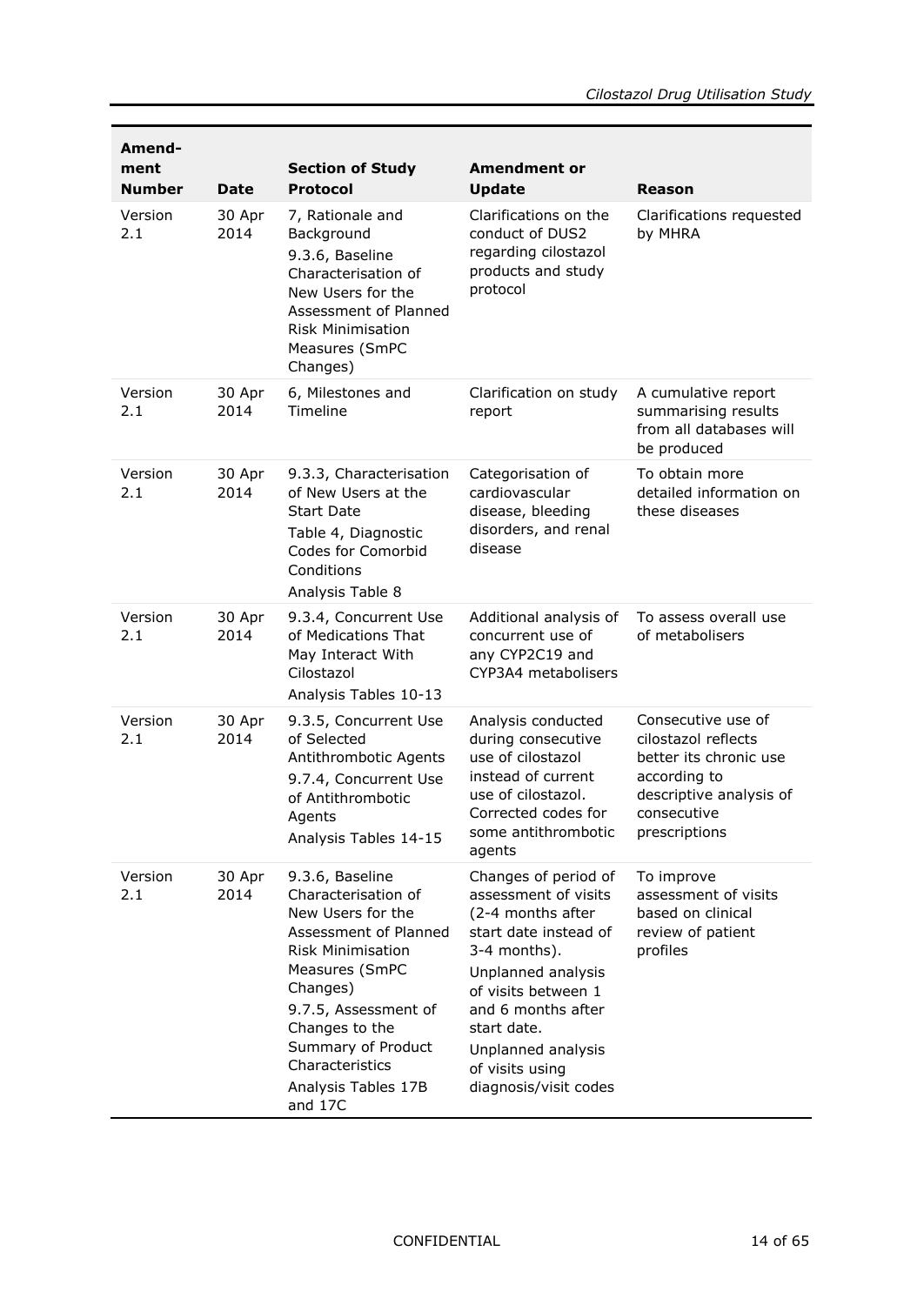| Amend-<br>ment<br><b>Number</b> | <b>Date</b>    | <b>Section of Study</b><br><b>Protocol</b>                                                                                                                                                                                                              | <b>Amendment or</b><br><b>Update</b>                                                                                             | Reason                                                                                                                                         |
|---------------------------------|----------------|---------------------------------------------------------------------------------------------------------------------------------------------------------------------------------------------------------------------------------------------------------|----------------------------------------------------------------------------------------------------------------------------------|------------------------------------------------------------------------------------------------------------------------------------------------|
| Version<br>2.1                  | 30 Apr<br>2014 | 9.3.6, Baseline<br>Characterisation of<br>New Users for the<br>Assessment of Planned<br><b>Risk Minimisation</b><br>Measures (SmPC<br>Changes)<br>9.7.5, Assessment of<br>Changes to the<br>Summary of Product<br>Characteristics<br>Analysis Table 17A | Assessment of<br>discontinuation of<br>cilostazol by survival<br>analysis                                                        | Survival analysis used<br>to take into account<br>censoring                                                                                    |
| Version<br>2.1                  | 30 Apr<br>2014 | 9.3.6, Baseline<br>Characterisation of<br>New Users for the<br>Assessment of Planned<br><b>Risk Minimisation</b><br>Measures (SmPC<br>Changes)                                                                                                          | Analysis of reduction<br>of dose conducted<br>during consecutive<br>use of cilostazol<br>instead of current<br>use of cilostazol | Consecutive use of<br>cilostazol reflects<br>better its chronic use<br>according to<br>descriptive analysis of<br>consecutive<br>prescriptions |
| Version<br>2.1                  | 30 Apr<br>2014 | 9.3.6, Baseline<br>Characterisation of<br>New Users for the<br>Assessment of Planned<br><b>Risk Minimisation</b><br>Measures (SmPC<br>Changes)<br>9.7.7, Overall<br>Assessment of<br>Contraindications<br>Analysis Table 28                             | Overall assessment<br>of labelled and new<br>2013 SmPC<br>contraindications                                                      | To assess overall<br>number of users with<br>any contraindication<br>for cilostazol                                                            |
| Version<br>2.1                  | 30 Apr<br>2014 | 9.7.1, Number of<br>Users and Patterns of<br>Use<br>Analysis Table 29                                                                                                                                                                                   | Distribution of users<br>by the number of<br>prescriptions<br>received                                                           | Additional analysis                                                                                                                            |
| Version<br>2.1                  | 30 Apr<br>2014 | 9.7.1, Number of<br>Users and Patterns of<br>Use<br>Analysis Table 30                                                                                                                                                                                   | Distribution of users<br>by the year of start<br>date                                                                            | Additional analysis                                                                                                                            |
| Version<br>2.1                  | 30 Apr<br>2014 | 9.7.1, Number of<br>Users and Patterns of<br>Use<br>Analysis Table 25                                                                                                                                                                                   | Age- and sex-<br>specific prevalence<br>of use                                                                                   | Additional analysis                                                                                                                            |
| Version<br>2.1                  | 30 Apr<br>2014 | 9.7.1, Number of<br>Users and Patterns of<br>Use<br>Analysis Table 31                                                                                                                                                                                   | New analysis table<br>for calculation of<br>mean of age by sex                                                                   | To document results of<br>analysis                                                                                                             |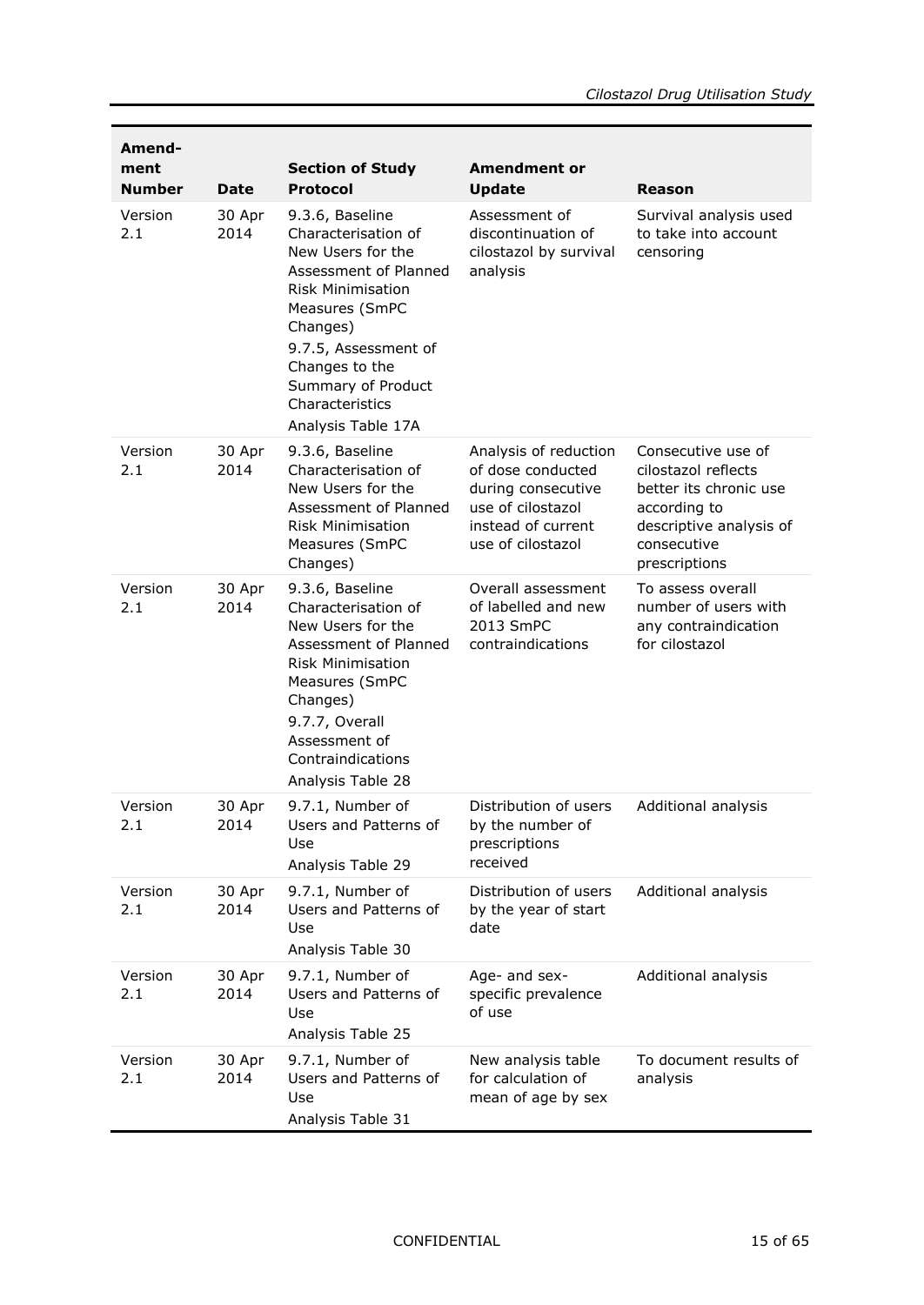| Amend-<br>ment<br><b>Number</b> | <b>Date</b>    | <b>Section of Study</b><br><b>Protocol</b>                                                             | <b>Amendment or</b><br><b>Update</b>                                             | Reason                                                                                    |
|---------------------------------|----------------|--------------------------------------------------------------------------------------------------------|----------------------------------------------------------------------------------|-------------------------------------------------------------------------------------------|
| Version<br>2.1                  | 30 Apr<br>2014 | 9.7.2, Characterisation<br>of Users at the Start<br>Date<br>Analysis Table 24                          | New analysis table                                                               | To document results of<br>analysis                                                        |
| Version<br>2.1                  | 30 Apr<br>2014 | 9.7.3, Use of<br><b>Medications Potentially</b><br>Interacting With<br>Cilostazol<br>Analysis Table 27 | Distribution of users<br>by the number of<br>interacting<br>medications received | Additional analysis                                                                       |
| Version<br>2.1                  | 30 Apr<br>2014 | <b>PASS Information</b>                                                                                | Included FMA PAS<br>registration number                                          | Protocol submitted and<br>EU PAS registration<br>number obtained                          |
| Version<br>2.1                  | 30 Apr<br>2014 | Marketing<br>Authorisation<br>Holder(s)                                                                | Updated sponsor<br>address and contact<br>person                                 | Changes in Otsuka<br>organisation                                                         |
| Version<br>2.1                  | 30 Apr<br>2014 | Approval page                                                                                          | Updated Otsuka<br>approval person                                                | Changes in Otsuka<br>organisation                                                         |
| Version<br>2.1                  | 30 Apr<br>2014 | 3 Responsible Parties                                                                                  | Updated information                                                              | Changes in Otsuka<br>organisation and<br>confirmation of<br>collaborating<br>institutions |

DUS = drug utilization study; EMA = European Medicines Agency; EU PAS Register = European Union electronic register of post-authorisation studies; GePaRD = German Pharmacoepidemiological Research Database; IACS = Aragón Health Sciences Institute; MHRA = Medicines and Health Products Regulatory Agency; PASS = post-authorisation safety study; SHI = statutory health insurance;

<span id="page-15-0"></span>SIDIAP = Information System for the Advancement of Research in Primary Care; SmPC = summary of product characteristics; THIN = The Health Improvement Network; UK = United Kingdom.

## <span id="page-15-1"></span>**6 Milestones and Timeline**

### **6.1 Milestones and Timeline for DUS1**

We anticipate that study results for each country will be available 9 to 12 months after study start, which is defined as the date when data are extracted, and thus may vary by country and database. Results from each database will be finalised according to the time the data become available in each database; the results from each database will be compiled into a cumulative report.

Initial anticipated timelines detailed in protocol version 2 dated 28 February 2013 have been revised to account for delays in the start of the study in some databases because of the need to conduct exploratory analysis (SIDIAP), contractual issues, and approvals. The revised timelines for DUS1 impact the finalisation of DUS2, resulting in about a 1 month delay (see Section [6.2](#page-17-0) for DUS2 timelines).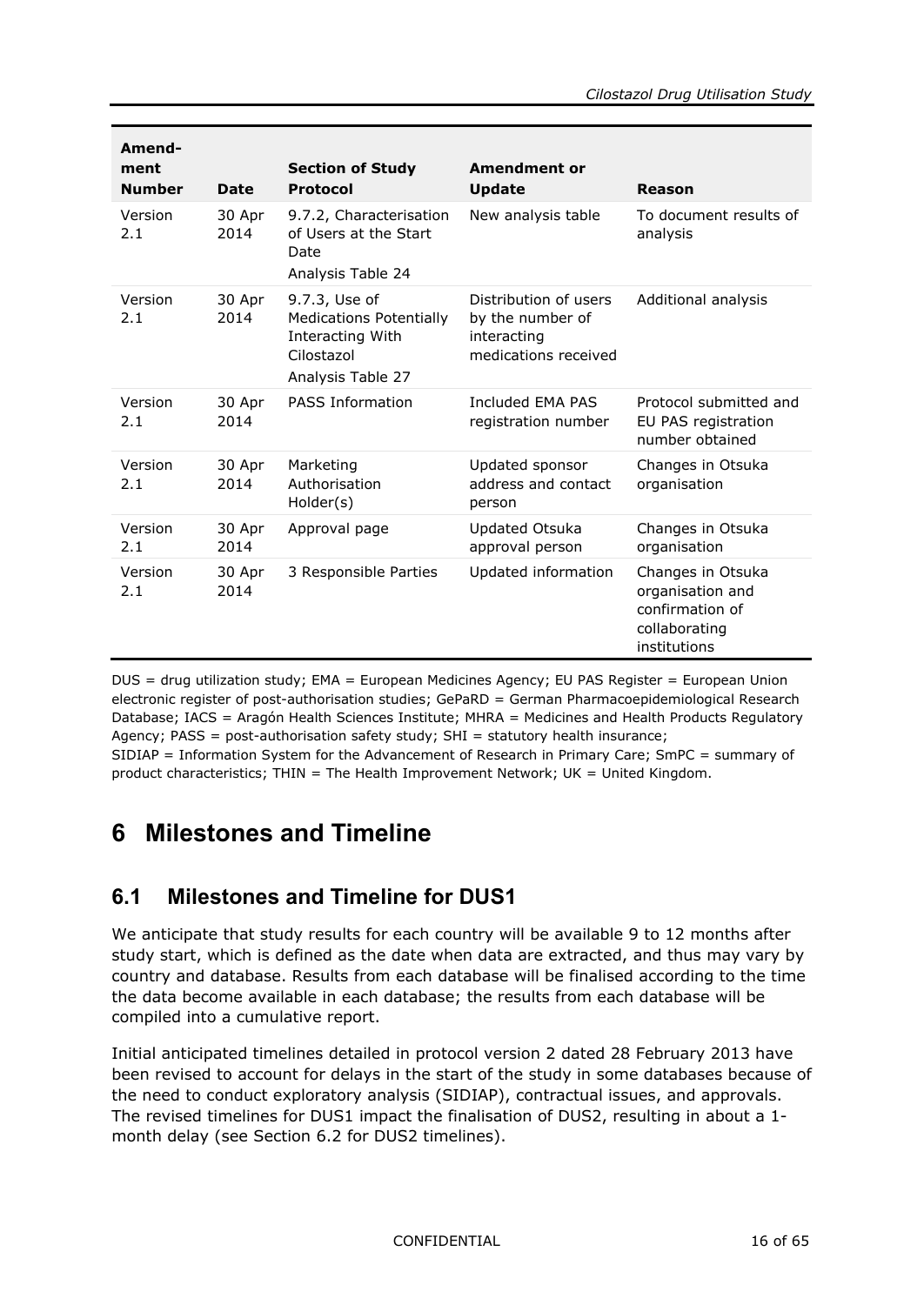At the time of the protocol amendment (30 January 2015), the study has been completed in THIN (UK), IACS (Spain), SIDIAP (Spain), and Sweden and is ongoing in the GePaRD (Germany).

A preliminary report with final results from THIN and IACS, and partial results from IACS, SIDIAP, and Sweden, was submitted to MHRA 30 June 2014. A second preliminary report adding final results from IACS, SIDIAP, and Sweden was submitted to the MHRA in November 2014. The final study report with final results from all databases will be submitted in April 2015.

| <b>Milestone</b>                                                | <b>Original Anticipated</b><br><b>Date</b>     | <b>Actual/Revised Date</b>                                                                                                                                              |
|-----------------------------------------------------------------|------------------------------------------------|-------------------------------------------------------------------------------------------------------------------------------------------------------------------------|
| Registration in the EU PAS register                             | 1Q 2013 - Prior to<br>start of data collection | 4 Mar 2013                                                                                                                                                              |
| Data availability - THIN                                        | 1Q 2013                                        | 1Q 2013                                                                                                                                                                 |
| Start of data collection <sup>a</sup> - THIN                    | 1Q 2013                                        | 1Q 2013                                                                                                                                                                 |
| End of data collection <sup>b</sup> - THIN                      | 2Q 2013                                        | 2Q 2013                                                                                                                                                                 |
| Final report - THIN                                             | 4Q 2013                                        | 27 Sep 2013                                                                                                                                                             |
| Data availability - IACS, SIDIAP,<br>Sweden                     | 1Q 2013                                        | 1Q 2013                                                                                                                                                                 |
| Start of data collection <sup>a</sup> - IACS,<br>SIDIAP, Sweden | 2Q 2013                                        | IACS: 3Q 2013<br>SIDIAP, Sweden: 1Q 2014                                                                                                                                |
| End of data collection $\flat$ - IACS,<br>SIDIAP, Sweden        | 3Q 2013                                        | IACS: 3Q 2013<br>SIDIAP, Sweden: 1Q-2Q 2014                                                                                                                             |
| Final report adding IACS, SIDIAP,<br>Sweden                     | 4Q 2013 - 1Q 2014                              | IACS: 30 Jun 2014<br>SIDIAP:<br>Preliminary report: 30 Jun 2014<br>Final report: 30 Sep 1014<br>Sweden:<br>Preliminary report: 30 Jun 2014<br>Final report: 30 Sep 1014 |
| Data availability - GePaRD                                      | 3Q-4Q 2013                                     | 2Q 2014c                                                                                                                                                                |
| Start of data collection <sup>a</sup> - GePaRD                  | 4Q 2013                                        | 2Q-3Q 2014c                                                                                                                                                             |
| End of data collection <sup>b</sup> - GePaRD                    | 1Q 2014                                        | 3Q-4Q 2014c<br>Analysis to be completed by<br>30 Jan 2015                                                                                                               |
| Final study report adding GePaRD                                | 2Q 2014                                        | 31 Mar 2015 <sup>d</sup>                                                                                                                                                |

EU PAS Register = European Union electronic register of post-authorisation studies; GePaRD = German Pharmacoepidemiological Research Database; IACS = Aragón Health Sciences Institute; SIDIAP = Information System for the Advancement of Research in Primary Care database, Catalonia, Spain; THIN = The Health Improvement Network, United Kingdom.

a Date from which data extraction starts.

**b** Date from which the analytical data set is completely available.

<sup>c</sup> Conditional on approval by statutory health insurance providers (SHIs) and data availability. One SHI denied approval for conducting the study. Data from another SHI involving 44 users of cilostazol are truncated to the end of 2007 and will not be included in the study.

<sup>d</sup> Submission of the final study report is planned for 30 April 2015.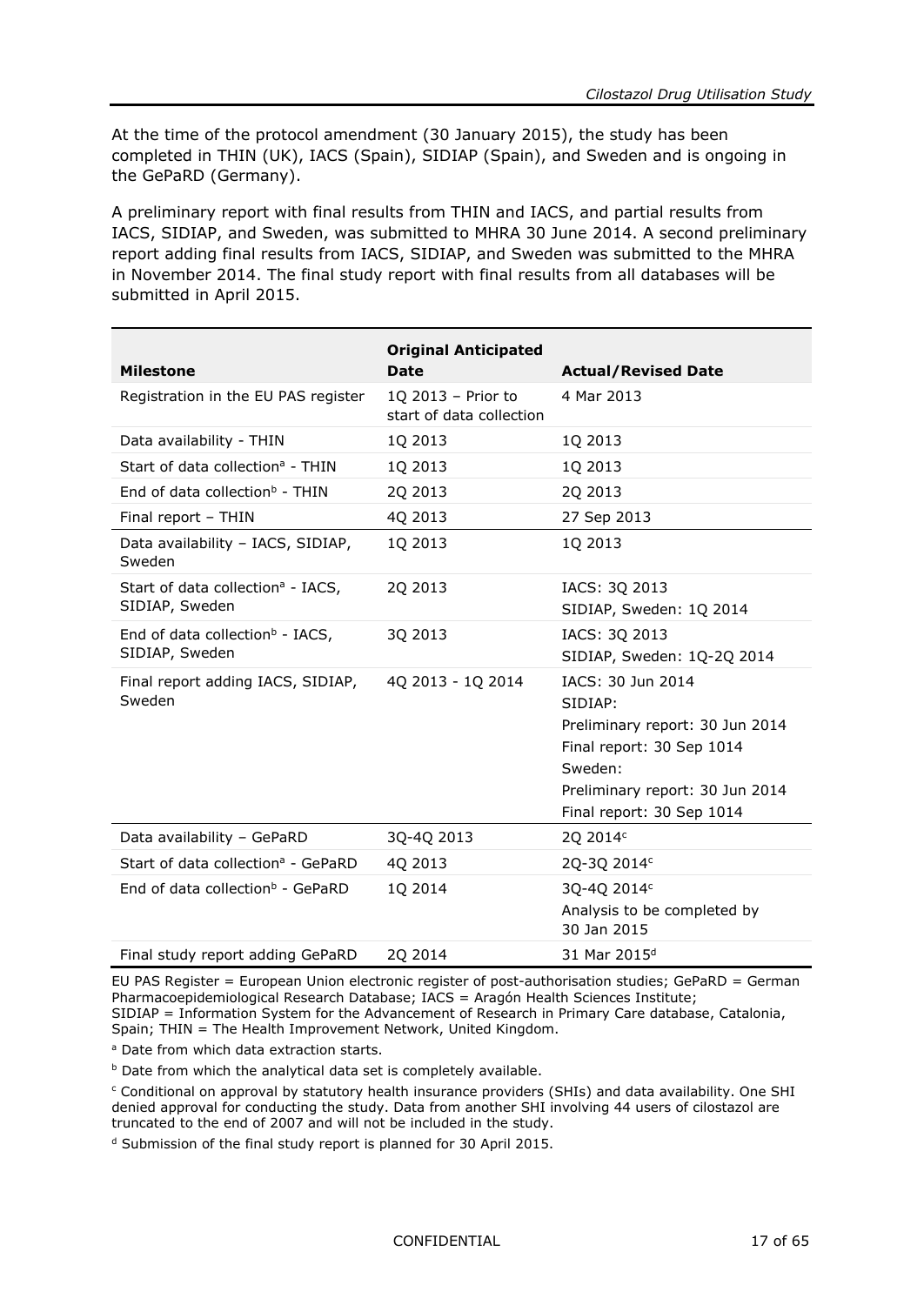### <span id="page-17-0"></span>**6.2 Milestones and Timeline for DUS2**

DUS2 will be conducted after the implementation of changes to the summary of product characteristics (SmPC) and the follow-up communication activities with health care professionals. Anticipated timelines submitted to the EMA have been revised by the research institutions. The original and revised timelines for completing DUS2 are presented in the table below.

Timelines for finalising the study report in THIN, IACS, SIDIAP, and the Sweden databases have been confirmed by the researchers at each of these data sources. In THIN, the final report is planned to be finalised by 31 December 2015. In IACS, SIDIAP, and Sweden the final report is planned to be finalised by 30 September 2016. In Germany, the original timelines have been adapted based on experience from the implementation of DUS1. The analysis is expected to be completed by 1 November 2016, and the final report incorporating the cumulative results from all the data sources is expected to be completed for submission to the MHRA by 1 February 2017. This is about 1 month later than the originally planned date of completion.

| <b>Milestone</b>                                                      | <b>Anticipated Date</b> | <b>Revised Date</b>      |
|-----------------------------------------------------------------------|-------------------------|--------------------------|
| Approval SmPC changes                                                 | May 2013                | May 2013                 |
| SmPC implementation period                                            | May 2013 - Nov 2013     | Jun-Dec 2013             |
| Patient accumulation $-1$ year                                        | Nov 2014                | 1 Jan 2014 - 31 Dec 2014 |
| Data availability – THIN                                              | May 2015 <sup>a</sup>   | 1Q 2015b                 |
| Start of data collection <sup>c</sup> – THIN                          | 20 20 15                | 1 Apr 2015               |
| End of data collection <sup>d</sup> – THIN                            | 30 2015                 | 30 Jun 2015              |
| Final report $-$ THIN                                                 | 40 2015                 | 31 Dec 2015              |
| Data availability - IACS, SIDIAP,<br>Swedene                          | 3Q 2015-1Q 2016         | Jan 2016                 |
| Final report - IACS, SIDIAP,<br>Sweden                                | 2Q 2016-3Q 2016         | 30 Sep 2016              |
| Data availability - GePaRD <sup>f</sup>                               | 1-20 2016               | 1 Jul 2016               |
| Final report - THIN, IACS, SIDIAP,<br>Sweden, and GePaRD <sup>9</sup> | 3-40 2016               | 1 Feb 2017h              |

EU PAS Register = European Union electronic register of post-authorisation studies; GePaRD = German Pharmacoepidemiological Research Database; IACS = Aragón Health Sciences Institute; SIDIAP = Information System for the Advancement of Research in Primary Care database, Catalonia,

Spain; THIN = The Health Improvement Network, United Kingdom.

Note: Timelines revised by IACS, IDIAP, Karolinska, and BIPS in March 2014. Contracts between sponsor and research organisations and approvals by data protection, data custodian, ethics committees, and scientific review bodies are pending. Timelines may be impacted by duration of contract reviews, approvals of mentioned bodies, and availability of data and staff at research institutions once contracts and approvals are finalised.

<sup>a</sup> Based on 6 months' lag time for data availability after patient accumulation.

**b** Based on communication with THIN.

<sup>c</sup> Date from which data extraction starts.

<sup>d</sup> Date from which the analytical data set is completely available.

<sup>e</sup> Based on 12 months' lag time for data availability after patient accumulation.

<sup>f</sup> Based on an expected 18 months' lag time for data availability after patient accumulation.

<sup>9</sup> Conditional to data availability.

h Final report ready for submission to the MHRA.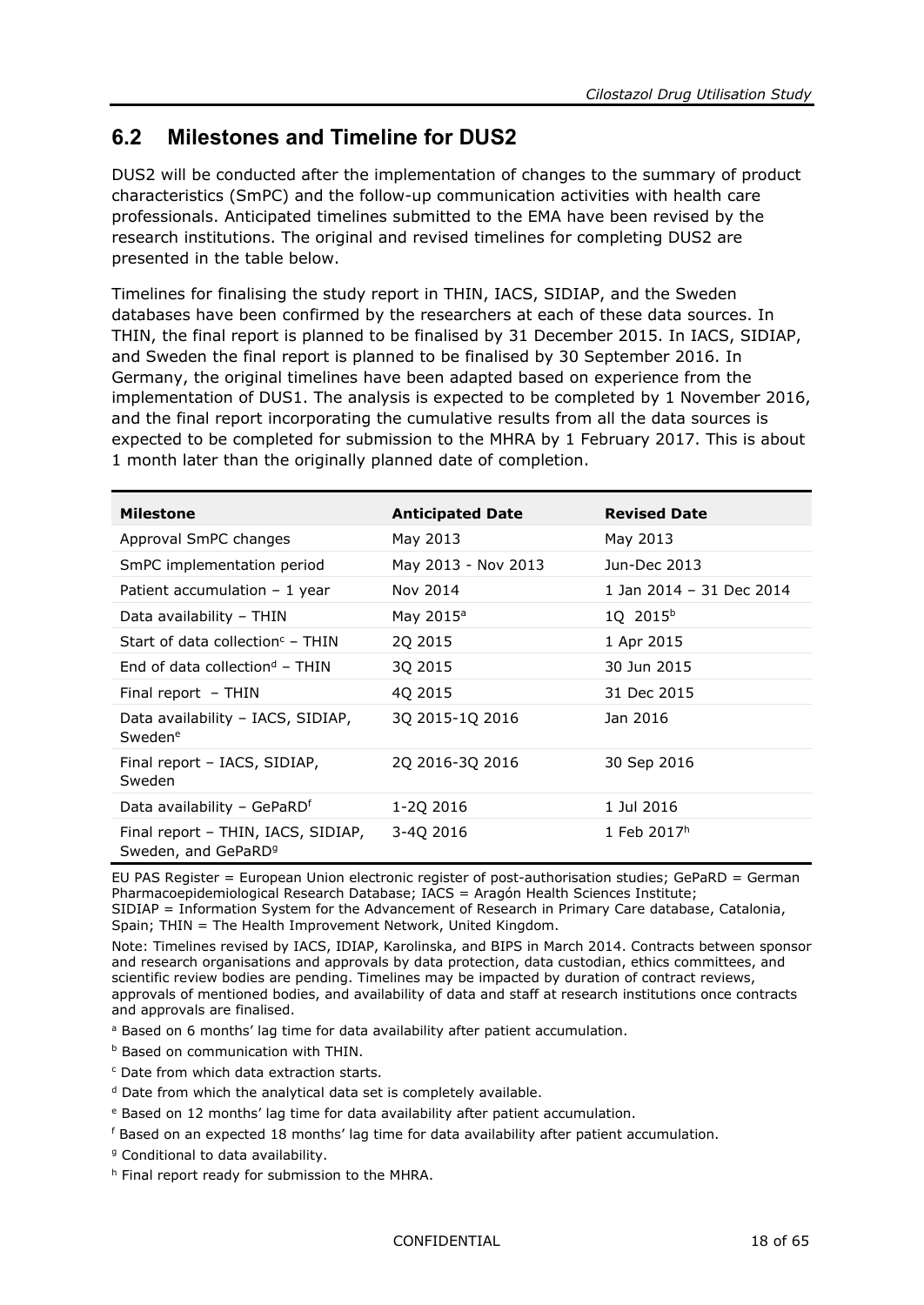# <span id="page-18-0"></span>**7 Rationale and Background**

We present a study protocol for conducting a drug utilisation study on the use of cilostazol in several European populations in the context of the European Medicines Agency (EMA) cilostazol referral under Article 31 of Council Directive 2001/83/EC.

Cilostazol has been marketed in Europe for intermittent claudication since 2002. The EMA has recently reviewed cilostazol (Pletal, Ekistol) for intermittent claudication, prompted by a referral under Article 31 of Council Directive 2001/83/EC. The focus of the review was the role of cilostazol in current treatment of intermittent claudication and the balance of risks and benefits of the drug. The preliminary Joint Assessment Report (4 July 2012) recommended the conduct of a drug utilisation study (DUS) using database sources to understand the characteristics of users of cilostazol, duration and patterns of cilostazol use, and the prevalence of concomitant use of cilostazol and other drugs with which it may interact.

Prior research conducted in the region of Cantabria in Spain showed that 70% of users of cilostazol were elderly patients with underlying comorbidities who were treated concurrently with several other medications in addition to cilostazol (González-Ruíz et al., 2011).

The plan is to conduct the DUS in two phases. DUS1 will evaluate cilostazol as currently used in several European countries during the period from launch through 2011. DUS2 will be conducted after the implementation of changes to the summary of product characteristics (SmPC) and the follow-up communication activities with health care professionals (HCPs) and will evaluate the impact of these measures during the year 2014 in the same countries as DUS1. DUS2 will be conducted using the same protocol as DUS1. Both DUS1 and DUS2 will include all the marketed products containing cilostazol in the countries, irrespective of brand.

This protocol describes the study design and methods for conducting DUS1 and DUS2. The study is proposed to be conducted in populations covered in automated health databases from four European countries: Spain, the United Kingdom (UK), Germany, and Sweden. Adjustments may be made to the protocol after DUS1 is completed.

# <span id="page-18-1"></span>**8 Research Question and Objectives**

The primary objectives of the DUS are as follows:

- To describe the characteristics of new users of cilostazol according to the following factors:
	- − Demographics (e.g., age and sex)
	- Baseline comorbidity including conditions listed in the SmPC and the risk management plan (RMP) as potential or identified safety concerns (Otsuka Pharmaceutical Europe Ltd, 2012).
	- Baseline and concurrent use of medications potentially interacting with cilostazol and other medications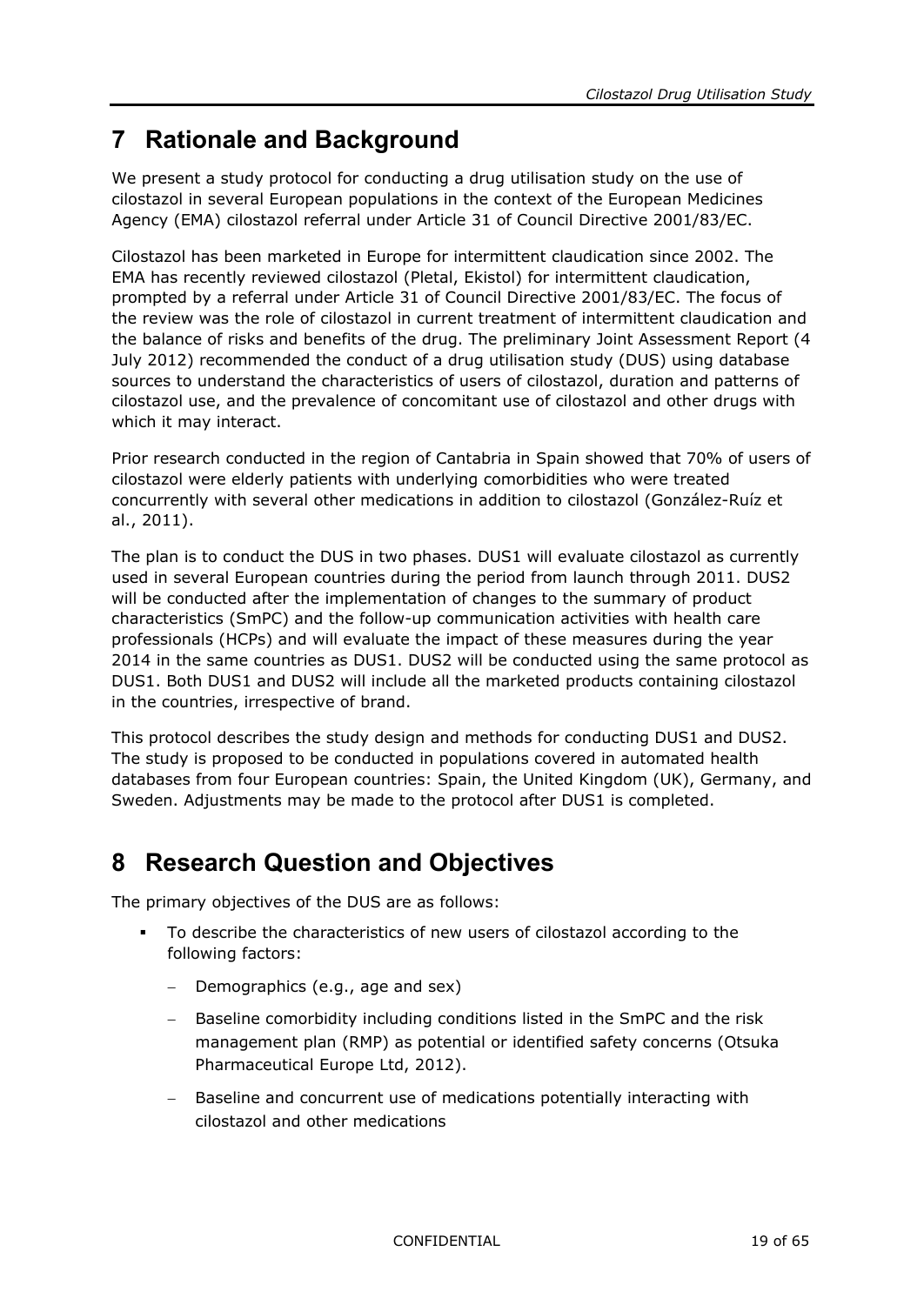- Specific comorbidity and use of medications considered in the proposed risk minimisation measures, specifically those included in the proposed changes to the SmPC
- To describe the duration of the use of cilostazol and discontinuation patterns

Secondary objectives of the DUS are as follows:

- To quantify and describe off-label prescribing
- To describe dosage patterns of the use of cilostazol
- To assess the proportion of patients who are hospitalised for any cause while treated with cilostazol
- To describe the medical specialties of physicians prescribing cilostazol

The study objectives are the same for DUS1 and DUS2. DUS1 provides the baseline characteristics of users of cilostazol before the implementation of SmPC changes and communication with HCPs. DUS2 will be conducted after the implementation of these measures to evaluate their impact on the prescribing of cilostazol.

# <span id="page-19-1"></span><span id="page-19-0"></span>**9 Research Methods**

### **9.1 Study Design**

The DUS is a cohort study of new users of cilostazol identified in five proposed European population-based automated health databases from four countries:

- The Aragón Health Sciences Institute (Instituto Aragonés de Ciencias de la Salud [IACS]) database, Spain
- The Information System for the Advancement of Research in Primary Care (Sistema d'Informació per el Desenvolupament de la Investigació en Atenció Primària [SIDIAP]) database in Catalonia, Spain
- The German Pharmacoepidemiological Research Database (GePaRD ), Germany
- The Health Improvement Network (THIN), United Kingdom (UK)
- The Swedish National Databases.

Study participation

- THIN has agreed to provide the data for conducting the study. The THIN Scientific Review Committee approved the study in February, 2013. IACS, SIDIAP, GePARD and Sweden confirmed interest in participating in the study. The principal investigator in IACS will be Dr. Francisca González Rubio.
- Conduct of the study in the GePaRD needs approval by the statutory health insurance providers (SHIs) to send individual patient–level data to BIPS to be used in the analysis.
- A detailed description of these databases is included in Section [9.4.](#page-35-2)

New users of cilostazol will be characterised in terms of demographics, comorbidity, and past and concurrent use of medications before and after receiving the first prescription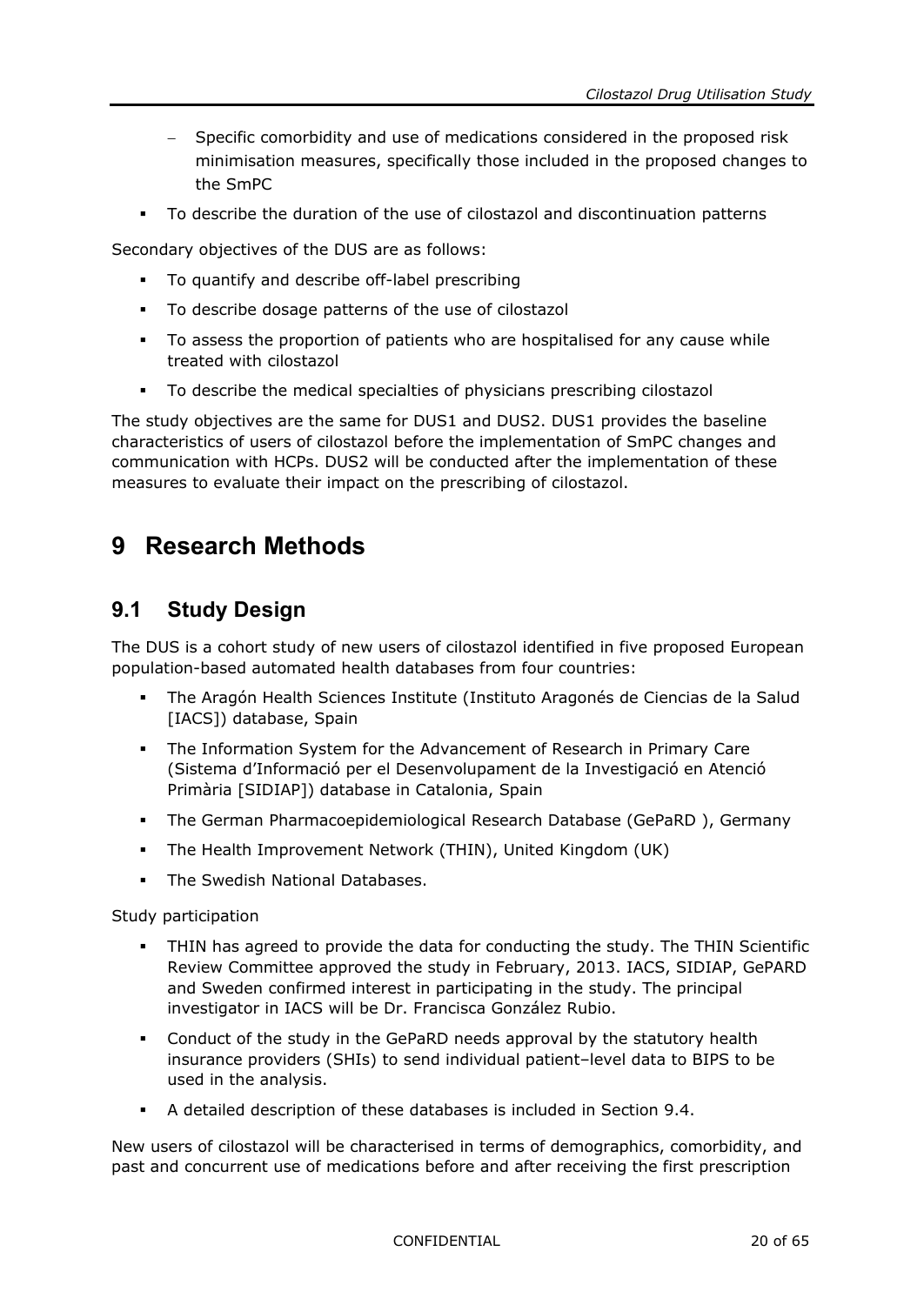for cilostazol (start date) according to the time frame displayed in [Figure](#page-20-3) 1. Comorbidity for each patient will be assessed for the whole medical history available in each database before the start date. Conditions and procedures that will be used to evaluate the risk minimisation measures based on changes in the SmPC (contraindications, posology, and warnings and precautions) will be assessed for the 6 months before the start date. Comedications will be evaluated for the 6 months before the start date. Concurrent use of potentially interacting medications will be assessed for the 3 months before the start date and during follow-up. Duration of use of cilostazol will be assessed during follow-up.

#### <span id="page-20-3"></span>**Figure 1. Overview of Study Design**



### <span id="page-20-1"></span><span id="page-20-0"></span>**9.2 Setting**

#### *9.2.1 Source Population*

The source population includes all individuals registered in the study databases since the date of the first recorded prescription of cilostazol in each database.

#### <span id="page-20-2"></span>*9.2.2 Study Period*

The study period is defined in each database as the time between the date when cilostazol became available in the corresponding country and the latest date of data availability [\(Table](#page-21-1) 2). The estimated end of study period for IACS, GePaRD, and Sweden will be 31 December 2011. Partial data for the year 2012 are expected to be available in SIDIAP and THIN.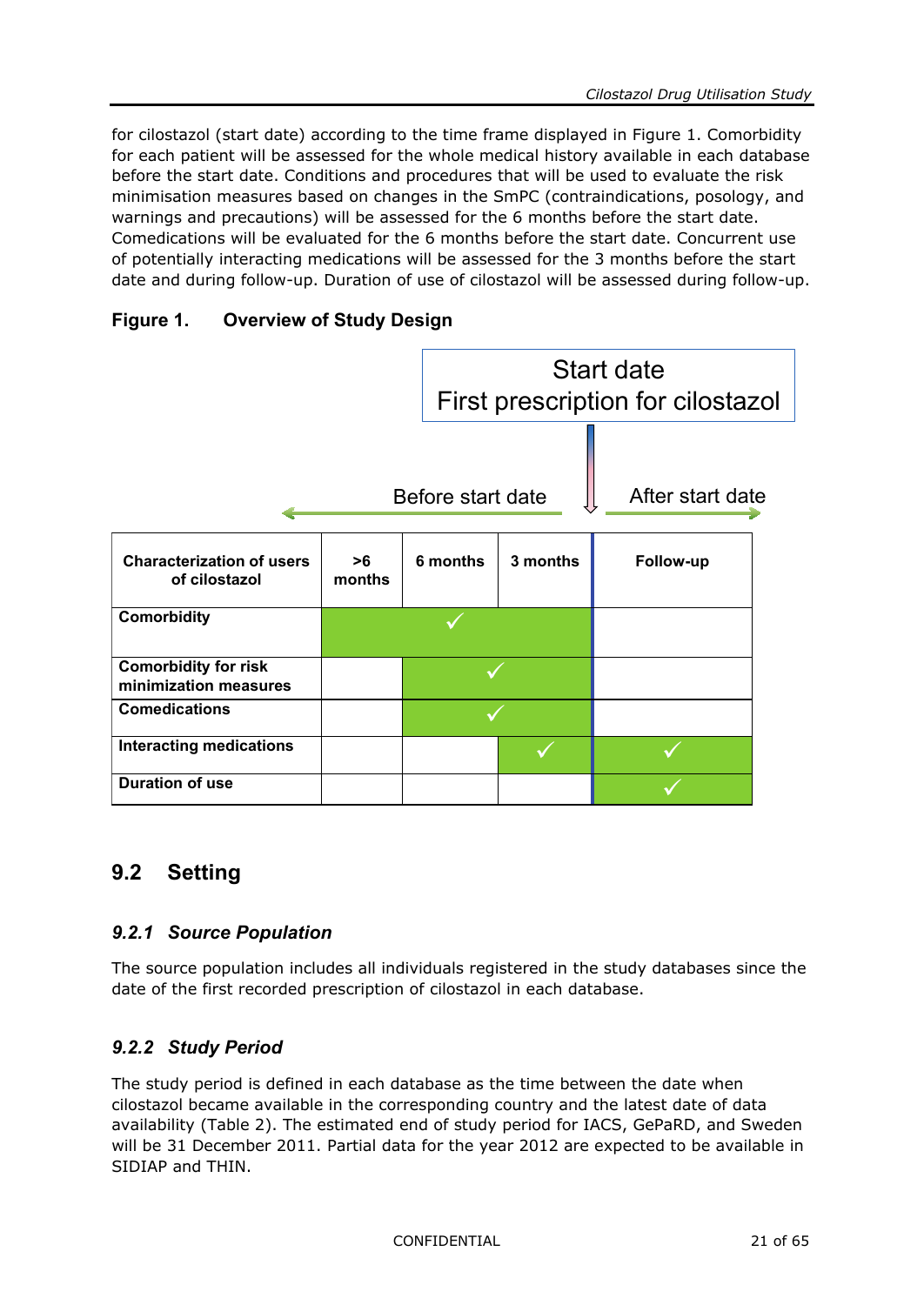|                                                                                                                | IACS,<br><b>Spain</b>  | SIDIAP,<br><b>Spain</b> | GePaRD,<br>Germany     | THIN, UK               | <b>National</b><br>Databases,<br>Sweden |
|----------------------------------------------------------------------------------------------------------------|------------------------|-------------------------|------------------------|------------------------|-----------------------------------------|
| Cilostazol launch in<br>country <sup>a</sup>                                                                   | Jun 2009               | Jun 2009                | Jan 2007               | Jun 2002               | Apr 2008                                |
| Study period<br>(based on cilostazol<br>launch date and data<br>availability, end of 2012<br>or early $2013$ ) | Jan 2010 -<br>Dec 2011 | Jun 2009 -<br>Apr 2012  | Jan 2007 -<br>Dec 2011 | Jun 2002 -<br>Dec 2012 | Apr 2008 -<br>Dec 2011                  |

#### <span id="page-21-1"></span>**Table 2. Estimated Study Period in Each Study Database**

GePaRD = German Pharmacoepidemiological Research Database; IACS = Aragón Health Sciences Institute; SIDIAP = Information System for the Advancement of Research in Primary Care database, Catalonia, Spain; THIN = The Health Improvement Network, United Kingdom; UK = United Kingdom.

a Provided by Otsuka.

#### **9.2.2.1 Study Period for DUS2**

The study period for DUS 2 is from 1 January 2014 to 31 December 2014, following the implementation of changes to the summary of product characteristics (SmPC) and communication activities with HCPs that took place during 2013 [\(Figure](#page-21-2) 2).

#### <span id="page-21-2"></span>**Figure 2. Study Period for DUS 1 and DUS 2 in Relation to 2013 SmPC Changes**



<span id="page-21-0"></span>DUS  $1 =$  first drug utilisation study; DUS  $2 =$  second drug utilisation study; SmPC = summary of product characteristics.

#### *9.2.3 Study Cohort*

The study cohort includes all individuals from the source population who have a first recorded prescription of cilostazol during the study period and have been continuously enrolled in the database for at least 6 months. For each patient, the **start date** is defined as the date a patient receives a first prescription for cilostazol after 6 months of continuous enrolment in the database (see Section [9.2.4,](#page-22-0) Inclusion Criteria). Because the study period starts at the year cilostazol was available in each country, members of the study cohort are new users of cilostazol. For DUS2, the study cohort includes all individuals from the source population who have a **first ever** recorded prescription of cilostazol during the study period and have been continuously enrolled in the database for at least 6 months.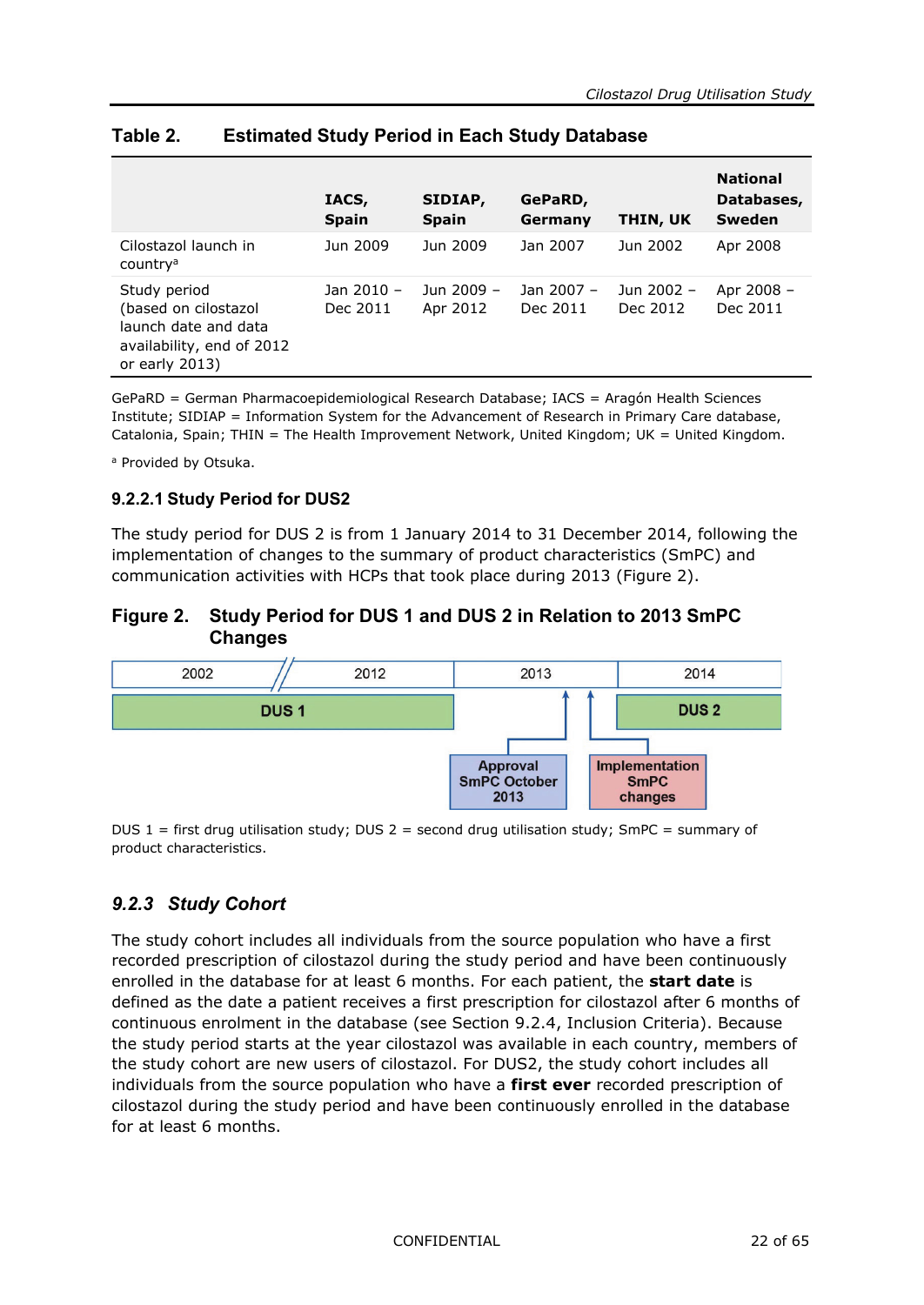#### <span id="page-22-0"></span>*9.2.4 Inclusion Criteria*

Members of the study cohort are required to have been continuously enrolled in the study database for an eligibility period of at least 6 months before the start date. This ensures that all patients will have at least 6 months of information recorded in the database.

#### <span id="page-22-1"></span>*9.2.5 Exclusion Criteria*

Because the DUS seeks to characterise all new users of cilostazol, no exclusion criteria regarding age, sex, or comorbidity will be applied.

Patients who have their first recorded prescription for cilostazol during the eligibility period (6 months of continuous enrolment in the database) will be excluded as they will not be new users at the start date. In addition, for DUS2, patients who have a recorded prescription for cilostazol at any time before the start will also be excluded.

Patients with records flagged as incomplete or as substandard data quality according to each database-specific quality-control measures will be excluded.

#### <span id="page-22-2"></span>*9.2.6 Follow-up*

Each member of the study cohort will be followed from the start date until the first of the following termination dates:

- End of enrolment in the database
- Death
- **End of study period (for DUS2, 31 December 2014)**

For each member of the study cohort, comorbidity will be assessed for the entire period of data availability before the start date.

### <span id="page-22-4"></span><span id="page-22-3"></span>**9.3 Variables**

#### *9.3.1 Use of Cilostazol and Patterns of Use*

The number of new users of cilostazol and the number of prescriptions, packages, and defined daily dose (DDD) will be ascertained overall and by strength, quantity, and year.

Current use of cilostazol will be ascertained according to the days of supply of each prescription for cilostazol. Days of supply of a prescription are defined as the number of days of intended duration of treatment for that prescription. If days of supply of prescriptions are not recorded in some databases, they will be estimated from descriptive analysis of the number of days between consecutive prescriptions.

Current use is defined as the time involving the days of supply of each prescription plus 7 days to allow for a potential delay in the start of treatment.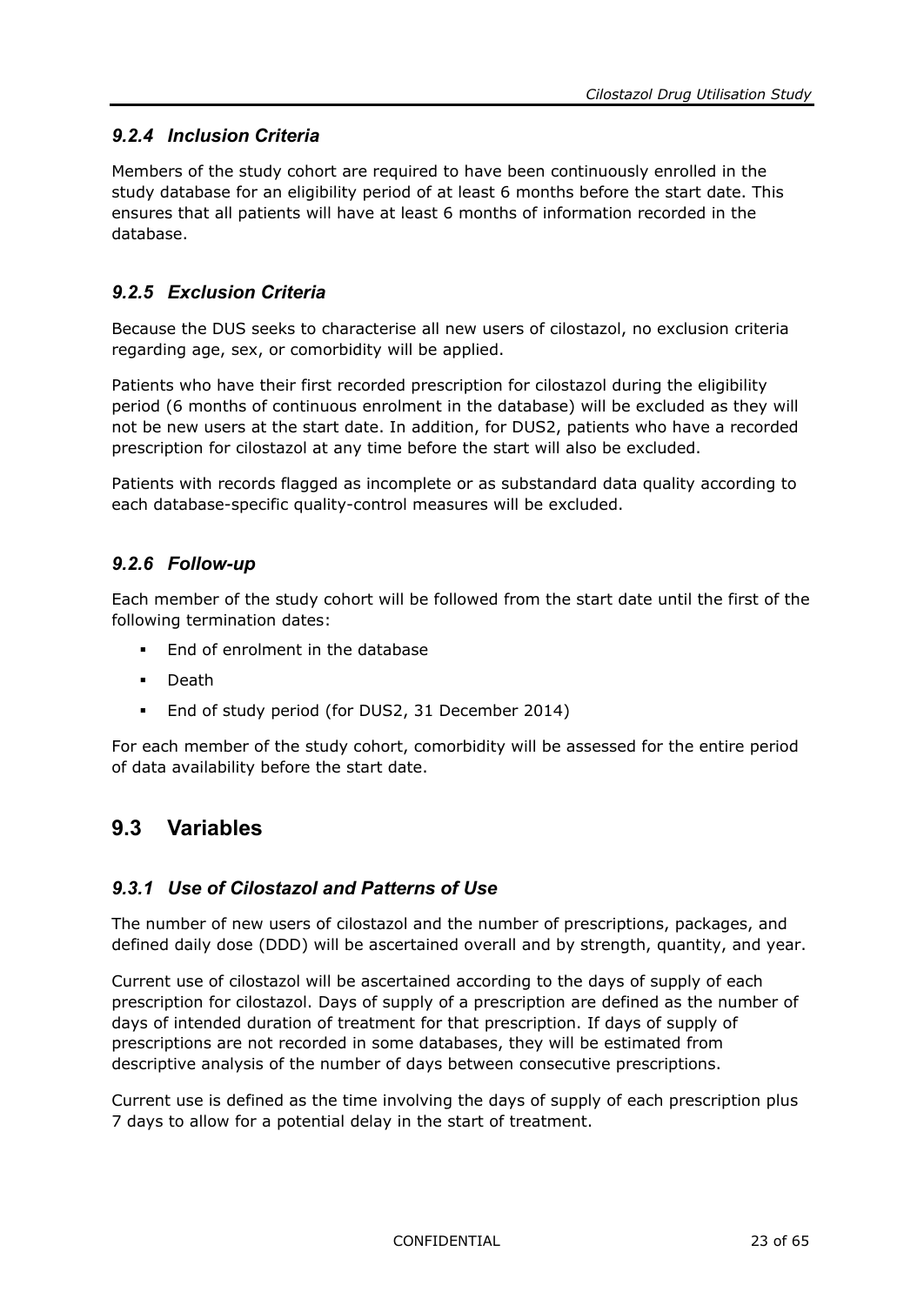#### **Duration of Use of Cilostazol**

Duration of use refers to the duration of continuous treatment with cilostazol. Duration will be ascertained by the total number of days of supply of consecutive prescriptions, defined as those prescribed within a maximum interval of 60 days of each other. Sensitivity analyses will be conducted for a maximum interval of 90 days between prescriptions.

#### **Daily Dose of Cilostazol**

Daily dose of cilostazol will be calculated using the recorded information on strength and quantity prescribed and the days of supply of each prescription.

#### <span id="page-23-0"></span>*9.3.2 Characterisation of New Users—Overview*

Characterisation of new users of cilostazol will include the following assessments:

- Characterisation at the start date
	- − Demographics, comorbidity, comedications
- Concurrent use of medications
	- − Medications that may interact with cilostazol
	- − Selected antithrombotic agents
	- − Use of platelet aggregation inhibitors
- Characterisation for risk minimisation measures
	- Restricted target population and other changes in the SmPC
- Assessment of contraindications
- Indications associated with treatment and off-label prescription
- **Speciality of prescribers**

Comorbidity and use of medications will be assessed through the codes for diagnoses, procedures, and medications specific to each database [\(Table](#page-24-1) 3).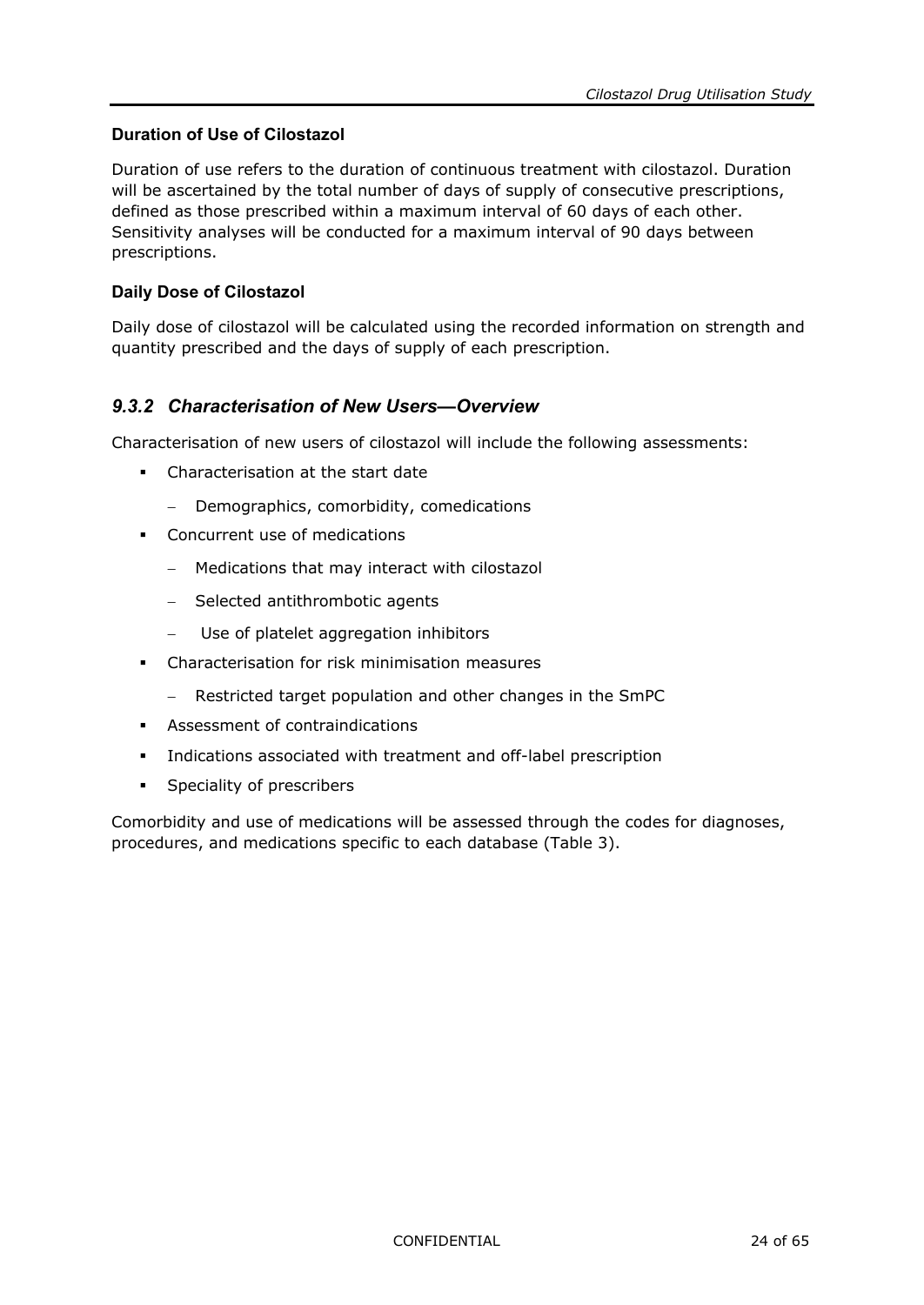| -                      |                                                 |                         |                                  |                                                             |                                                |
|------------------------|-------------------------------------------------|-------------------------|----------------------------------|-------------------------------------------------------------|------------------------------------------------|
| <b>Type of</b><br>Code | <b>IACS, Spain</b>                              | SIDIAP,<br><b>Spain</b> | GePaRD,<br>Germany               | THIN, UK                                                    | <b>National</b><br>Databases,<br><b>Sweden</b> |
| Diagnoses              | Hospital: ICD-9<br>Primary health<br>care: ICPC | $ICD-10$                | $ICD-10-GM$                      | Read                                                        | $ICD-10$                                       |
| Procedures             | $ICD-9$                                         |                         | Hospital: OPS<br>Ambulatory: EBS | Read                                                        | $ICD-9$                                        |
| <b>Medications</b>     | ATC                                             | <b>ATC</b>              | <b>ATC</b>                       | Multilex,<br><b>British</b><br><b>National</b><br>Formulary | <b>ATC</b>                                     |

#### <span id="page-24-1"></span>**Table 3. Types of Diagnosis, Procedure, and Medication Codes in the Study Databases**

ATC = Anatomical Therapeutic Chemical; EBS = ambulatory operation or procedure codes; GePaRD = German Pharmacoepidemiological Research Database; IACS = Aragón Health Sciences Institute; ICD-10 = International Statistical Classification of Diseases and Related Health Problems, 10th Revision; ICD-10-GM = International Statistical Classification of Diseases and Related Health Problems, 10th Revision, German Modification; ICD-9 = International Classification of Diseases, 9th Revision; ICPC = International Classification of Primary Care; OPS = hospital operation or procedure codes; SIDIAP = Information System for the Advancement of Research in Primary Care; THIN = The Health Improvement Network; UK = United Kingdom.

<span id="page-24-0"></span>Source: See Section [9.4.](#page-35-2)

#### *9.3.3 Characterisation of New Users at the Start Date*

New users of cilostazol will be characterised at the start date according to demographic, family history, comorbidity, and comedications. Comorbidity will be ascertained through primary care and/or hospital discharge diagnosis codes recorded in the study databases at any time before the start date. Comedications will be ascertained through medication codes recorded in the 6 months before the start date.

Some variables may not be available in all databases. For example, smoking status is available only in THIN, and the recording of data may be incomplete.

The following variables will be assessed:

#### **Demographics and Lifestyle Habits**

- Age
- Sex
- Calendar year of the start date
- Socioeconomic indicators (proxies: patient's postal code, zip code level)
- **Smoking status**

#### **Family History**

Cardiovascular diseases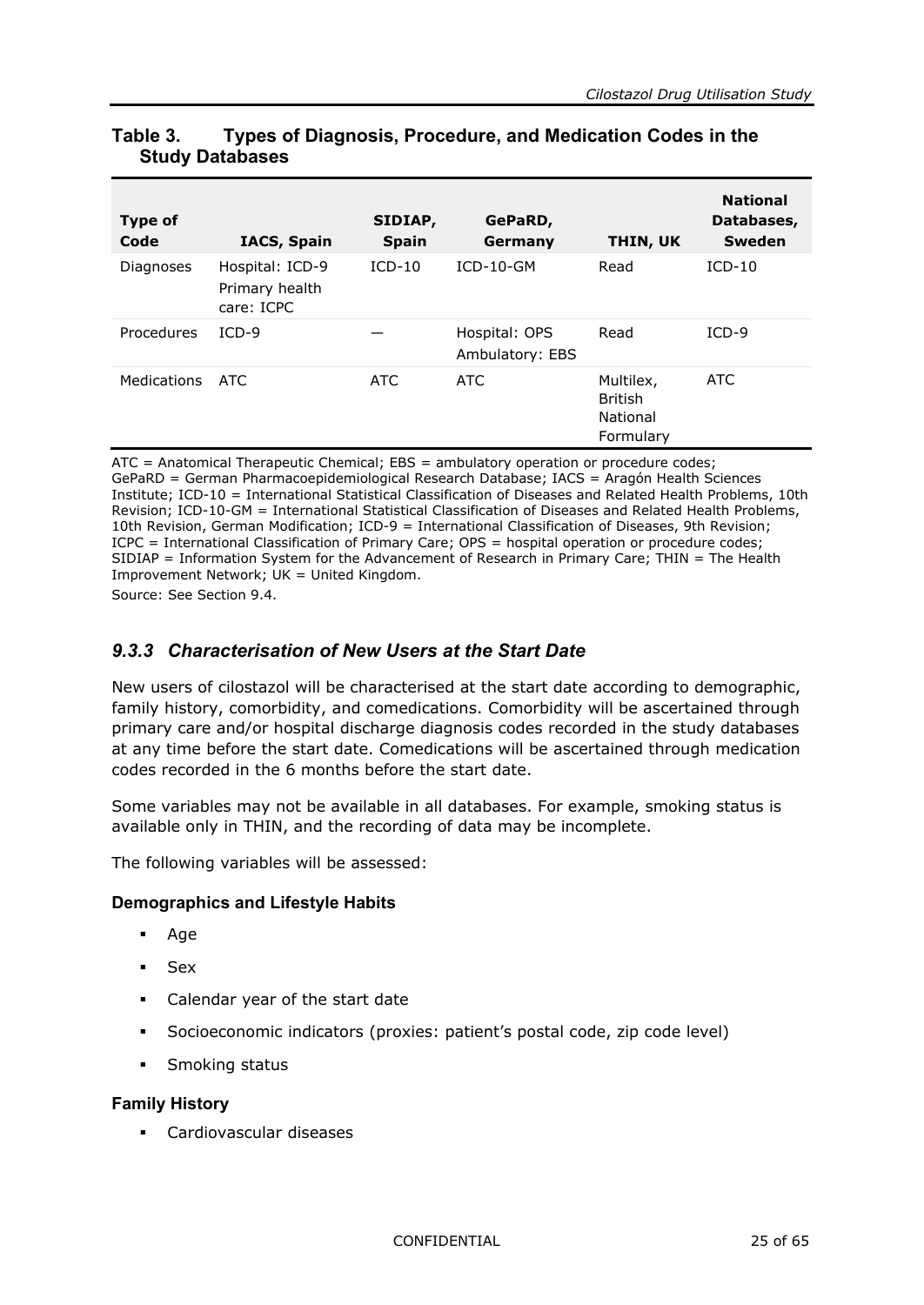#### **Comorbidity**

Comorbidity will be ascertained through diagnosis codes recorded at any time before the start date.

Note: ICD-10 codes in [Table](#page-25-0) 4 will be mapped to ICD-9, ICD-10-GM, and Read codes.

<span id="page-25-0"></span>**Table 4. Diagnostic Codes for Comorbid Conditions**

| <b>Disease Description</b>                                                             | $ICD-10$                                                                                                             |
|----------------------------------------------------------------------------------------|----------------------------------------------------------------------------------------------------------------------|
| A. Cardiovascular diseases and procedures                                              | <b>All codes in Section A</b>                                                                                        |
| Diseases of arteries, arterioles, and capillaries                                      | I70-I79                                                                                                              |
| Intermittent claudication                                                              | I73.9                                                                                                                |
| Other peripheral arterial disease                                                      | I70.2, I70.9, I73.1-I73.8                                                                                            |
| Atherosclerosis                                                                        | <b>I70</b>                                                                                                           |
| Other diseases of arteries, arterioles, and<br>capillaries                             | I74.4                                                                                                                |
| Revascularisation procedures                                                           | List of codes to be developed according<br>to each database dictionary                                               |
| Cardiovascular disease other than diseases of arteries,<br>arterioles, and capillaries | All codes in this section, Cardiovascular<br>disease other than diseases of arteries,<br>arterioles, and capillaries |
| Ischaemic heart disease                                                                | I20-I25                                                                                                              |
| Acute myocardial infarction                                                            | I21                                                                                                                  |
| Unstable angina pectoris                                                               | I20.0                                                                                                                |
| Other acute or subacute ischaemic heart disease                                        | I22, I23, I24                                                                                                        |
| Angina pectoris                                                                        | I20.1-I20.9                                                                                                          |
| Chronic ischaemic heart disease                                                        | <b>I25</b>                                                                                                           |
| Old myocardial infarction                                                              | I25.2                                                                                                                |
| Coronary reperfusion surgery and procedures                                            | List of codes to be developed according<br>to each database dictionary                                               |
| Arrhythmias                                                                            | I47, I48, I49                                                                                                        |
| Paroxysmal tachycardia                                                                 | I47                                                                                                                  |
| Ventricular tachycardia                                                                | I47.0, I47.2                                                                                                         |
| Supraventricular tachycardia and unspecified                                           | I47.1, I47.9                                                                                                         |
| Atrial fibrillation and flutter                                                        | I48                                                                                                                  |
| Other cardiac arrhythmias                                                              | I49                                                                                                                  |
| Ventricular fibrillation and flutter                                                   | I49.0                                                                                                                |
| Other cardiac arrhythmias                                                              | I49.1-I49.9                                                                                                          |
| Cardiac arrest                                                                         | I46                                                                                                                  |
| Conduction disorders                                                                   | I44-I45                                                                                                              |
| Heart failure                                                                          | I50                                                                                                                  |
| Cerebrovascular disease                                                                | I60-I69                                                                                                              |
| Cerebral haemorrhage (subarachnoid,<br>intracerebral, other nontraumatic)              | I60, I61, I62                                                                                                        |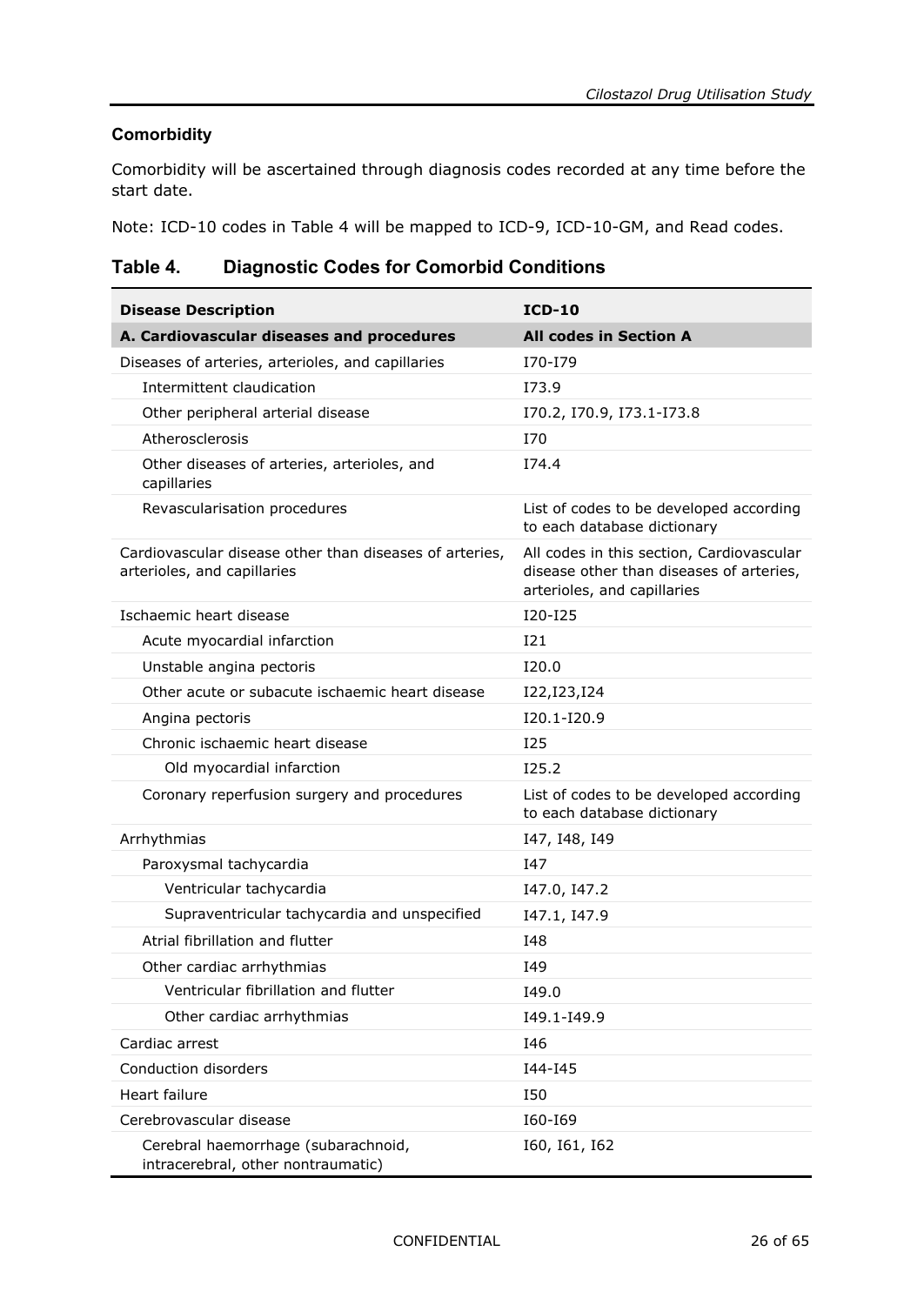| <b>Disease Description</b>                                   | $ICD-10$                                                                                                                |
|--------------------------------------------------------------|-------------------------------------------------------------------------------------------------------------------------|
| Ischaemic stroke                                             | I63, I64, G46.5                                                                                                         |
| Cerebral infarction                                          | I63                                                                                                                     |
| Stroke, NOS                                                  | I64                                                                                                                     |
| Pure motor lacunar syndrome                                  | G46.5                                                                                                                   |
| Sequelae of cerebrovascular disease                          | I69                                                                                                                     |
| Other cerebrovascular disease                                | I65-I69                                                                                                                 |
| <b>TIA</b>                                                   | G45                                                                                                                     |
| Hypertension and hypertensive heart disease                  | I10-I15                                                                                                                 |
| Hypotension                                                  | I95                                                                                                                     |
| Other form of heart diseases                                 | I00-I09, I30-I43                                                                                                        |
| Disorders of lipoprotein metabolism and other<br>lipidaemias | E78                                                                                                                     |
| <b>B. Bleeding disorders</b>                                 | <b>Any code in Section B</b>                                                                                            |
| Cerebral haemorrhage                                         | 160, 161, 162                                                                                                           |
| Gastrointestinal bleeding                                    | Any code in the section Gastrointestinal<br>bleeding                                                                    |
| Gastroduodenal bleeding                                      | Any code in the section Gastroduodenal<br>bleeding                                                                      |
| Gastroduodenal ulcer                                         | K25.0, K25.2, K25.4, K25.6, K26.0,<br>K26.2, K26.4, K26.6, K27.0, K27.2,<br>K27.4, K27.6, K28.0, K28.2, K28.4,<br>K28.6 |
| Gastrointestinal bleeding unspecific                         | K92.0-K92.2                                                                                                             |
| Acute haemorrhagic gastritis                                 | K29.0                                                                                                                   |
| Oesophageal bleeding                                         | K22.6, K22.8, I85.0                                                                                                     |
| Lower gastrointestinal bleeding <sup>a</sup>                 | K62.5, K66.1, I84.1, I84.4, I84.8                                                                                       |
| Genitourinary bleeding <sup>a</sup>                          | N02, R31, N92, N93                                                                                                      |
| Other site bleeding <sup>b</sup>                             | I31.2, M25.0, R04                                                                                                       |
| <b>C. Blood dyscrasias</b>                                   | Any code in Section C                                                                                                   |
| Haemolytic anaemias                                          | D55-D59                                                                                                                 |
| Aplastic anaemia                                             | D61.9                                                                                                                   |
| Acute posthaemorrhagic anaemia                               | D62                                                                                                                     |
| Other anaemias                                               | D60, D61.0-D61.8, D63, D64                                                                                              |
| Thrombocytopenia                                             | D69.6                                                                                                                   |
| Purpura and other haemorrhagic conditions                    | D69.0-D69.5, D69.8, D69.9                                                                                               |
| Haemorrhagic thrombocythaemia                                | D47.3                                                                                                                   |
| <b>D. Renal diseases</b>                                     | Any code in Section D                                                                                                   |
| Renal failure                                                | N17-N19                                                                                                                 |
| Other renal diseases                                         | N00-N08, N10-N16                                                                                                        |
| Other disorders of kidney and ureter                         | N25-N39                                                                                                                 |
| E. Skin and subcutaneous tissue disorders                    | Any code in Section E                                                                                                   |
| Dermatitis and eczema                                        | L20-L30                                                                                                                 |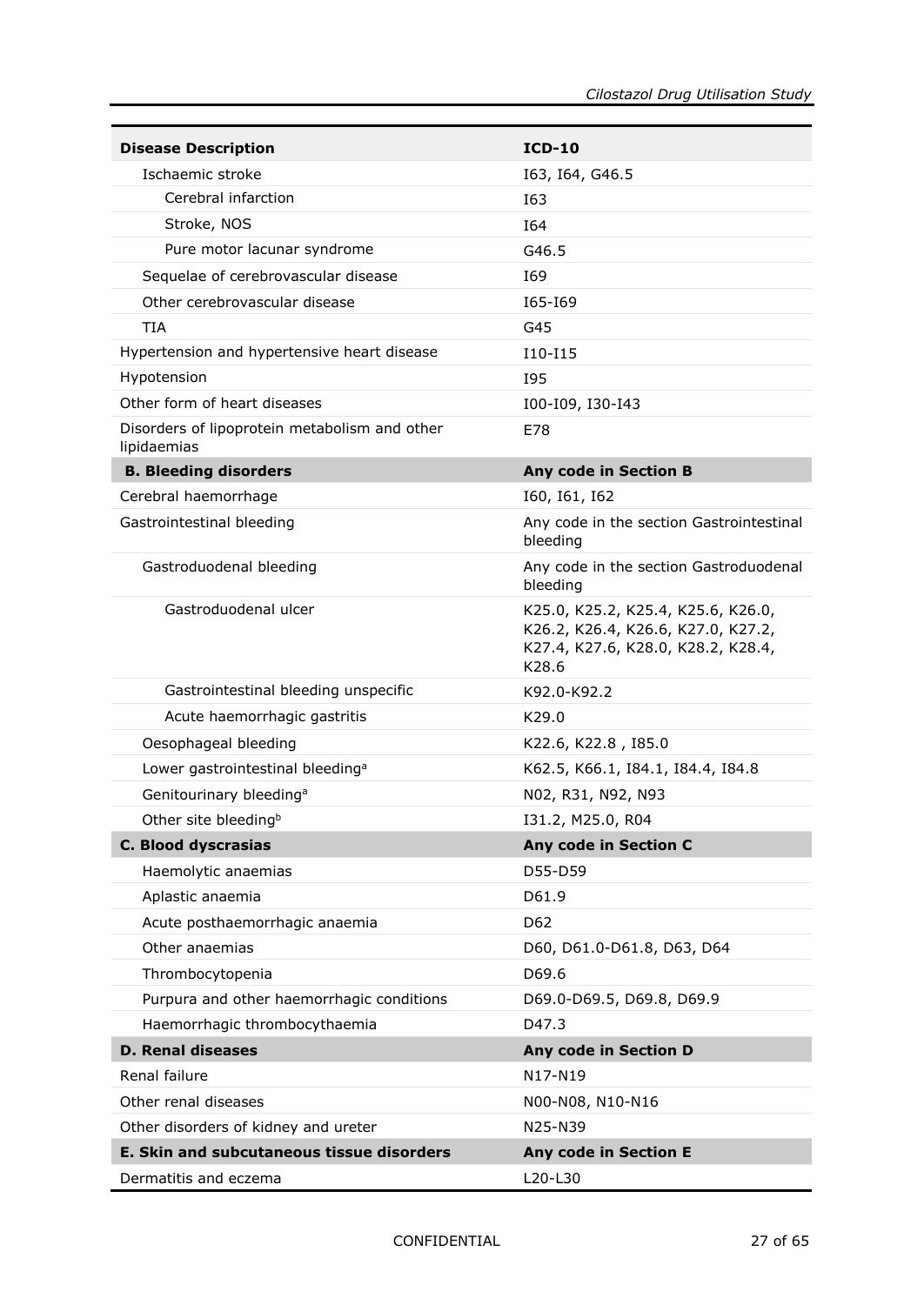| <b>Disease Description</b>                                                            | $ICD-10$                          |
|---------------------------------------------------------------------------------------|-----------------------------------|
| Stevens-Johnson syndrome                                                              | L51.1                             |
| Toxic epidermal necrolysis                                                            | L51.2                             |
| Urticaria and erythaema                                                               | L50, L51.0, L51.8, L51.9, L52-L54 |
| <b>F. Other conditions</b>                                                            |                                   |
| Peptic ulcer disease                                                                  | K25-K28                           |
| Liver disease                                                                         | K70-K77                           |
| Diabetes mellitus                                                                     | E10-E14                           |
| Chronic obstructive pulmonary disease (COPD),<br>emphysema, respiratory insufficiency | J40-J44, J96                      |
| Asthma                                                                                | J45, J46                          |
| Rheumatoid arthritis and other inflammatory<br>arthropathies                          | M05-M14                           |
| Systemic connective tissue diseases                                                   | M30-M36                           |
| Malignancy                                                                            | C00-C97                           |
| Human immunodeficiency virus disease                                                  | B20-B24                           |

ICD-10 = *International Statistical Classification of Diseases and Related Health Problems, 10th Revision*.

 $a K62.5$  = Haemorrhage of rectum and anus; K66.1 = Haemoperitoneum; I84.1 = Internal haemorrhoids with other complications;  $I84.4 =$  External haemorrhoids with other complications;  $I84.8 =$  Unspecified haemorrhoids with other complications; N02 = Recurrent and persistent haematuria; R31 = Unspecified haematuria; N92 = Excessive, frequent and irregular menstruation; N93 = Other abnormal uterine and vaginal bleeding.

 $b$  I31.2 = Haemopericardium, not elsewhere classified; M25.0 = Haemarthrosis; R04 = Epistaxis.

#### **Comedications**

Comedications will be ascertained through medication codes recorded in the 6 months before the start date.

Note: The Anatomical Therapeutic Chemical (ATC) codes in [Table](#page-27-0) 5 will be mapped to Multilex/British National Formulary codes.

#### <span id="page-27-0"></span>**Table 5. Anatomical Therapeutic Chemical Codes for Comedications**

| <b>Disease Description</b>                      | <b>ATC</b>        |
|-------------------------------------------------|-------------------|
| <b>Cardiovascular medications</b>               | C                 |
| Cardiac glycosides                              | CO <sub>1</sub> A |
| Antiarrhythmics, Class I and III                | CO1B              |
| Cardiac stimulants excluding cardiac glycosides | C <sub>0</sub> 1C |
| Vasodilators used in cardiac diseases           | C <sub>0</sub> 1D |
| Other cardiac preparations                      | C <sub>0</sub> 1F |
| Diuretics                                       | CO <sub>3</sub>   |
| Peripheral vasodilators                         | C <sub>04</sub>   |
| Pentoxifylline                                  | C04AD03           |
| Beta blocking agents                            | C <sub>0</sub> 7  |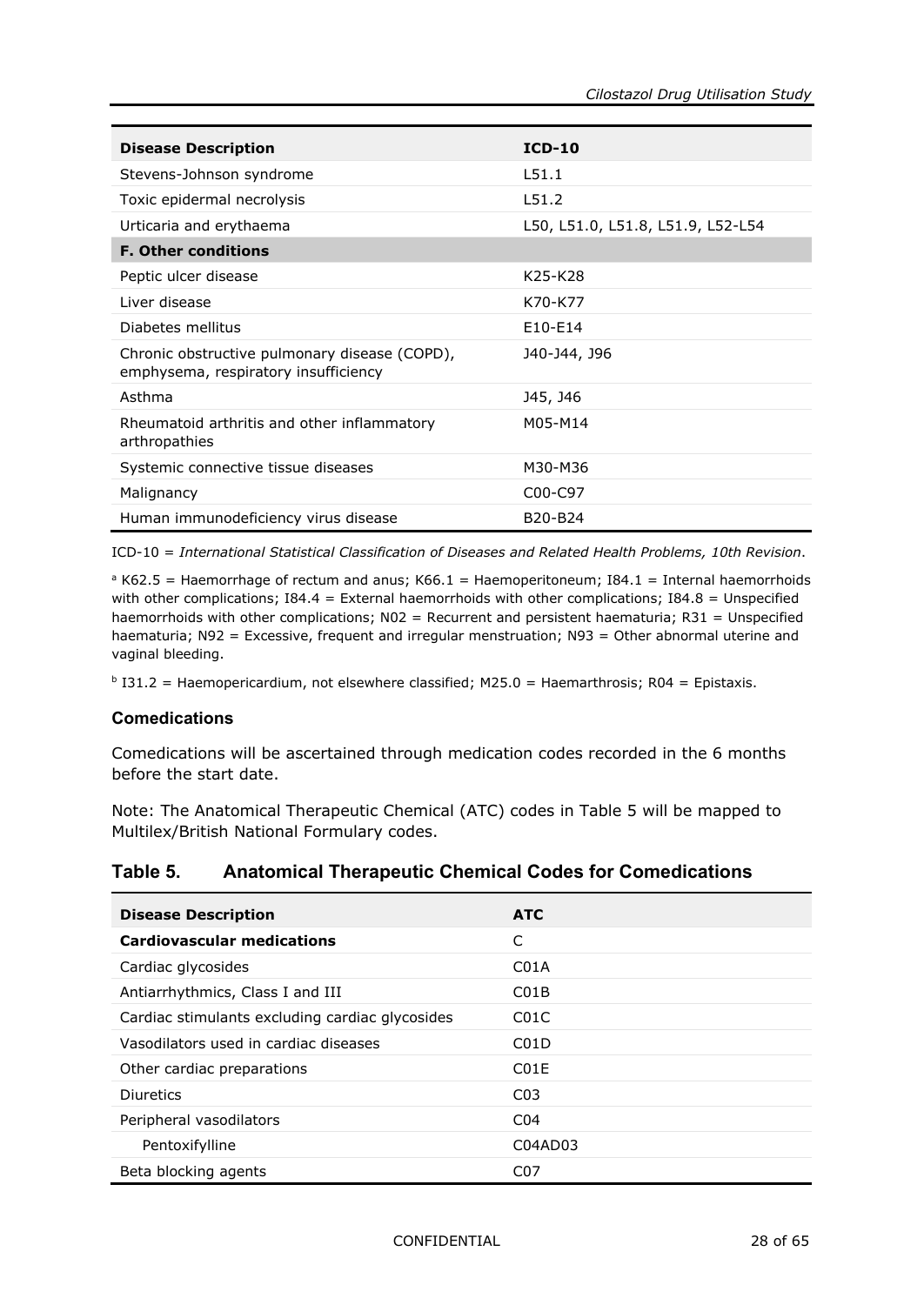| <b>Disease Description</b>                                  | <b>ATC</b>                                             |
|-------------------------------------------------------------|--------------------------------------------------------|
| Calcium channel blockers                                    | C <sub>08</sub>                                        |
| Antihypertensives                                           | CO <sub>2</sub>                                        |
| Agents acting on the renin-angiotensin system               | C <sub>09</sub>                                        |
| Angiotensin-converting-enzyme inhibitors                    | C09A, C09B                                             |
| Angiotensin II receptor antagonists                         | C09C, C09D                                             |
| Renin-inhibitors                                            | C09X                                                   |
| Lipid-modifying agents                                      | C10                                                    |
| <b>Statins</b>                                              | C10AA                                                  |
| Simvastatin                                                 | C10AA01                                                |
| Lovastatin                                                  | C10AA02                                                |
| Other lipid-modifying agents                                | C10AB, C10AC, C10AD, C10AX, C10BA                      |
| Statin combinations with ASA                                | C <sub>10</sub> B <sub>X</sub>                         |
| <b>Antithrombotic agents</b>                                | B01                                                    |
| Platelet aggregation inhibitors                             | B01AC                                                  |
| Clopidogrel                                                 | <b>B01AC04</b>                                         |
| Acetylsalicylic acid                                        | B01AC06, B01AC30, B01AC56                              |
| Other platelet aggregation inhibitors                       | B01AC01-B01AC03, B01AC05, B01AC07-<br>B01AC22, B01AC24 |
| Vitamin K antagonists                                       | B01AA                                                  |
| Heparins                                                    | B01AB                                                  |
| Other antithrombotic agents                                 | B01AD, B01AE, B01AX                                    |
| <b>Iron preparations</b>                                    | <b>B03A</b>                                            |
| <b>Proton pump inhibitors</b>                               | A02BC                                                  |
| Omeprazole                                                  | A02BC01                                                |
| <b>Drugs used in diabetes</b>                               | A10                                                    |
| Insulins                                                    | A10A                                                   |
| Blood glucose lowering drugs                                | A10B, A10X                                             |
| Drugs for obstructive airway diseases                       | <b>R03</b>                                             |
| Drugs for musculoskeletal system                            | M01A, N02BA, M01B, M01C                                |
| Non-steroidal anti-inflammatory drugs                       | M01A                                                   |
| Acetylsalicylic acid (other analgesics and<br>antipyretics) | N02BA                                                  |
| Other antirheumatic agents                                  | M01B-M01C                                              |
| <b>Antidepressants</b>                                      | <b>N06A</b>                                            |
| Selective serotonin reuptake inhibitors                     | N06AB                                                  |
| <b>Antineoplastic agents</b>                                | L <sub>01</sub>                                        |
| Immunosuppressants                                          | L04                                                    |
| Antivirals for systemic use                                 | <b>JO5</b>                                             |
| <b>Other medications</b>                                    |                                                        |
| Systemic corticosteroids                                    | H <sub>02</sub>                                        |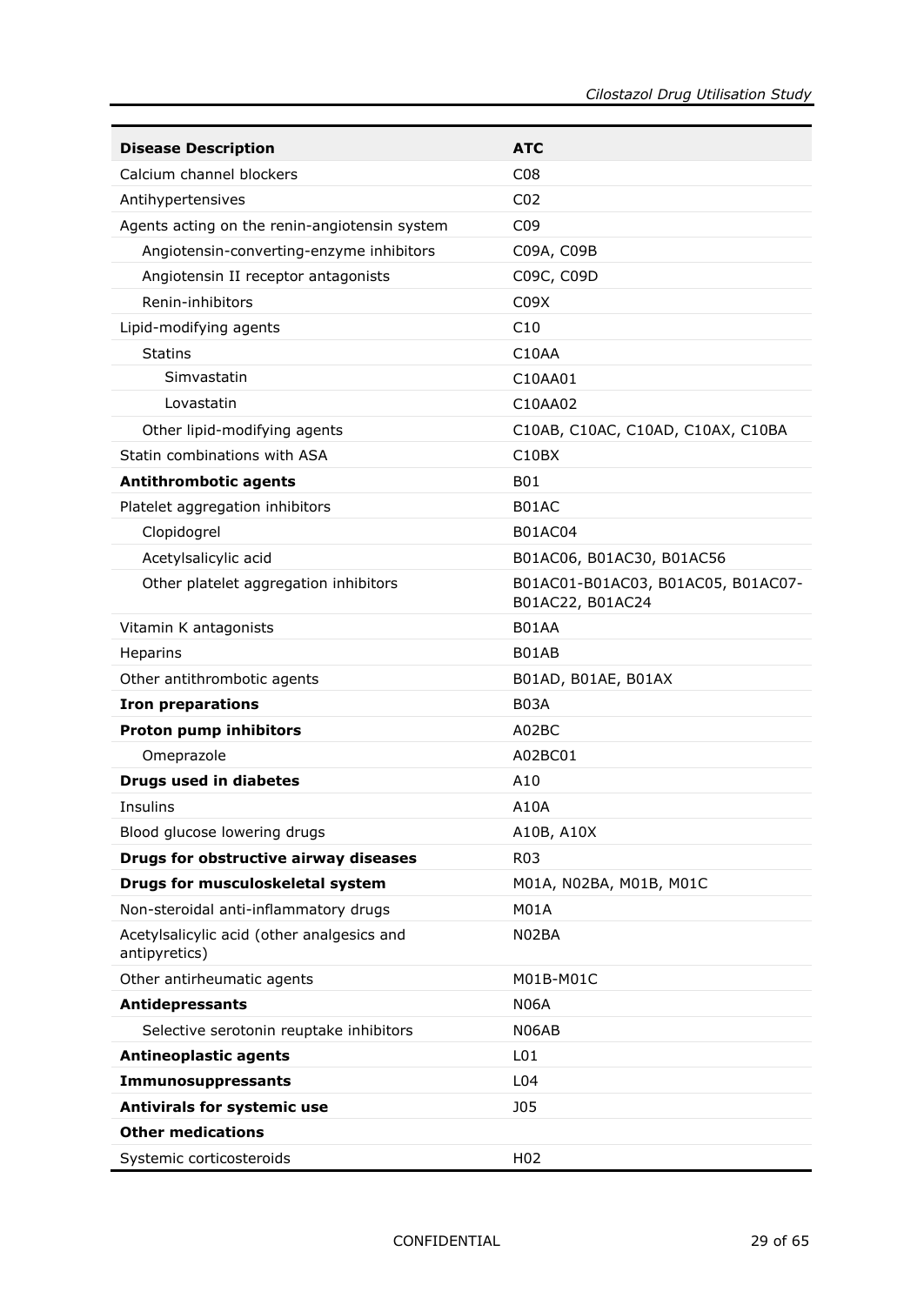| <b>Disease Description</b>        | <b>ATC</b>       |
|-----------------------------------|------------------|
| Hormone replacement therapy       | G03C, G03D, G03F |
| Drugs used in nicotine dependence | N07BA            |

<span id="page-29-0"></span>ATC = Anatomical Therapeutic Chemical.

#### *9.3.4 Concurrent Use of Medications That May Interact With Cilostazol*

Cilostazol is extensively metabolised by cytochrome P-450 (CYP450) enzymes, particularly CYP3A4 and to a lesser extent by CYP2C19. Medications potentially interacting with cilostazol are listed in the risk management plan and in the summary of product characteristics and include CYP3A4 and CYP2C19 substrates and inhibitors and CYP3A4 inducers. A summary of these medications is presented in [Table](#page-29-1) 6. A complete list of clinically relevant medications interacting with CYP450 is presented in Annex 3.

|                               | <b>Substrates</b> |        | <b>Inhibitors</b> |              | <b>Inducers</b> |
|-------------------------------|-------------------|--------|-------------------|--------------|-----------------|
| <b>Medication</b>             | <b>CYP2C19</b>    | CYP3A4 | <b>CYP2C19</b>    | CYP3A4       | CYP3A4          |
| Proton pump inhibitors        |                   |        |                   |              |                 |
| Lansoprazole                  | $\mathsf{x}$      |        | X                 |              |                 |
| Omeprazole                    | X                 |        | $\sf X$           |              |                 |
| Antiepileptics                |                   |        |                   |              |                 |
| Phenytoin                     | X                 |        |                   |              | X               |
| Carbamazepine                 |                   |        |                   |              | X               |
| Macrolide antibiotics         |                   |        |                   |              |                 |
| Clarithromycin                |                   | X      |                   | X            |                 |
| Erythromycin                  |                   | X      |                   | X            |                 |
| Protease inhibitor antivirals |                   |        |                   |              |                 |
| Indinavir                     |                   | X      |                   | X            |                 |
| Ritonavir                     |                   | X      |                   | $\sf X$      |                 |
| Nelfinavir                    |                   |        |                   | X            |                 |
| Gastrointestinal              |                   |        |                   |              |                 |
| Cisapride                     |                   | X      |                   |              |                 |
| Calcium channel blockers      |                   |        |                   |              |                 |
| Diltiazem                     |                   | X      |                   | $\mathsf{X}$ |                 |
| <b>Statins</b>                |                   |        |                   |              |                 |
| Simvastatin                   |                   | X      |                   |              |                 |
| Antimycotics                  |                   |        |                   |              |                 |
| Ketoconazole                  |                   |        | X                 | X            |                 |
| Itraconazole                  |                   |        |                   | X            |                 |
| Antimycobacterials            |                   |        |                   |              |                 |
| Rifampin                      |                   |        |                   |              | X               |

#### <span id="page-29-1"></span>**Table 6. Medications Potentially Interacting With Cilostazol**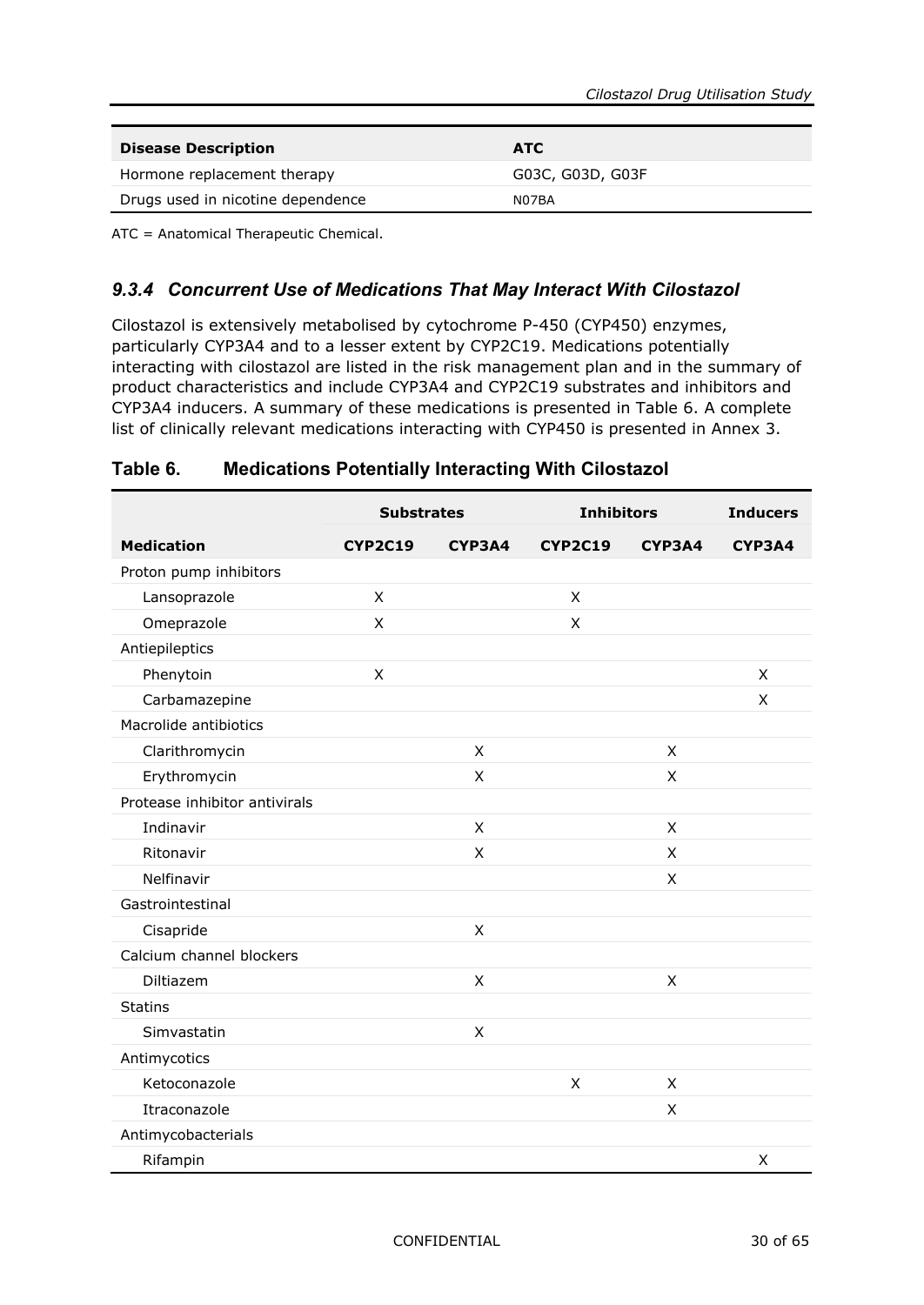|                   | <b>Substrates</b> |        | <b>Inhibitors</b> |        | <b>Inducers</b> |
|-------------------|-------------------|--------|-------------------|--------|-----------------|
| <b>Medication</b> | CYP2C19           | CYP3A4 | <b>CYP2C19</b>    | CYP3A4 | CYP3A4          |
| Antipsychotics    |                   |        |                   |        |                 |
| Pimozide          |                   | x      |                   |        |                 |

CYP = cytochrome P-450.

For each user of cilostazol, the use of each medication listed in Annex 3 will be ascertained at the start date and during follow-up for current use of cilostazol (Section [9.3.1\)](#page-22-4).

- Concurrent use at the start date:
	- Patients who have at least one prescription for a potentially interacting medication recorded within 3 months before the start date
- Concurrent use during follow-up:
	- Patients who have at least one prescription for a potentially interacting medication recorded during the time of current use of cilostazol.
	- − Patients who have at least one prescription for a potentially interacting medication recorded during the time of consecutive use of cilostazol as defined in Section [9.3.1](#page-22-4) (duration of use of cilostazol).

#### **9.3.4.1 Concurrent Use of Potent Inhibitors of CYP3A4 and CYP2C19**

Concurrent use of potent inhibitors of CYP3A4 and CYP2C19 will also be evaluated. Potent inhibitors are those identified as such by the Indiana Classification (Trustees of Indiana University, 2013) and the United States Food and Drug Administration Drug Development and Drug Interactions website.<sup>1</sup> Potent inhibitors are lansoprazole, fluvoxamine, nefazodone, ticlopidine, clarithromycin, troleandomycin, indinavir, ritonavir, nelfinavir, mibefradil, ketoconazole, and itraconazole.

#### **9.3.4.2 Concurrent Use of Other Acting Medications**

In addition of the assessment of individual medications listed in Annex 3, the following groups of medications and ATC codes will be assessed at the start date and during follow-up as described above:

- Cardiovascular system C
	- − Antihypertensives C02
	- − Lipid-modifying agents C10
- Drugs used in diabetes A10
- Drugs for obstructive airway diseases R03
- Non-steroidal anti-inflammatory drugs M01A
- Antidepressants N06A

-

<sup>1</sup> <http://medicine.iupui.edu/clinpharm/ddis/clinical-table/> (accessed February 2015)

[http://www.fda.gov/Drugs/DevelopmentApprovalProcess/DevelopmentResources/DrugInteractionsLabeling/uc](http://www.fda.gov/Drugs/DevelopmentApprovalProcess/DevelopmentResources/DrugInteractionsLabeling/ucm080499.htm) [m080499.htm](http://www.fda.gov/Drugs/DevelopmentApprovalProcess/DevelopmentResources/DrugInteractionsLabeling/ucm080499.htm) (accessed February 2015)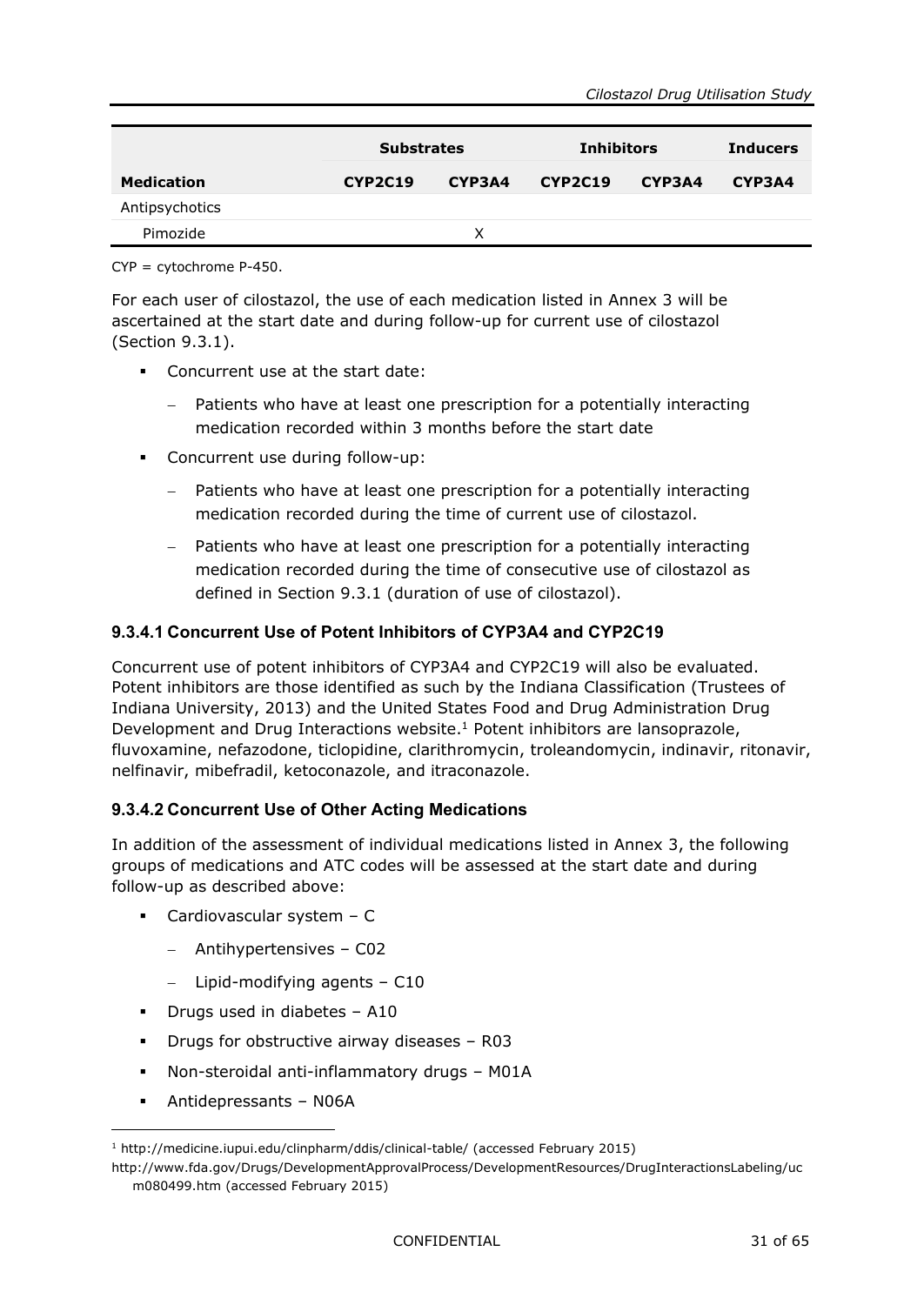#### <span id="page-31-0"></span>*9.3.5 Concurrent Use of Selected Antithrombotic Agents*

In addition to potentially interacting drugs, the concurrent use of cilostazol with platelet aggregation inhibitors and antithrombotic agents will be assessed. Antithrombotic agents are listed in [Table](#page-27-0) 5.

Use of each antithrombotic agent will be defined, similarly to cilostazol use, according to the days of supply of each prescription. If days of supply of prescriptions are not recorded in some databases, they will be estimated from descriptive analysis of the number of days between consecutive prescriptions. Current use of each antithrombotic agent is defined as the time involving the days of supply of each prescription plus 7 days to allow for a potential delay in the start of treatment.

Concurrent use of cilostazol and antithrombotic agents will be ascertained as follows:

- At the start date:
	- Use of antithrombotic agents at the start date will be ascertained according to the days of supply of the most recent prescription for each antithrombotic agent before the start date (date of first prescription for cilostazol).
- **D** Overall:
	- Patients simultaneously contributing time to consecutive use of cilostazol and current use of antithrombotic agents at the start date and during follow-up.

#### **Use of Platelet Aggregation Inhibitors**

New users of cilostazol who are concurrently treated with platelet aggregation inhibitors at the start date will be followed to assess the proportion of patients discontinuing the use of platelet aggregation inhibitors. Current use of platelet aggregation inhibitors at the start date will be assessed according to the days of supply of the most recent prescription before the start date. Days of supply of a prescription is defined as the number days of intended duration of treatment for that prescription. If days of supply of prescriptions for platelet aggregation inhibitors are not recorded in some databases, they will be estimated from descriptive analysis of the number of days between consecutive prescriptions.

Discontinuation of platelet aggregation inhibitors will be assessed during the time of consecutive use of cilostazol. Discontinuation is defined as any concurrent user of cilostazol and platelet aggregation inhibitors at the start date who does not have a recorded prescription for a platelet aggregation inhibitor after 60 days of ending the days of supply of the prior prescription. Sensitivity analyses for periods of 30 and 90 days after the end of the prior prescription will be conducted.

#### <span id="page-31-1"></span>*9.3.6 Baseline Characterisation of New Users for the Assessment of Planned Risk Minimisation Measures (SmPC Changes)*

New users of cilostazol will be characterised to evaluate the impact of the risk minimisation measures that Otsuka submitted to the EMA in October 2012. The risk minimisation measures include SmPC changes to identify a more restricted target population and to decrease the daily dose when cilostazol is used with potentially interacting medications. The risk minimisation measures also include communication initiatives to HCPs.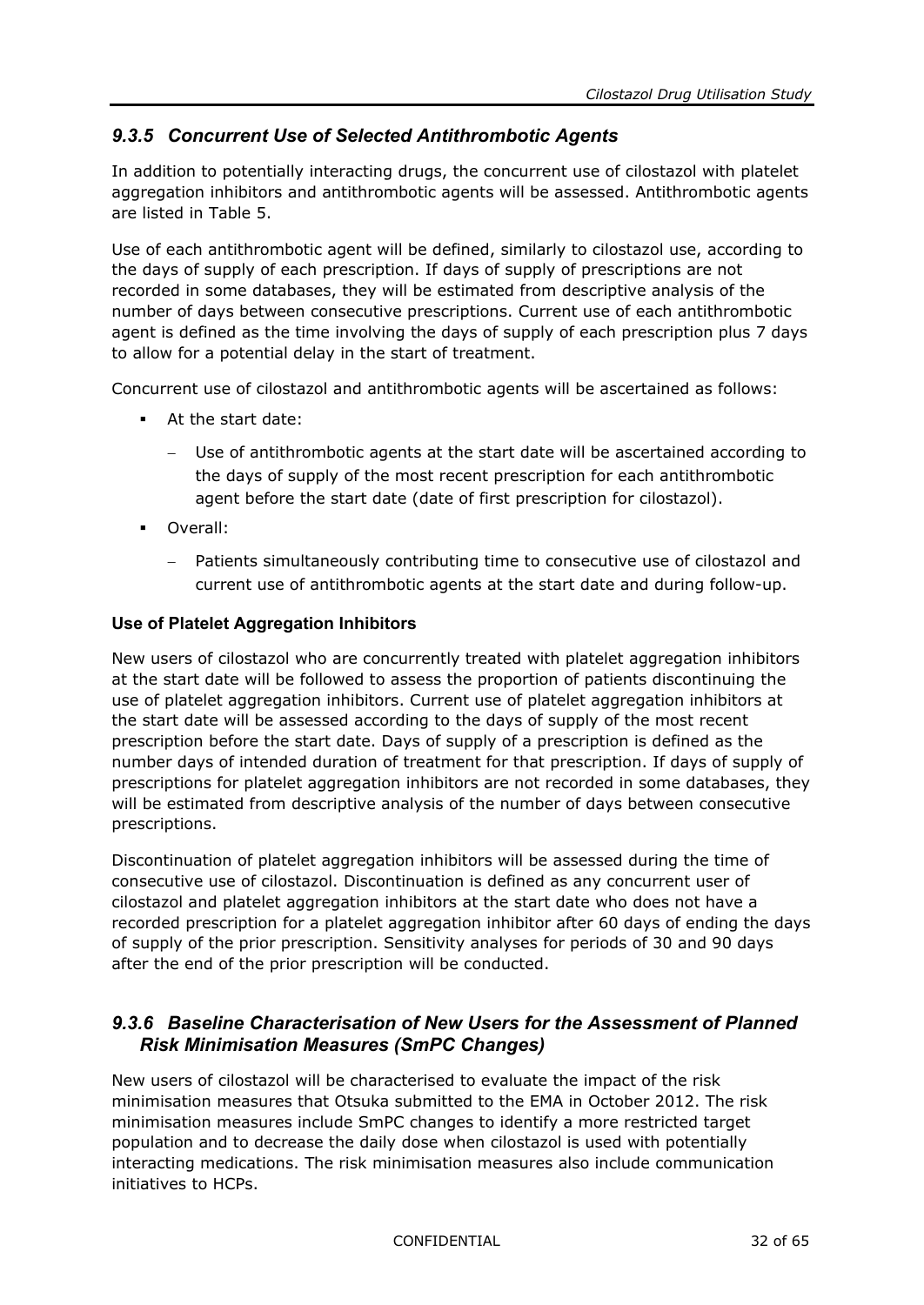To evaluate the impact of the risk minimisation measures, a second DUS (DUS2) will be initiated 6 months after the implementation of the SmPC changes, and results will be compared with those obtained in the first DUS (DUS1).

The SmPC changes and the characteristics of users that will be evaluated in DUS1 and DUS2 are detailed in [Table](#page-32-0) 7.

#### <span id="page-32-0"></span>**Table 7. Proposed Changes in the Labelling of Cilostazol and Characterisation of Users**

| <b>Proposed Change to Summary of Product Characteristics</b>                                                                                                                                                                                                                                                                                                                                                                                     | <b>Characterisation in DUS</b>                                                                                                                         |
|--------------------------------------------------------------------------------------------------------------------------------------------------------------------------------------------------------------------------------------------------------------------------------------------------------------------------------------------------------------------------------------------------------------------------------------------------|--------------------------------------------------------------------------------------------------------------------------------------------------------|
| <b>Restricted target population</b>                                                                                                                                                                                                                                                                                                                                                                                                              |                                                                                                                                                        |
| Indication                                                                                                                                                                                                                                                                                                                                                                                                                                       |                                                                                                                                                        |
| 4.1 Cilostazol is for second-line use in patients in whom life-<br>style modifications (including smoking cessation and<br>[supervised] exercise programmes) and other appropriate<br>interventions have failed to sufficiently improve their<br>intermittent claudication symptoms                                                                                                                                                              | Smoking status <sup>a</sup>                                                                                                                            |
| 4.2 The physician should reassess the patient after<br>3 months of treatment with a view to discontinuing<br>cilostazol where an inadequate effect is observed.                                                                                                                                                                                                                                                                                  | Number of patients seen by<br>the treating physician after<br>3 months <sup>b</sup><br>Number of patients<br>discontinuing after 3 months <sup>b</sup> |
| Contraindications                                                                                                                                                                                                                                                                                                                                                                                                                                |                                                                                                                                                        |
| 4.3 Patients with unstable angina pectoris, myocardial<br>infarction within the last 6 months, or a coronary<br>intervention in the last 6 months                                                                                                                                                                                                                                                                                                | Unstable angina<br>Myocardial infarction<br>Coronary intervention                                                                                      |
| Patients treated concomitantly with two or more additional<br>antiplatelet agents (e.g., aspirin, clopidogrel)                                                                                                                                                                                                                                                                                                                                   | Concurrent use of two or<br>more platelet-aggregation<br>inhibitors                                                                                    |
| <b>Other SmPC changes</b>                                                                                                                                                                                                                                                                                                                                                                                                                        |                                                                                                                                                        |
| Warnings and precautions                                                                                                                                                                                                                                                                                                                                                                                                                         |                                                                                                                                                        |
| 4.4 Based on its mechanism of action, cilostazol may induce<br>tachycardia, palpitation, tachyarrhythmia, and/or<br>hypotension. The increase in heart rate associated with<br>cilostazol is approximately 5 to 7 beats per minute; in<br>patients at risk, this may induce angina pectoris.                                                                                                                                                     |                                                                                                                                                        |
| Patients who may be at increased risk for serious cardiac<br>adverse events as a result of increased heart rate, e.g.,<br>patients with stable coronary disease or a history of<br>tachyarrhythmias, should be monitored closely during the<br>treatment with cilostazol; the use of cilostazol in patients<br>with unstable coronary disease or coronary intervention<br>within the last 6 months is contraindicated (see SmPC<br>Section 4.3). | Number of visits to general<br>practitioner and/or specialist                                                                                          |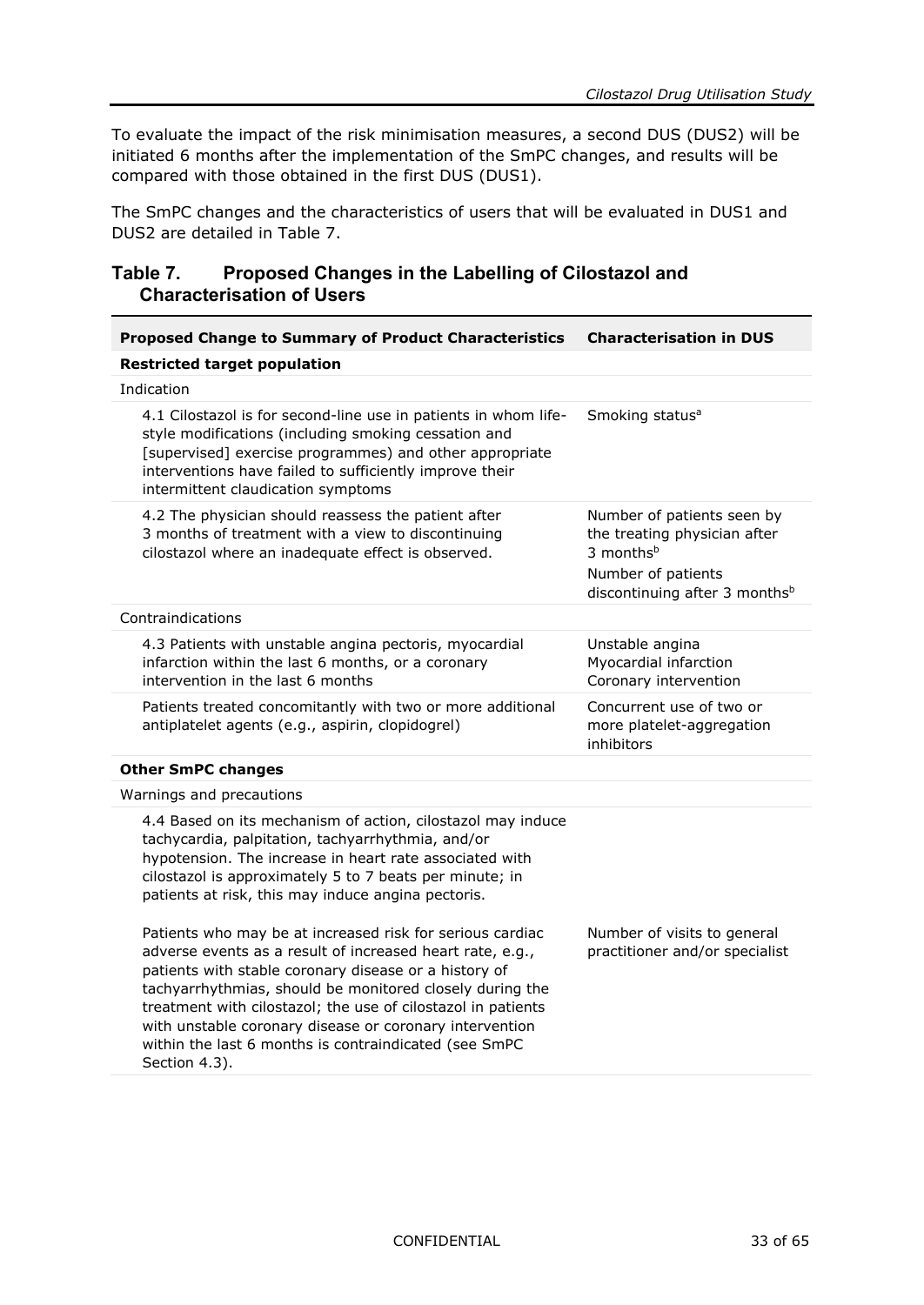#### **Proposed Change to Summary of Product Characteristics Characterisation in DUS**

| Posology                                                                                                                                                                                                                                                                |            |
|-------------------------------------------------------------------------------------------------------------------------------------------------------------------------------------------------------------------------------------------------------------------------|------------|
| 4.2 Reduction of the dose to 50 mg twice daily is<br>recommended in patients receiving medicines that strongly<br>inhibit CYP3A4, e.g., several macrolides, azole antifungals,<br>protease inhibitors, or medicines that strongly inhibit<br>CYP2C19, e.g., omeprazole. | Daily dose |

 $CYP$  = cytochrome P-450; DUS = drug utilisation study; SmPC = Summary of Product Characteristics. <sup>a</sup> Smoking is available partially in THIN but not in the other study databases. A record of supervised physical exercise programmes is not available in any of the study databases.

<sup>b</sup> Physicians' reassessment of patients and discontinuation because of lack of effect cannot be measured directly in the study databases. The number of patients monitored and the number of patients discontinuing after 3 months will be used as proxies of reassessment and lack of effect.

Evaluation of the impact of the risk minimisation measures will be conducted through diagnosis and medication codes according to the following variables (by SmPC section):

- **Indication** 
	- Smoking at the start date: Smoking status is partially available in THIN and GePARD but not in the other study databases.
	- − Number of patients monitored after 2 months: The number of patients with a visit to the general practitioner and/or to a specialist (e.g., cardiologist, vascular specialist, endocrinologist) between (1) 2 months and 4 months after the start date and (2) 1 month and 6 months after the start date. To assess if the visit to the general practitioner (GP) or specialist is related to intermittent claudication, we will manually review the computerised information and freetext comments (THIN) of a random sample of 200 patients. According to the data available in each database, evaluation of visits will also be conducted using diagnosis codes for all users of cilostzol included in the study.
	- Number of patients discontinuing after 3 months: The number of patients discontinuing cilostazol between 3 months and 4 months after the start date will be ascertained using Kaplan-Meier survival curves. This variable will be used as a proxy of lack of efficacy of cilostazol.
- Contraindications
	- − Number of patients with a recorded diagnosis for any of the following conditions within 6 months before the start date:
		- Unstable angina pectoris
		- Myocardial infarction
		- Coronary intervention
	- − Concurrent use of two or more platelet aggregation inhibitors
		- Concurrent use of two or more platelet aggregation inhibitors will be ascertained at the start date and during follow-up through the simultaneous contribution of person-time to current use of cilostazol and to current use of two or more platelet aggregation inhibitors.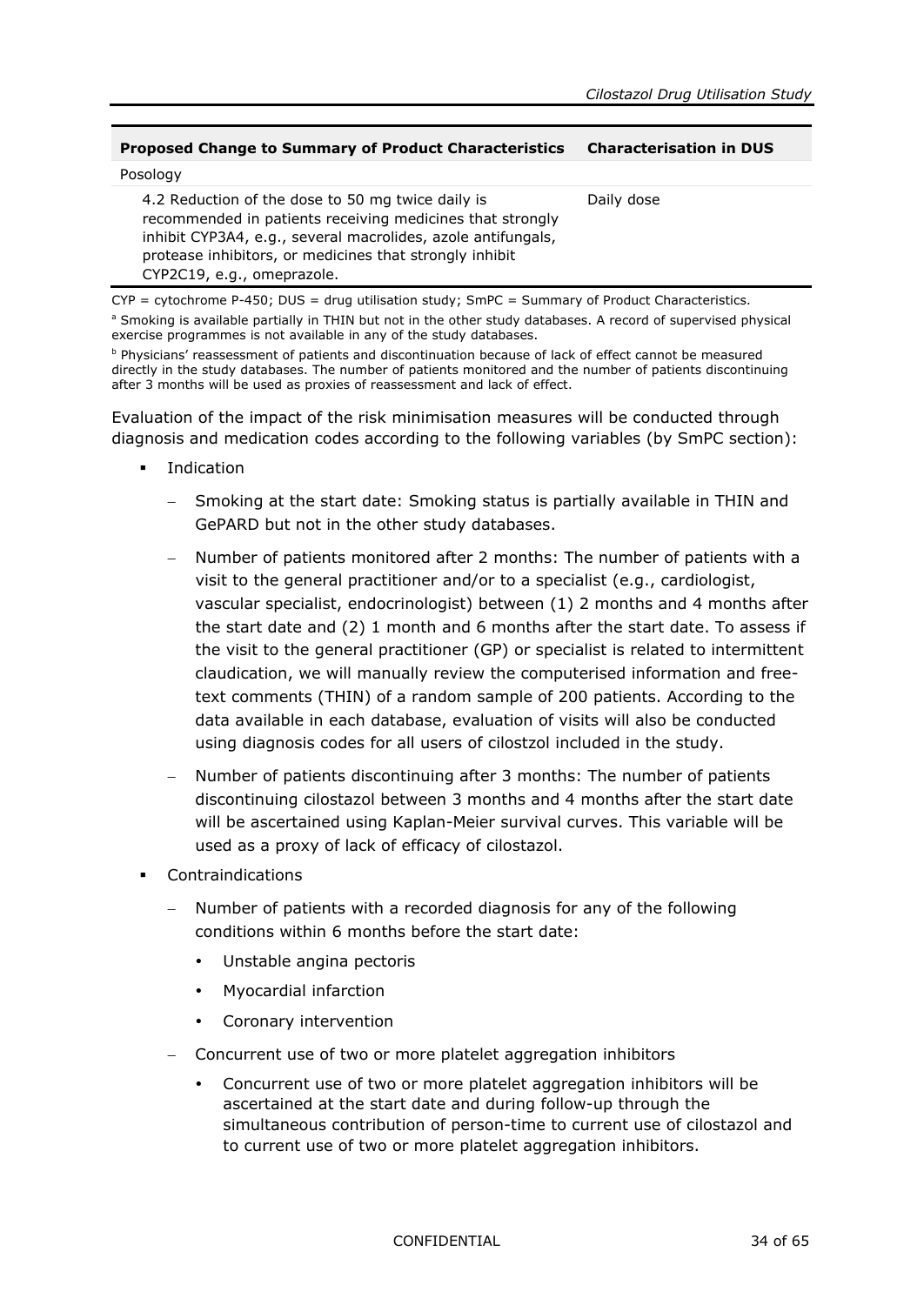- Warnings and precautions
	- − Monitoring of patients at increased risk of serious cardiac events (e.g., arrhythmias, coronary heart disease)
	- Patients with a history of arrhythmias, hypotension, or coronary heart disease recorded at any time before the start date will be followed to assess the rates of visits to general practitioners or specialists. Visit rates for these patients will be used as a proxy of intensified monitoring and compared with the rates for the patients who do not have a history of arrhythmias, hypotension, or coronary heart disease.
- **•** Posology
	- − Daily dose of cilostazol at the start date will be assessed among concurrent users of potentially interacting medications at the start date
	- − Reduction of daily dose to 50 mg will be assessed among patients who are prescribed a potentially interacting medication during continuous use of cilostazol.

The diagnosis, procedure, and medication codes that will be used to define the variables for the evaluation of the risk minimisation measures are included in [Table](#page-25-0) 4 and [Table](#page-27-0) 5.

#### **Assessment of Contraindications**

Use of cilostazol will be additionally evaluated for the use in patients with diseases and conditions listed as contraindications in the SmPC. These contraindications are the following:

- **Severe renal impairment**
- **Moderate to severe hepatic impairment**
- **Congestive heart failure**
- History of bleeding disorders: active peptic ulcer, recent haemorrhagic stroke, proliferative diabetic retinopathy, poorly controlled hypertension
- History of arrhythmias: ventricular tachycardia, ventricular fibrillation or multifocal ventricular ectopics, prolongation of the QT interval

The diagnosis codes that will be used to define the variables for the evaluation of contraindications are included in [Table](#page-25-0) 4.

#### **Overall Assessment of Contraindications**

Overall assessment will be conducted by evaluating the number of users who are current smokers at the start date, have a labelled contraindication for the use of cilostazcol, or have a new 2013 SmPC contraindication.

#### <span id="page-34-0"></span>*9.3.7 Indications Associated With Treatment and Off-Label Prescribing*

Indication for the initiation of treatment with cilostazol and off-label use will be assessed according to the type of data available in each database. In most databases, the indication for which the treatment is given is not recorded as a separate field and must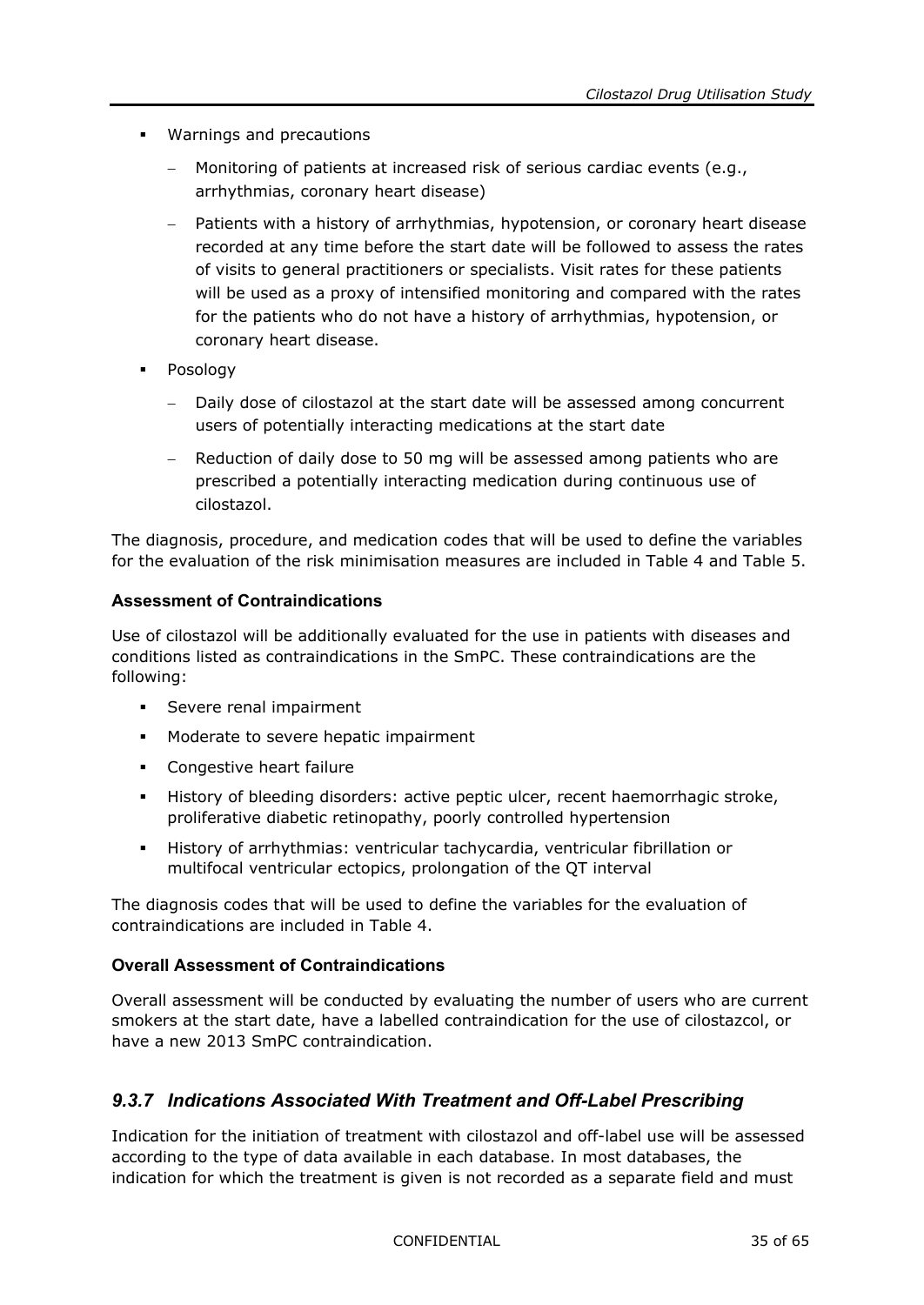be assessed by diagnosis codes recorded around the date of the first cilostazol prescription and by manual review of the computerised clinical information including free-text comments from the prescriber, when these are available (e.g., THIN).

Because of these limitations, the indication associated with cilostazol treatment and offlabel prescribing of cilostazol at the start date will be assessed in a random sample of about 200 patients in databases with available primary care diagnosis. The computerised information from these patients, including free-text comments (THIN), will be manually reviewed to assess the indication and off-label prescribing of cilostazol. The random sample will be identified using simple random sampling stratified by age (< 70 years and ≥ 70 years) and strength of first prescription (50 mg and 100 mg).

For databases that do not have free-text comments or those with only hospital discharge diagnoses, indications for cilostazol will be evaluated by hospital discharge diagnoses.

The definition of off-label use of cilostazol will be based on diagnoses for a disease or medical condition other than the labelled indications in the SmPC. In the absence of labelled indications, potential off-label use may include, among others, prevention of secondary stroke and prevention of ischaemic heart disease.

#### <span id="page-35-0"></span>*9.3.8 Assessment of Hospitalisations During Treatment With Cilostazol*

Users of cilostazol will be followed to assess the proportion of users who are hospitalised for any cause during consecutive use of cilostazol. For the THIN database, hospitalisations will be assessed through the hospital diagnoses recorded by GPs. It should be noted that the date of hospitalisation recorded by GPs may not reflect the exact date of hospital admission. This can lead to some misclassification.

#### <span id="page-35-1"></span>*9.3.9 Speciality of Prescribers*

The type of prescriber initiating treatment with cilostazol will be ascertained in the databases that have this information available: IACS, SIDIAP, GePaRD, Sweden. THIN captures prescriptions only from general practitioners. Type of prescriber will include the following specialities: general practitioner, cardiologist, vascular surgeon, endocrinologist, and other specialities.

### <span id="page-35-2"></span>**9.4 Data Sources**

To investigate the use of cilostazol, the DUS requires an efficient means to identify large numbers of users of this drug. At present, the largest and most readily accessible drug utilisation data come from automated databases that record prescriptions, diagnoses, and procedures on an individual-patient basis. Such databases accumulate records longitudinally so that patient experience can be observed before and after prescription of a drug of interest.

Based on usage and reimbursement of cilostazol in European countries with populationbased databases, we plan to conduct the DUS in five population-based automated health databases from four European countries:

 The Aragón Health Sciences Institute (Instituto Aragonés de Ciencias de la Salud [IACS]) database in Aragón, Spain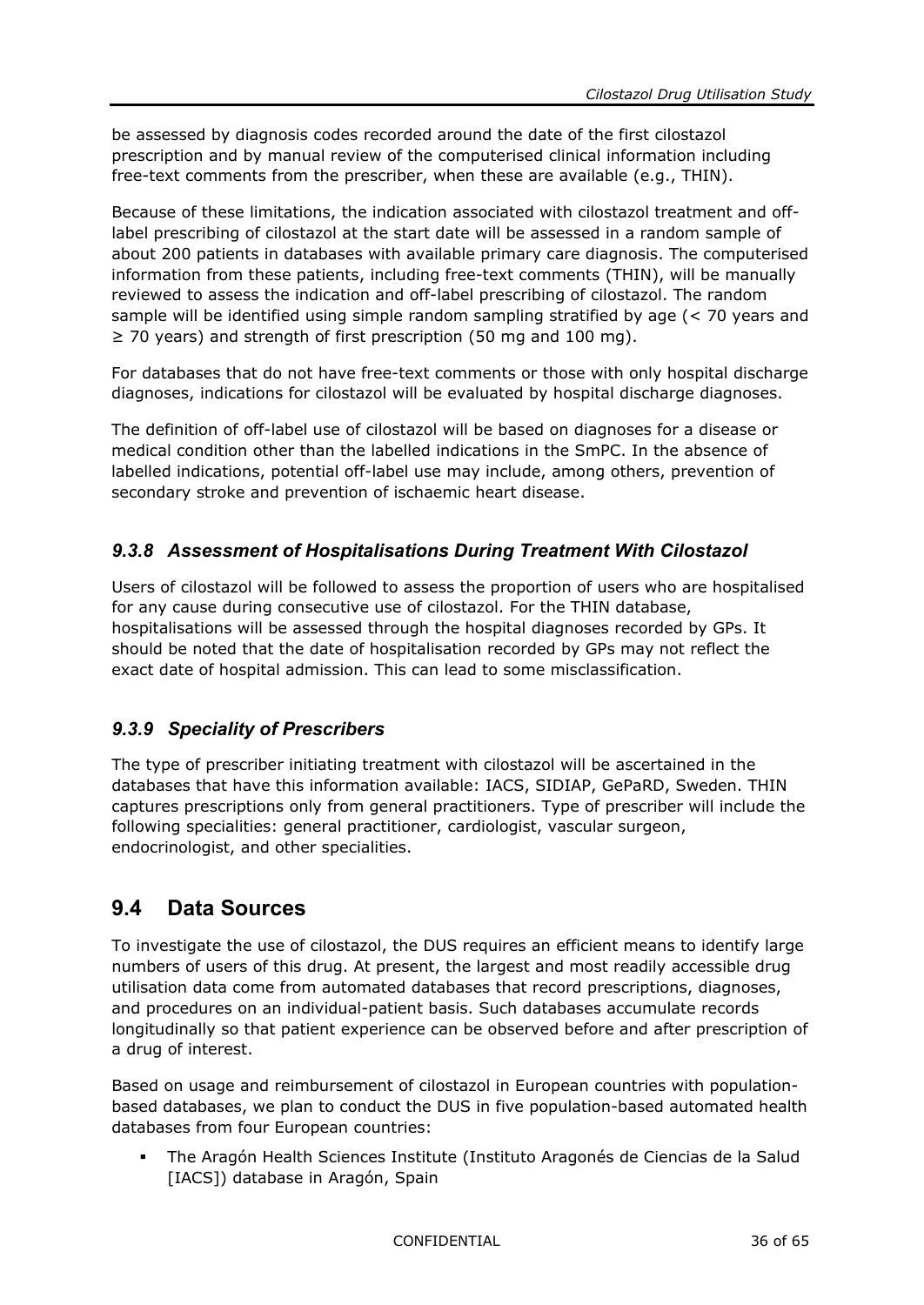- The Information System for the Advancement of Research in Primary Care (Sistema d'Informació per el Desenvolupament de la Investigació en Atenció Primària [SIDIAP]) database in Catalonia, Spain
- The German Pharmacoepidemiological Research Database (GePaRD ), Germany
- The Health Improvement Network (THIN), United Kingdom
- <span id="page-36-0"></span>**The Swedish National Databases**

#### *9.4.1 Status of Contacts With the Study Databases*

Contacts with the database researchers to explore interest in and availability for conducting this study are ongoing. The status in each database is listed in [Table](#page-36-2) 8.

| <b>Database</b>               | <b>Shared Study Protocol</b><br><b>Synopsis</b> | <b>Interest in Participating</b>        |
|-------------------------------|-------------------------------------------------|-----------------------------------------|
| IACS, Spain                   | Yes                                             | Confirmed                               |
| SIDIAP, Spain                 | Yes                                             | Confirmed                               |
| THIN, UK                      | Yes                                             | Agreed to provide the data <sup>a</sup> |
| GePaRD, Germany               | Yes                                             | Confirmed                               |
| National Databases,<br>Sweden | Yes                                             | Confirmed                               |

#### <span id="page-36-2"></span>**Table 8. Status in Each Database**

<span id="page-36-1"></span>a After scientific committee approval and registration of the study in ENCePP. The THIN Scientific Review Committee approved the study in February, 2013.

#### *9.4.2 Description of Databases*

The characteristics of the study databases in Spain, Germany, the UK, and Sweden are summarised in this section and also in [Table](#page-40-0) 9 at the end of this section.

#### **Spain**

*Aragón:* A group of researchers in Public Health and Health Services Research of the Aragón Health Sciences Institute (Instituto Aragonés de Ciencias de la Salud [IACS]) has linked the electronic medical and administrative databases in the region. These databases contain administrative and clinical information from outpatient clinics (primary care health centres), specialty clinics, emergency departments, hospitals, and pharmacies. From 2010 onwards, data are available for 1.2 million patients covered by all outpatient practices in Aragón. The following types of data are available: administrative and clinical information from outpatient clinics (primary care health centres), administrative and clinical information from specialty clinics, emergency department diagnoses and care, hospital procedures and discharge diagnoses, and pharmacy prescription data.

Studies are conducted in collaboration with the Institute of Public Health and Health Services Research; ethics committee approval is needed for the study. The principal investigator in IACS will be Dr. Francisca González Rubio.

CONFIDENTIAL 37 of 65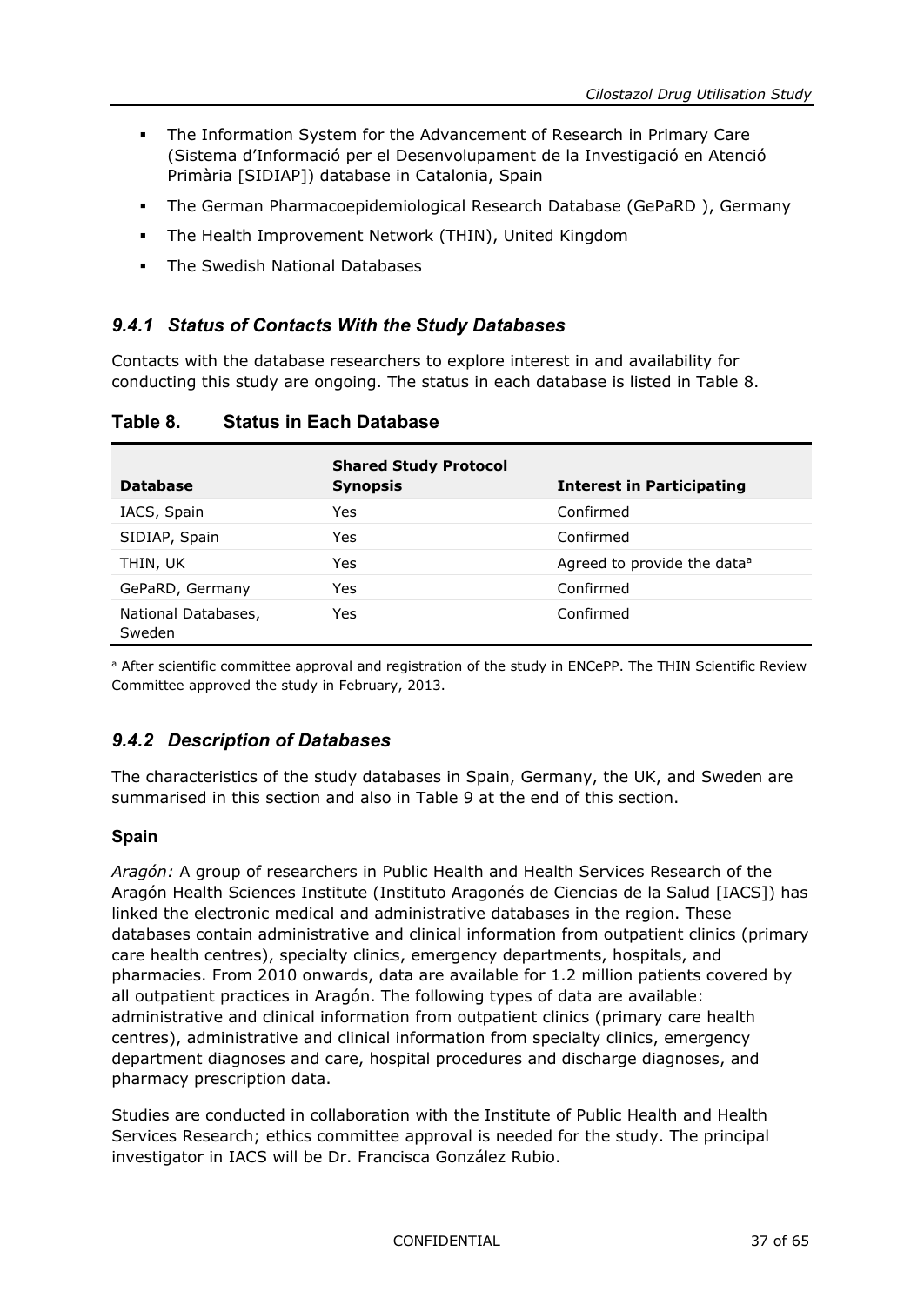*Catalonia:* The Information System for the Advancement of Research in Primary Care (SIDIAP) currently collects information from 274 primary health care centres, including more than 5.8 million patients, about 80% of the Catalan population covered by the Catalan Institute of Health (Bolíbar et al., 2012). Primary care physicians with an up-tostandard quality of care provide information on approximately 1.9 million patients (García-Gil et al., 2011). Information from different data sources can be accessed through linkage by an individual's national security number, including demographic information from the Catalan Health Services database, electronic primary care clinical and laboratory test records, drugs dispensed in community pharmacies, hospital discharge codes from an external database on hospital admissions (CMBD-AH), date and cause of death from the National Office of Statistics, and other available disease or procedural registries. The current primary care database includes data from the year 2000 through April 2012; however, the start of data availability of elements from other linkable data sources varies from 2003 for mortality data to 2006 for laboratory data. Availability of pharmacy dispensed drug information is available since 2005.

Studies are conducted in collaboration with the Institute of Research in Primary Health Care; ethics committee approval is needed for the study.

#### **Germany**

The German Pharmacoepidemiological Research Database (GePaRD) is a populationbased database obtained from statutory health insurance agencies (SHIs) in Germany (Jobski et al., 2012; Kraut et al, 2010; Pigeot and Ahrens, 2008). Ninety percent of the population in Germany is insured with the SHIs. The database covers over 15 million SHI members from all regions of Germany, approximately 17% of the German population (population data from Eurostat, 2012). Membership in SHIs is fairly stable over time. The GePaRD includes the following types of data from all patients enrolled in one of the SHIs: demographics, hospital diagnoses, ambulatory care diagnoses and procedures (coded in the International Statistical Classification of Diseases and Related Health Problems, 10th Revision, German Modification [ICD-10-GM]), and ambulatory prescriptions including date of prescription and date of pharmacy dispensing. Although information on dose is not available, the number of boxes prescribed is recorded for each medication.

The German version of the ICD-10-CM is used for coding diagnoses, and OPS (Operationen- und Prozedurenschlüssel) codes are used for surgical and diagnostic procedures. Types of treatments and diagnostic procedures with exact date are registered according to EBM (Einheitlicher Bewertungsmaßstab) codes, developed for payment of physicians for the outpatient treatment of German SHI patients.

Studies are conducted in collaboration with the Bremen Institute for Prevention Research and Social Medicine (BIPS), University of Bremen, Germany; SHI and health ministry approval is needed for the study.

A total of four SHIs contribute data to the GePaRD. Two of these SHIs, involving approximately 4,000 users of cilostazol, approved participation in the study. Data from a third SHI, which also approved participation and included 44 users of cilostazol, are considered inadequate as follow-up is truncated at the end of 2007. These data will not be included in the study. The fourth SHI denied participation in the study. This SHI denied approval because the study protocol did not include an evaluation of current treatment recommendations from the Federal Joint Committee (G-BA) concerning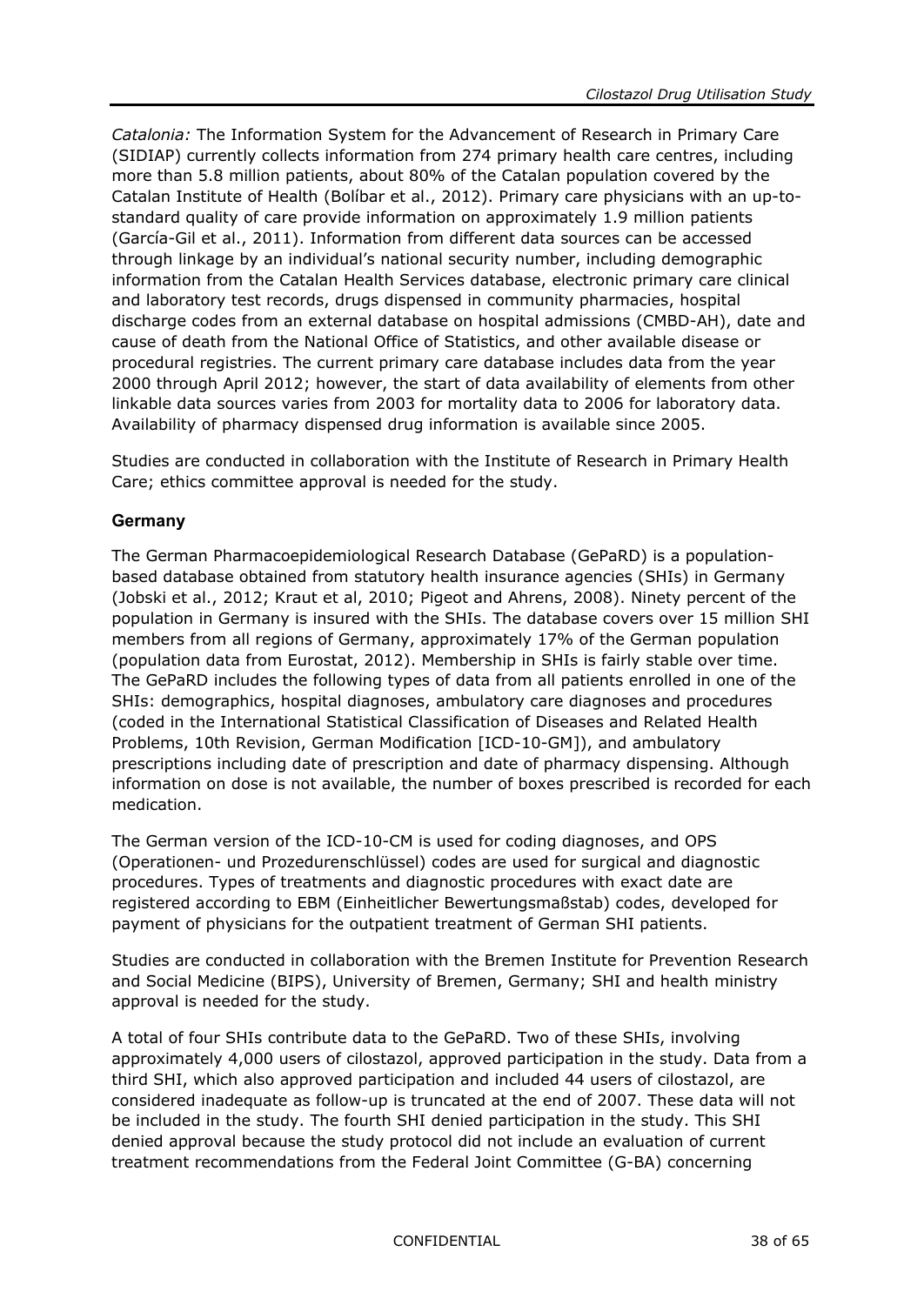cilostazol. Submission of a revised protocol that included additional analyses to evaluate these recommendations was unsuccessful.

#### **United Kingdom**

In the UK, nearly all residents are registered in a general medical practice that uses electronic medical records. Based on those records, there are two main databases available for research purposes: the Clinical Practice Research Datalink (CPRD), formerly the General Practice Research Database (GPRD), and the The Health Improvement Network (THIN). Both databases have similar information recorded by general practitioners (GPs). Furthermore, there is an overlap of GP practices and patients between CPRD and THIN of approximately 30%. The CPRD database is available through the UK Medicines and Health Care Products Regulatory Agency (MHRA). The THIN database is available through Cegedim Strategic Data.

Established in 2002, THIN now collects data from more than 400 practices, covering 5% of the general population, with more than 57 million patient-years of experience (Cegedim Strategic Data Medical Research UK, 2012). Ten million individual patients are represented in the data; of those, approximately one-third are active at any one time. THIN records information on all services provided by the general practitioner.

All practices record information received on hospital admissions, discharge diagnoses, and medications; outpatient specialist visits; and outcomes of treatment. For some of the practices, THIN offers additional hospital episode data linked to the general practice patients. When a drug is prescribed, a computer record is immediately created and added to the database. The THIN database has been validated as accurately recording a patient's health care (Denburg et al., 2011), and pharmacoepidemiologic studies using THIN data have been published in scientific journals (e.g., Choi et al., 2012; Hayes et al., 2011).

THIN supplies de-identified data for approved drug safety and epidemiological studies. Such research needs to be approved by the [South East Multicentre Research Ethics](http://www.corec.org.uk/public/contacts/recsalpha.htm#s) [Committee](http://www.corec.org.uk/public/contacts/recsalpha.htm#s) [\(http://www.thin-uk.com/contributing\\_data.htm\)](http://www.thin-uk.com/contributing_data.htm).

#### **Sweden**

-

In Sweden, the national health care system provides universal coverage to all residents  $(9.4$  million inhabitants<sup>1</sup>). Health care coverage includes visits to general practitioners (GPs), specialists, hospital admissions, and hospital outpatient visits; drug costs are either partially or completely covered. A centralised civil registration system has been in place for many years, allowing for personal identification of each person in the entire population and for the possibility of linkage to all national registers containing civil registration numbers, e.g., patient register, cancer register, prescription databases, register of causes of death, and population registers (Furu et al., 2010). The National Inpatient Register covers all publicly run in-patient care in Sweden from 1987 and includes information on diagnoses, surgical procedures, and in-hospital deaths. Since 2001, the government has empowered the National Board to collect information on outpatient hospital care as well. The register includes about 1.5 million discharges annually. Since 1997, diagnoses have been coded using ICD-10 codes. Whereas coverage of the

<sup>&</sup>lt;sup>1</sup> Population data from Eurostat. 2011. Available at:

[http://epp.eurostat.ec.europa.eu/portal/page/portal/population/data/database.](http://epp.eurostat.ec.europa.eu/portal/page/portal/population/data/database) Accessed 22 August 2012.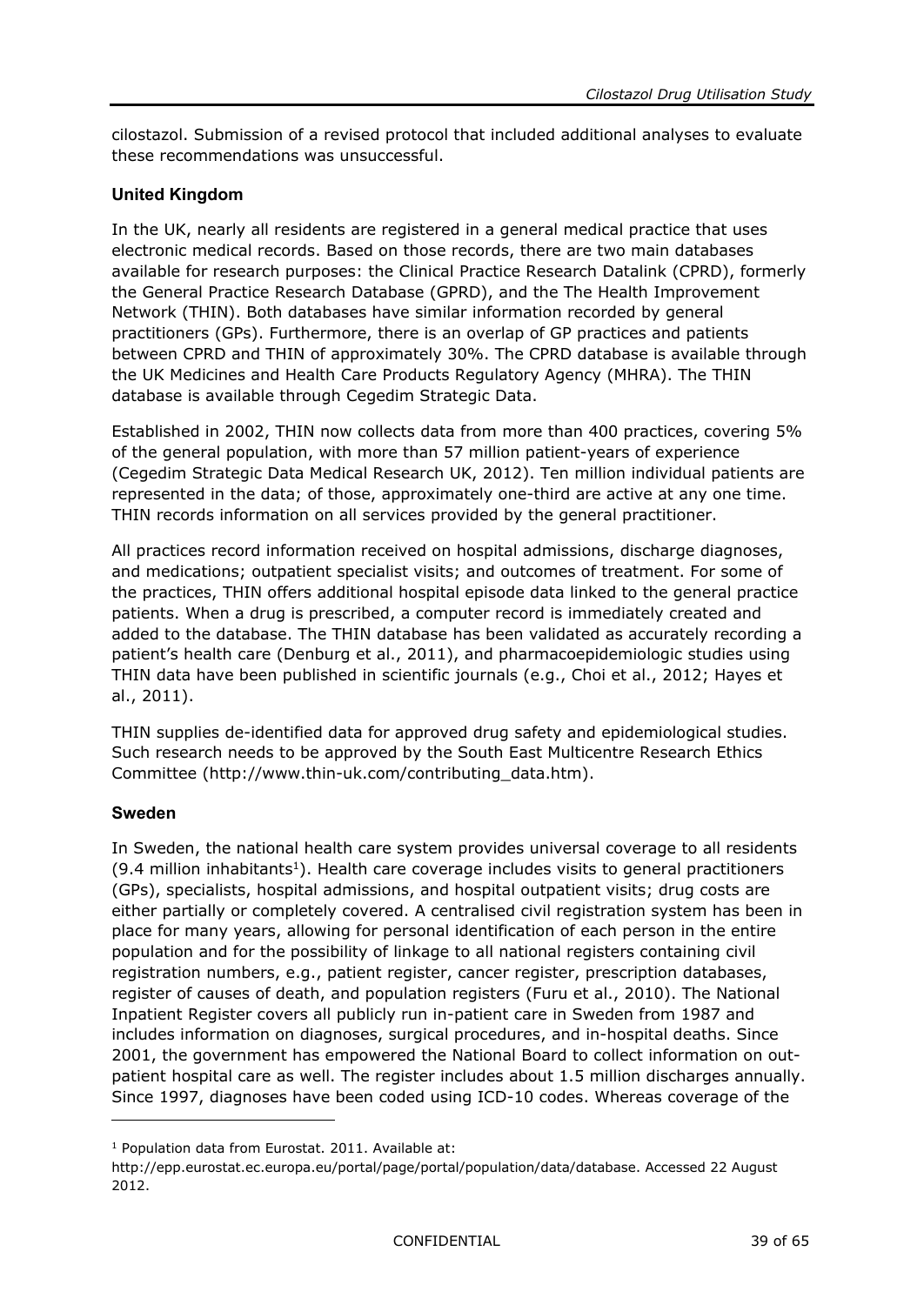inpatient register is currently almost 100%, coverage of hospital-based outpatient care is considerably lower (about 80%) (Ludvigsson et al., 2011). Visits to GPs and specialists outside the hospitals are not included in the registers. Data collected in these registers can be made available for research purposes under the principles for protection and release of sensitive data (Ludvigsson et al., 2011; Ministry of Justice, 2009; 2012).

The Swedish National Prescription Database provides patient-level data on all dispensed and prescribed drugs (reimbursed and nonreimbursed) in ambulatory care to the whole population of Sweden since July 2005. The following data on drugs are available: drug substance, brand name, formulation and package, dispensed amount, dosage, expenditure and reimbursement, date of prescribing and dispensing, place of residence of the patient, practice issuing the prescription, and prescriber's specialty (Wettermark et al., 2007).

Data requests for research purposes require collaboration with university or affiliated researchers and ethics committee approval.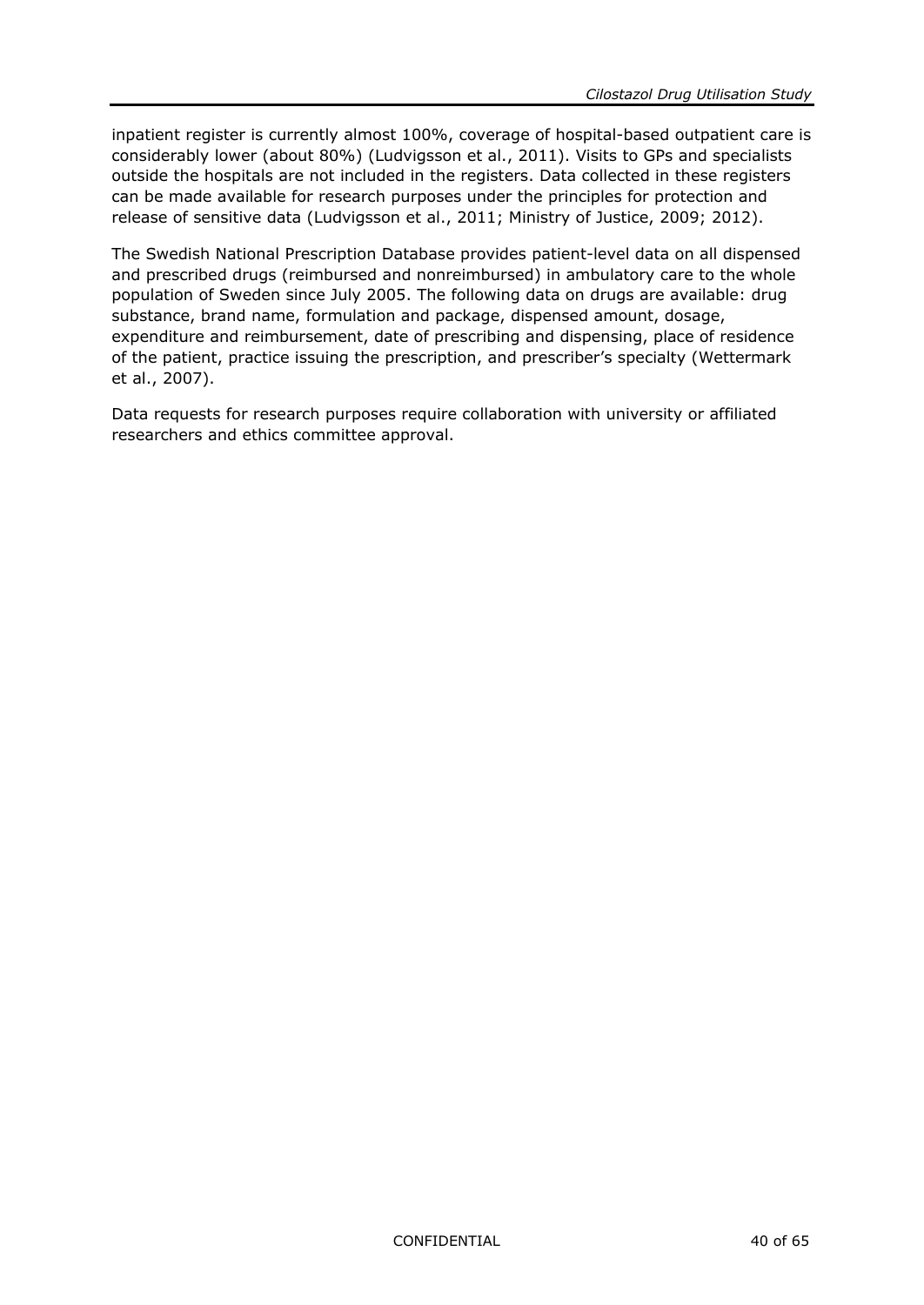<span id="page-40-0"></span>

|                                                                         |                                                                                                                  |                                                                                                                                 | Database and Size of Population Size of the Country                                               |                                                              |                                                                                                                      |
|-------------------------------------------------------------------------|------------------------------------------------------------------------------------------------------------------|---------------------------------------------------------------------------------------------------------------------------------|---------------------------------------------------------------------------------------------------|--------------------------------------------------------------|----------------------------------------------------------------------------------------------------------------------|
| <b>Feature</b>                                                          | IACS, Aragón, Spain<br>$(N = 1,346,293)^{a}$                                                                     | SIDIAP, Catalonia,<br><b>Spain</b><br>$(N = 7,565,603)^{b}$                                                                     | German<br>Pharmacoepidemiological<br><b>Research Database</b><br>(GePaRD)<br>$(N = 81,751,602)^c$ | <b>THIN, United</b><br>Kingdom<br>$(N = 62,435.709)^c$       | <b>Swedish</b><br><b>Prescription and</b><br><b>Inpatient National</b><br><b>Databases</b><br>$(N = 9,415,570)^c$    |
| Database type                                                           | Primary health care<br>electronic medical<br>record database; link<br>to hospital discharge<br>and pharmacy data | Primary health care<br>electronic medical<br>record database; link<br>to hospital discharge,<br>pharmacy, and<br>mortality data | Claims databases, 4<br>Statutory Health Insurance<br>(SHI) plans <sup>d</sup>                     | Primary health care<br>electronic medical<br>record database | National health record<br>databases capable of<br>linkage though the<br>unique civil personal<br>registration number |
| Database<br>population                                                  | 1.3 million                                                                                                      | 5.8 million (1.9 million<br>in up-to-standard<br>practices)                                                                     | 14 million (fewer patients<br>might be included in<br>research projects)                          | 3.4million                                                   | 9.4 million                                                                                                          |
| Proportion of the<br>country's population<br>covered by the<br>database | 2.8%                                                                                                             | 12.2% (4.0%; refers<br>to the 1.9 million in<br>up-to-standard<br>practices)                                                    | 17%                                                                                               | 5%                                                           | 100%                                                                                                                 |
| Representativeness<br>of patients                                       | Total population<br>covered                                                                                      | Pending                                                                                                                         | Representative of sex and<br>age of German population                                             | Representative of sex<br>and age of UK<br>population         | Total population<br>covered                                                                                          |
| Data on medica-<br>tions                                                | Reimbursed<br>pharmacy-dispensed<br>prescriptions                                                                | All drugs prescribed in<br>primary health<br>centres; all<br>reimbursed drugs<br>dispensed by<br>community<br>pharmacies        | Reimbursed pharmacy-<br>dispensed prescriptions                                                   | All prescriptions by<br><b>GPs</b>                           | All pharmacy-<br>dispensed<br>prescriptions                                                                          |
| Dose                                                                    | Formulation strength                                                                                             | Prescribed dose                                                                                                                 | Formulation strength                                                                              | Prescribed dose                                              | Formulation strength                                                                                                 |

### **Table 9. Main Features of Selected European Databases**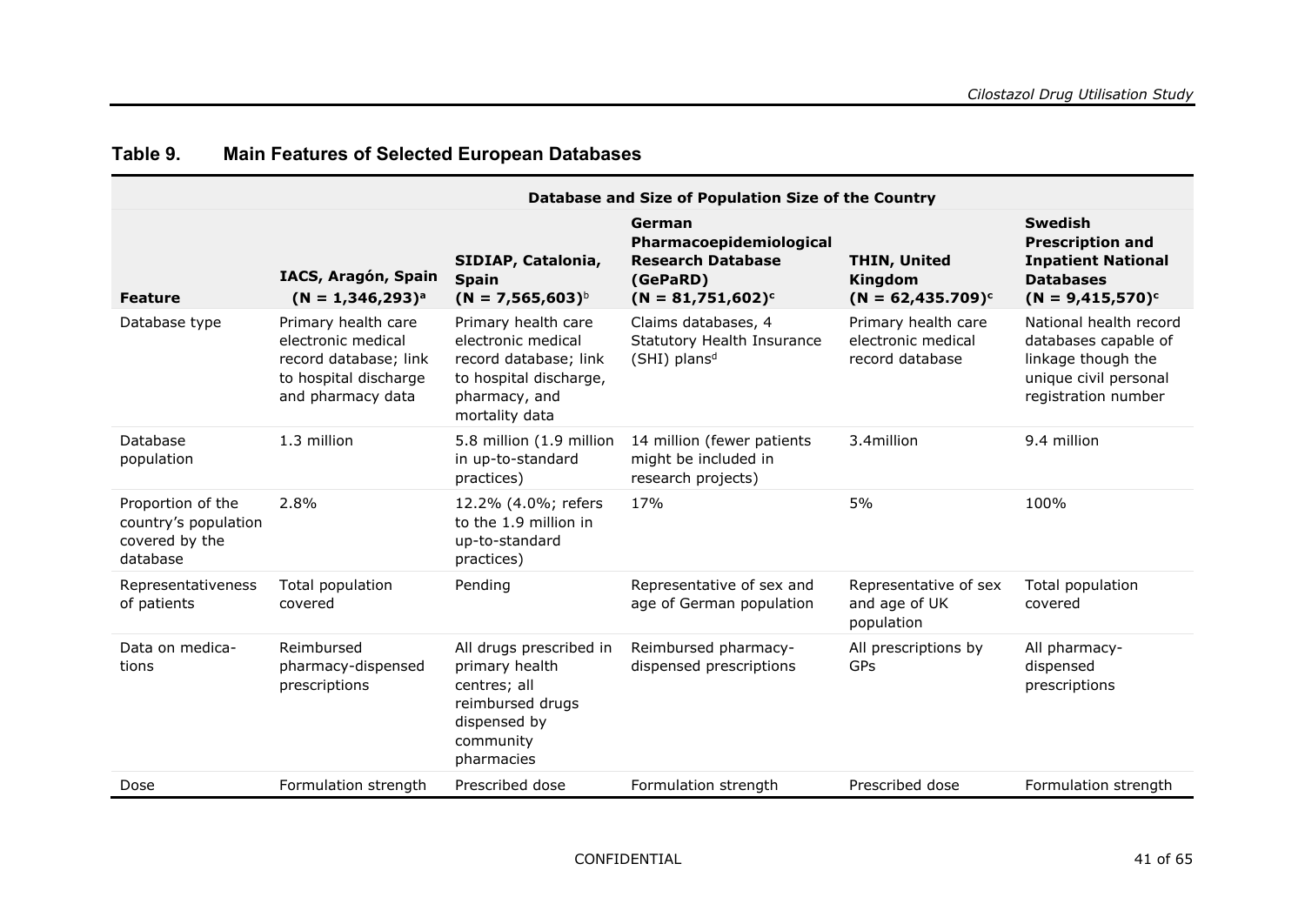|                                                              |                                                      |                                                             | Database and Size of Population Size of the Country                                               |                                                                                                                                                           |                                                                                                                   |
|--------------------------------------------------------------|------------------------------------------------------|-------------------------------------------------------------|---------------------------------------------------------------------------------------------------|-----------------------------------------------------------------------------------------------------------------------------------------------------------|-------------------------------------------------------------------------------------------------------------------|
| <b>Feature</b>                                               | IACS, Aragón, Spain<br>$(N = 1,346,293)^{a}$         | SIDIAP, Catalonia,<br><b>Spain</b><br>$(N = 7,565,603)^{b}$ | German<br>Pharmacoepidemiological<br><b>Research Database</b><br>(GePaRD)<br>$(N = 81,751,602)^c$ | <b>THIN, United</b><br>Kingdom<br>$(N = 62,435.709)^c$                                                                                                    | <b>Swedish</b><br><b>Prescription and</b><br><b>Inpatient National</b><br><b>Databases</b><br>$(N = 9,415,570)^c$ |
| Duration                                                     | Based on<br>prescriptions                            | Based on<br>prescriptions                                   | Based on prescriptions                                                                            | As indicated in the<br>prescription                                                                                                                       | Based on prescriptions                                                                                            |
| Drug dictionary<br>codes/ therapeutic<br>classification      | <b>ATC</b>                                           | <b>ATC</b>                                                  | <b>ATC</b>                                                                                        | Multilex/British<br><b>National Formulary</b>                                                                                                             | ATC                                                                                                               |
| Clinical indication                                          | Not specifically<br>recorded but based on<br>proxies | Not specifically<br>recorded but based on<br>proxies        | Not specifically recorded but<br>based on proxies                                                 | Associated with new<br>courses of<br>medications, but<br>completeness is<br>variable<br>Computerised free-<br>text information is<br>available for review | Not specifically<br>recorded but based on<br>proxies                                                              |
| Primary care<br>diagnosis                                    | Yes                                                  | Yes                                                         | Yes<br>Since January 2004                                                                         | Yes                                                                                                                                                       | No. Diagnoses from<br>outpatient hospital<br>clinics are available                                                |
| Hospital diagnosis                                           | Yes                                                  | Yes (CMBD-AH)                                               | Yes                                                                                               | Recorded by GPs                                                                                                                                           | Yes                                                                                                               |
| Recorded by<br>primary care<br>physicians                    | No                                                   | No                                                          | No                                                                                                | Yes                                                                                                                                                       | No                                                                                                                |
| Available from<br>hospital<br>database or<br>hospital claims | Yes<br>CMBD-AH                                       | Yes<br>CMBD-AH                                              | Yes                                                                                               | Partial linkage to HES                                                                                                                                    | Yes                                                                                                               |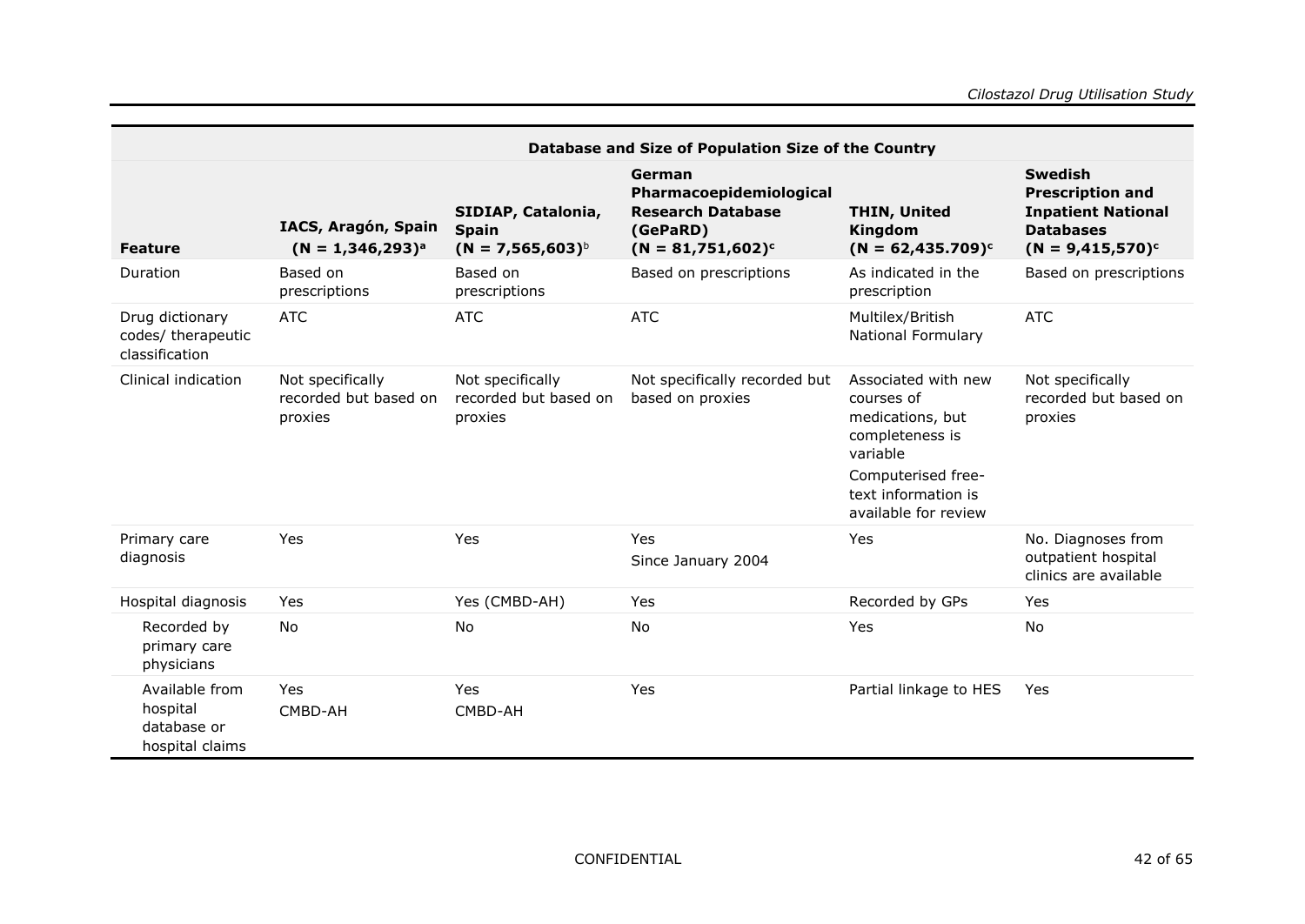|                                              | Database and Size of Population Size of the Country           |                                                               |                                                                                                   |                                                        |                                                                                                                   |
|----------------------------------------------|---------------------------------------------------------------|---------------------------------------------------------------|---------------------------------------------------------------------------------------------------|--------------------------------------------------------|-------------------------------------------------------------------------------------------------------------------|
| <b>Feature</b>                               | IACS, Aragón, Spain<br>$(N = 1,346,293)^{a}$                  | SIDIAP, Catalonia,<br><b>Spain</b><br>$(N = 7,565,603)^{6}$   | German<br>Pharmacoepidemiological<br><b>Research Database</b><br>(GePaRD)<br>$(N = 81,751,602)^c$ | <b>THIN, United</b><br>Kingdom<br>$(N = 62,435.709)^c$ | <b>Swedish</b><br><b>Prescription and</b><br><b>Inpatient National</b><br><b>Databases</b><br>$(N = 9,415,570)^c$ |
| Disease and<br>procedure codes               | Primary health care:<br><b>ICPC</b><br>Hospital: ICD-9        | $ICD-10-CM$                                                   | $ICD-10-GM$                                                                                       | Read codes                                             | $ICD-10-CM$                                                                                                       |
| Lifestyle risk factors                       | No                                                            | Yes                                                           | No                                                                                                | <b>Yes</b>                                             | <b>No</b>                                                                                                         |
| Data availability                            | Partial since 2005;<br>Complete since 2010                    | <b>Since 2006</b>                                             | Since 2004                                                                                        | <b>Since 1980</b>                                      | Since July 2005                                                                                                   |
| Approximate time<br>lag (updates)            | 1 year                                                        | 1 year                                                        | 1.5 years                                                                                         | 6 months                                               | 2012 data will be<br>available in 3-40 2013                                                                       |
| Approval process<br>for database<br>research | Data application and<br>ethics committee<br>approval required | Data application and<br>ethics committee<br>approval required | Approvals by SHI and<br>Health Ministry are required                                              | Ethics or scientific<br>approval is required           | Data application and<br>ethics committee<br>approval required                                                     |

ATC = Anatomical Therapeutic Chemical; CMBD-AH = Catalan Health Services database of hospital admissions; GP = general practitioner; HES = Hospital Episode Statistics; IACS = Aragón Health Sciences Institute ; ICD-10 = International Statistical Classification of Diseases and Related Health Problems, 10th Revision; ICD-10-CM = International Statistical Classification of Diseases and Related Health Problems, 10th Revision, Clinical Modification; ICD-10- GM = International Statistical Classification of Diseases and Related Health Problems, 10th Revision, German Modification; ICPC = International Classification of Primary Care (codes); SHI = Statuary Health Insurance (Germany); SIDIAP = Information System for the Advancement of Research in Primary Care; THIN= The Health Improvement Network Database: UK = United Kingdom.

<sup>a</sup> Gobierno de Aragón [Government of Aragón]. Available at:

http://www.aragon.es/DepartamentosOrganismosPublicos/Organismos/InstitutoAragonesEstadistica/AreasTematicas/Demografia/CifrasPoblacion/ci.02 Cifras\_ofi [ciales\\_poblacion.detalleDepartamento?channelSelected=448c2135fc5fa210VgnVCM100000450a15acRCRD.](http://www.aragon.es/DepartamentosOrganismosPublicos/Organismos/InstitutoAragonesEstadistica/AreasTematicas/Demografia/CifrasPoblacion/ci.02_Cifras_oficiales_poblacion.detalleDepartamento?channelSelected=448c2135fc5fa210VgnVCM100000450a15acRCRD) Accessed 19 November 2012.

<sup>b</sup> Generalitat de Catalunya. Available at: [http://www.gencat.cat/catalunya/eng/coneixer-poblacio.htm.](http://www.gencat.cat/catalunya/eng/coneixer-poblacio.htm) Accessed 19 November 2012.

<sup>c</sup> Population data from Eurostat. 2011. Available at: [http://epp.eurostat.ec.europa.eu/portal/page/portal/population/data/database. Accessed 22 August 2012.](http://epp.eurostat.ec.europa.eu/portal/page/portal/population/data/database.%20Accessed%2022%20August%202012)

<sup>d</sup> Two SHIs agreed to contribute data to the study, providing approximately 4,000 users of cilostazol. One SHI denied approval for participation, and data from a second SHI involving 44 users of cilostazol are truncated to the end of 2007 and are considered inadequate.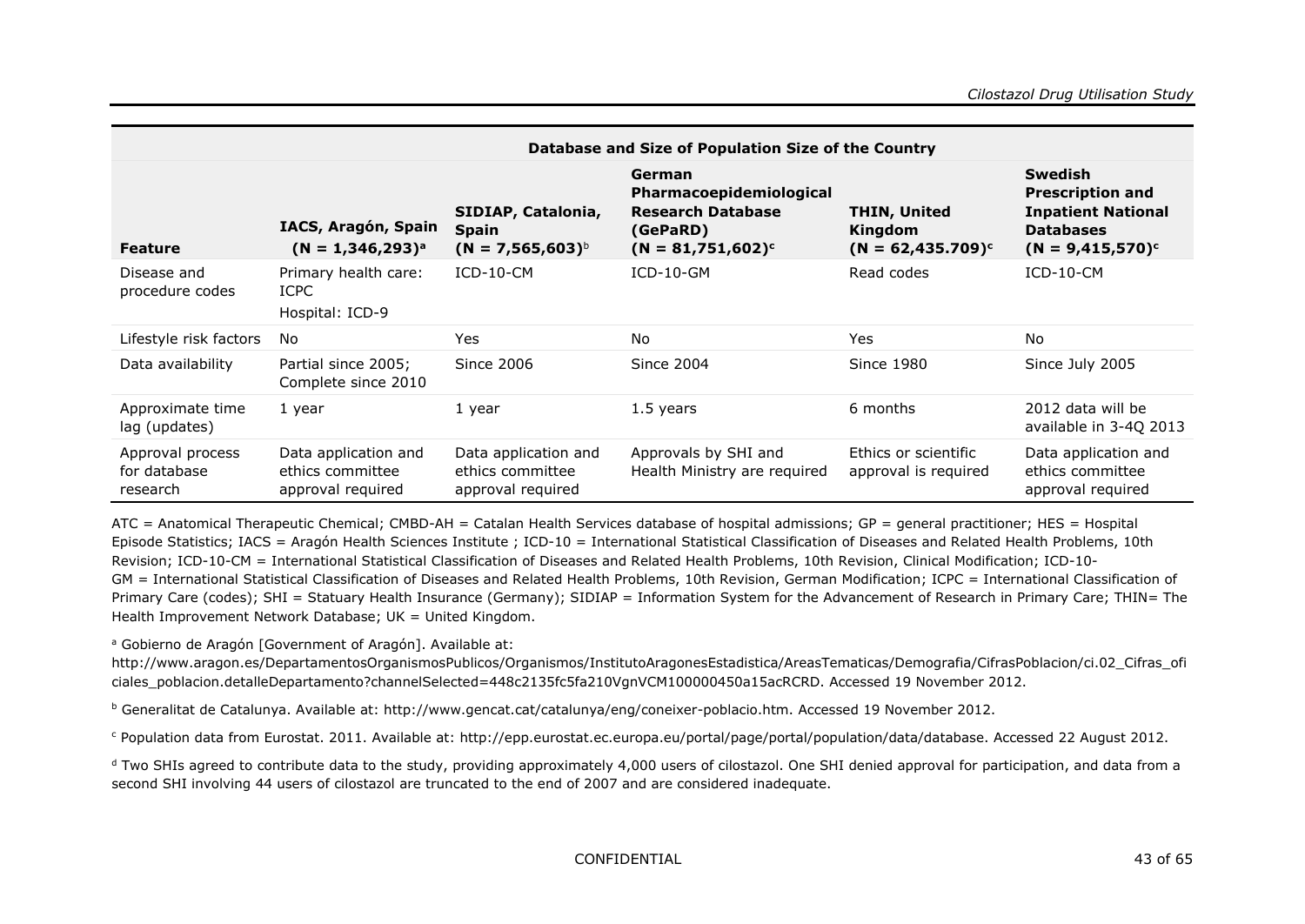### <span id="page-43-0"></span>**9.5 Study Size**

The study size is driven by the uptake of cilostazol in the populations from which the automated databases obtain data. For each database, we will identify all new users of cilostazol since the drug became available in the country.

We ascertained the preliminary number of users of cilostazol in SIDIAP, THIN, and Swedish databases [\(Table](#page-43-1) 10). For the GePaRD, we estimated the number of users of cilostazol in the database based on the sales data in Germany provided by Otsuka. For IACS in Spain, the number of users is yet to be ascertained. Overall, the estimated total number of users in the study databases is approximately between 11,000 and 17,000 (pending number of users from IACS and confirmation from the GePaRD and Sweden). This estimation does take into account the study exclusion criterion of 6 months of continuous enrolment in the database.

| <b>Database</b>        | <b>Preliminary</b><br><b>Number of Users</b> | Comment                                                                          |
|------------------------|----------------------------------------------|----------------------------------------------------------------------------------|
| IACS, Spain            | Pending                                      |                                                                                  |
| SIDIAP, Spain          | 3,375                                        | Identified in the database                                                       |
| GePaRD, Germany        | 4,867 to 9,735                               | Estimated from sales data in Germany                                             |
| THIN, UK               | 1,640                                        | Identified in the database                                                       |
| Sweden (users by year) |                                              | Identified in the Swedish National Pharmacy<br>Register <sup>a</sup>             |
| 2008                   | 441                                          |                                                                                  |
| 2009                   | 934                                          |                                                                                  |
| 2010                   | 1,170                                        |                                                                                  |
| 2011                   | 1,067                                        |                                                                                  |
| 2008-2011              | 1,800 to 2,200                               | Estimated minimum and maximum number of<br>unique users for the period 2008-2011 |

#### <span id="page-43-1"></span>**Table 10. Preliminary Number of Users of Cilostazol in the Study Databases**

a National Board of Health and Welfare. Statistics database. Available at: <http://www.socialstyrelsen.se/statistik/statistikdatabas> and Drug statistics. Available at: [http://192.137.163.49/sdb/lak/val.aspx.](http://192.137.163.49/sdb/lak/val.aspx) Accessed November 2012.

In [Table](#page-44-3) 11 we present the level of precision in different scenarios of available number of users of cilostazol for different prevalence of diseases and conditions including off-label use. In general, the 95% level of confidence is adequate for prevalences as low as 1% and 1,500 users of cilostazol.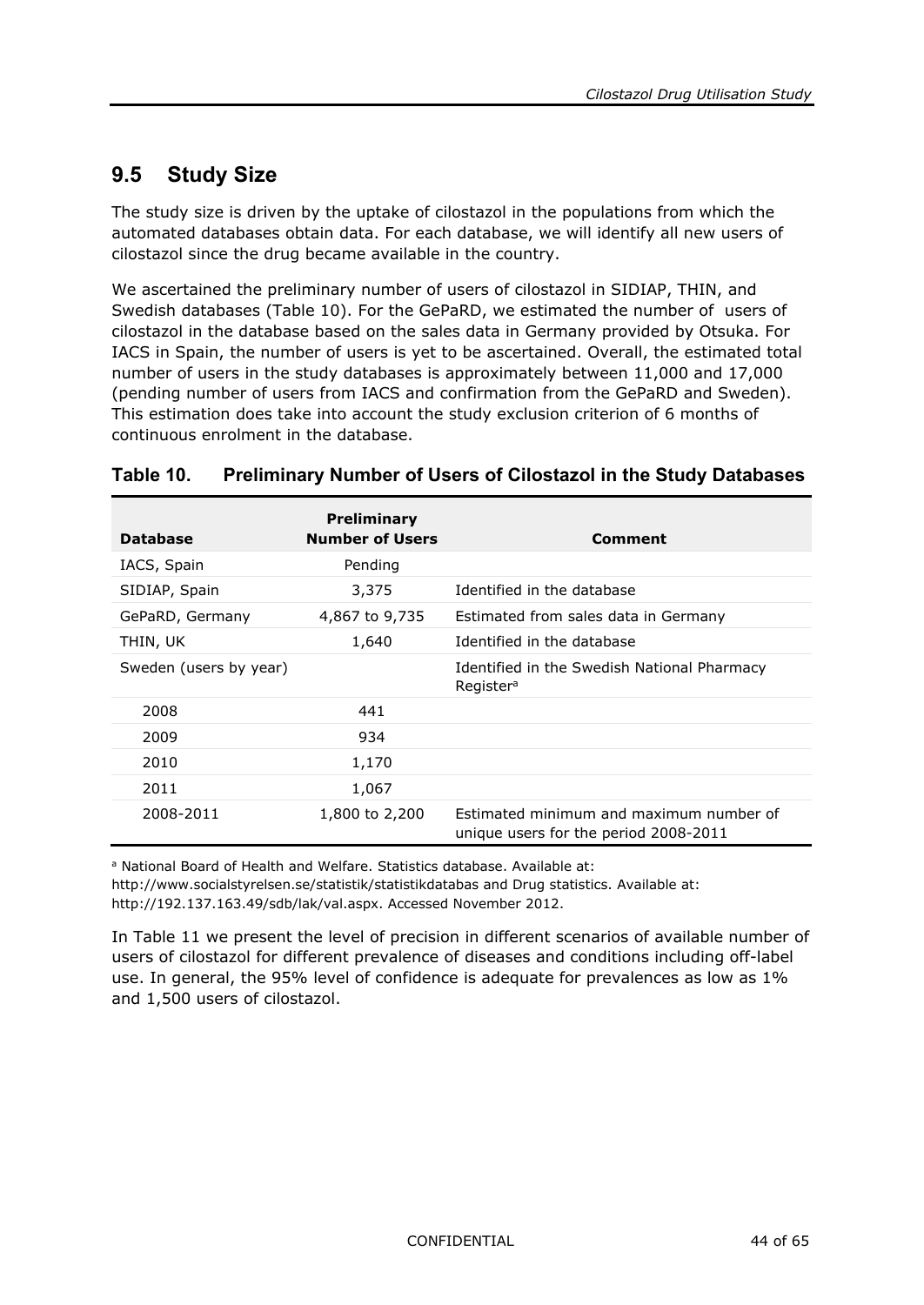|                              |     |       |     | Lower and Upper Bounds of 95% Confidence Intervals for Various | <b>Prevalences of Diseases (%)</b> |     |     |           |     |      |
|------------------------------|-----|-------|-----|----------------------------------------------------------------|------------------------------------|-----|-----|-----------|-----|------|
| Number of<br><b>Patients</b> |     | $1\%$ |     | 2%                                                             |                                    | 5%  |     | <b>7%</b> |     | 10%  |
| 1,500                        | 0.6 | 1.6   | 1.4 | 2.8                                                            | 4.0                                | 6.2 | 5.8 | 8.4       | 8.6 | 11.6 |
| 2,000                        | 0.6 | 1.5   | 1.4 | 2.7                                                            | 4.1                                | 6.0 | 5.9 | 8.2       | 8.7 | 11.4 |
| 4,000                        | 0.7 | 1.4   | 1.6 | 2.5                                                            | 4.3                                | 5.7 | 6.2 | 7.8       | 9.1 | 11.0 |
| 6,000                        | 0.8 | 1.3   | 1.7 | 2.4                                                            | 4.5                                | 5.6 | 6.4 | 7.7       | 9.3 | 10.8 |
| 8,000                        | 0.8 | 1.2   | 1.7 | 2.3                                                            | 4.5                                | 5.5 | 6.5 | 7.6       | 9.4 | 10.7 |

#### <span id="page-44-3"></span>**Table 11. Binomial Confidence Intervals for Different Study Sizes and Prevalence of Disease and Conditions Including Off-Label Use**

<span id="page-44-0"></span>Note: Calculated with Episheet (Rothman, 2011).

### **9.6 Data Collection and Management**

Routine procedures will include checking electronic files, maintaining security and data confidentiality, following analysis plans, and performing quality-control checks of all programs. Each database custodian will maintain any patient-identifying information securely on site according to internal standard operating procedures.

Security processes will be in place to ensure the safety of all systems and data. Every effort will be made to ensure that data are kept secure so that they cannot be accessed by anyone except select study staff.

Appropriate data storage and archiving procedures will be followed (i.e., storage on CD-ROM or DVD), with periodic backup of files to tape. Standard procedures will be in place at each research centre to restore files in the event of a hardware or software failure.

### <span id="page-44-1"></span>**9.7 Data Analysis**

The use of cilostazol will be ascertained by the following analysis. Draft shells of the analysis tables are provided in separate Excel files (DUS1: Cilostazol shell analysis tables Final.xlsx; DUS2: Cilostazol shell analysis tables DUS2.xlsx ).

#### <span id="page-44-2"></span>*9.7.1 Number of Users and Patterns of Use*

Analysis Tables 1, 2, and 29: Use of cilostazol during the study period. Number of users; number of prescriptions; number of packages; total number of DDDs; mean number and standard deviation (SD) of packages and DDDs per prescription; and mean (SD) number of prescriptions, packages, and DDDs per user. Analyses will be stratified by year of start of cilostazol (DUS1 only) and formulation: 50 mg and 100 mg (Analysis Table 1), and by formulation and package size (Analysis Table 2). The number and percentage of users by the number of prescriptions received during follow-up will be calculated (Analysis Table 29). The number of users of cilostazol with less than 12 months of continuous enrolment in the database will also be ascertained (Analysis Table 1A).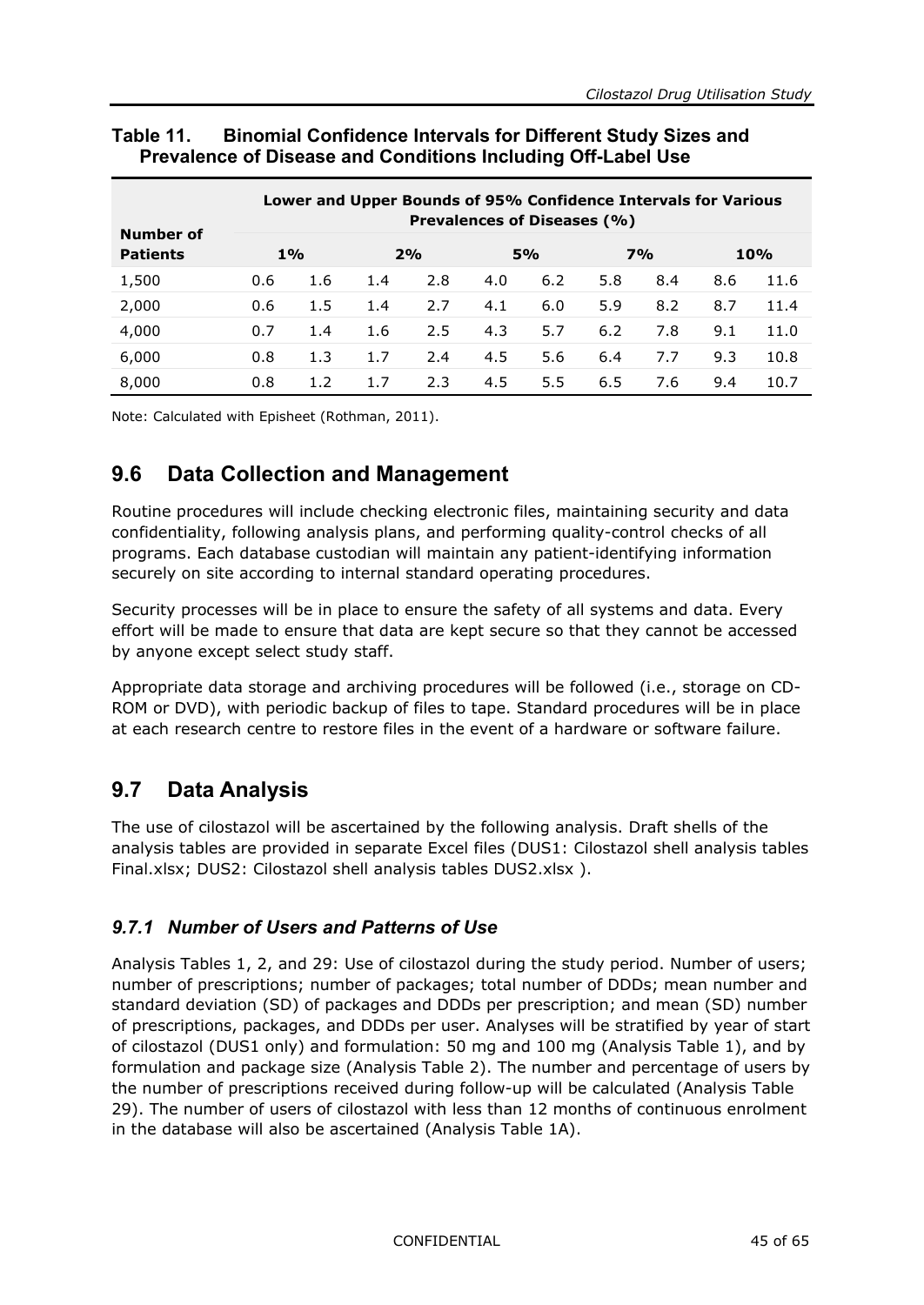Analysis Tables 3 and 30: Distribution of users at the start date. Number of users, number of prescriptions, number of packages, number of DDDs, mean (SD) number of packages per user, and mean (SD) number of DDDs per user will be ascertained at the start date for each combination of formulation and package size. The distribution of users by year of start date will be generated (DUS1 only) (Analysis Table 30).

Analysis Tables 4, 25, and 31: Age and sex distribution of users at the start date. The number and percentage of users at the start date will be described by sex and the following groups of age (in years): (1) < 18, 18-29, 30-39, 40-49, 50-59, 60-69, 70-79,  $≥ 80$  and (2) < 70 and  $≥ 70$  (Analysis Table 4). Age- and sex-specific prevalence of users of cilostazol during the study period will be calculated (Analysis Table 25). For DUS2, prevalence of use will be calculated as the proportion of patients from the source population who received at least one prescription for cilostazol during 2014 (includes new users and prevalent users). In addition, the mean (SD) of age by sex among cilostazol users at first use will be calculated (Analysis Table 31).

Analysis Table 5: Daily dose at the start date. Daily dose prescribed at the start date will be calculated using the recorded information on strength and quantity prescribed and the days of supply of the first prescription for cilostazol. The daily dose prescribed at the start date will be described by sex and age group (< 70 years,  $\ge$  70 years).

Analysis Table 6: Person-years of use. Person-years of use will be accumulated for each user of cilostazol and across all users. Person-years of use will be described by sex and age ( $<$  70 years,  $\geq$  70 years). The mean (SD), median, 25th percentile, and 75th percentile (P75) of person-years will be calculated by sex and age group (< 70 years,  $\geq$  70 years).

Analysis Table 7: Duration of continuous use. Duration of use refers to the duration of continuous treatment with cilostazol. Duration will be ascertained by the total number of days of supply of consecutive prescriptions, defined as those prescribed with a maximum interval of 60 days between dates of consecutive prescriptions. Sensitivity analyses will be conducted for a maximum interval of 90 days between dates of consecutive prescriptions. Person-years of consecutive use will be accumulated for each user of cilostazol and across all users. Person-years of consecutive use will be described by sex and age group (< 70 years,  $\geq$  70 years). The mean (SD), median, 25th percentile, and 75th percentile of person-years of consecutive use will be calculated by sex and age group (< 70 years,  $\geq$  70 years).

#### <span id="page-45-0"></span>*9.7.2 Characterisation of Users at the Start Date*

Analysis Tables 8 and 24: Comorbidity at the start date. Users of cilostazol will be characterised according to the presence of comorbidity at any time before the start date. Comorbidity will be assessed for each disease/condition detailed in [Table](#page-25-0) 4 (Section [9.3.3\)](#page-24-0). The number and percentage of users with comorbidity at the start date will be calculated by sex and age group ( $<$  70 years,  $\geq$  70 years). The distribution of users by socioeconomic indicators will be calculated (Analysis Table 24).

Analysis Table 9: Comedications at the start date. Users of cilostazol will be characterised according to the use of other medications within 6 months before the start date. Comedications to be assessed are those listed in [Table](#page-27-0) 5 (Section [9.3.3\)](#page-24-0). The number and percentage of users treated with other medications at the start date will be calculated by sex and age group (< 70 years,  $\ge$  70 years).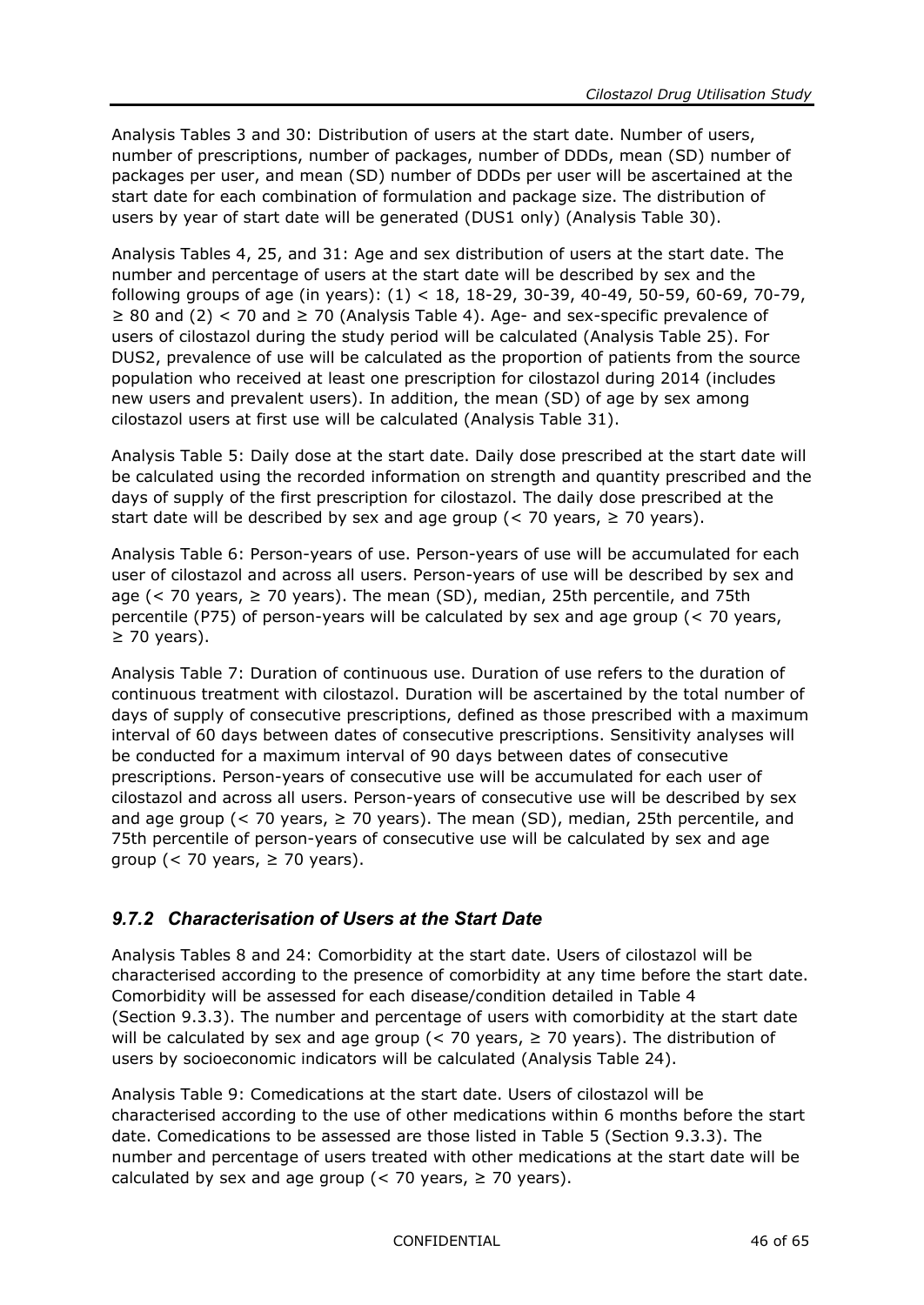#### <span id="page-46-0"></span>*9.7.3 Use of Medications Potentially Interacting With Cilostazol*

Analysis Tables 10, 11, 12, 13, and 27: Use of medications potentially interacting with cilostazol will be assessed at the start date (Analysis Table 10), during current use of cilostazol (Analysis Table 11), during consecutive use of cilostazol (Analysis Table 12), and at any of these times (Analysis Table 13). The list of relevant medications potentially interacting with cilostazol is presented in [Table](#page-29-1) 6 (Section [9.3.4\)](#page-29-0) and protocol Annex 3. The number and percentage of concurrent users of each potentially interacting medication will be calculated by sex and age group (< 70 years,  $\ge$  70 years). Concurrent use of cilostazol and potent inhibitors of CYP3A4 and CYP2C19 will also be evaluated. Potent inhibitors are lansoprazole, fluvoxamine, nefazodone, ticlopidine, clarithromycin, troleandomycin, indinavir, ritonavir, nelfinavir, mibefradil, ketoconazole, and itraconazole. The distribution of users by the number of interacting medications received concurrently with cilostazol will be calculated (Analysis Table 27).

#### <span id="page-46-1"></span>*9.7.4 Concurrent Use of Antithrombotic Agents*

Analysis Tables 14 and 15: Concurrent use of cilostazol and antithrombotic agents including platelet aggregation inhibitors will be assessed at the start date (Analysis Table 14) and during continuous use of cilostazol (Analysis Table 15). The number and percentage of concurrent users of antithrombotic agents will be calculated by sex and age group ( $<$  70 years,  $\geq$  70 years).

Analysis Table 16: Users of cilostazol treated with platelet aggregation inhibitors. The number and percentage of users of cilostazol concurrently treated with platelet aggregation inhibitors at the start date who discontinue treatment with platelet aggregation inhibitors during continuous use of cilostazol will be calculated by sex and age group ( $<$  70 years,  $\ge$  70 years).

#### <span id="page-46-2"></span>*9.7.5 Assessment of Changes to the Summary of Product Characteristics*

Analysis Tables 17, 18, and 26: The number and percentage of users by sex and age group (< 70 years,  $\geq$  70 years) will be calculated for the following conditions:

- Smoking: current, past, non-smoker (Analysis Table 17A)
- Number and percentage of users with at least one visit for any reason with a general practitioner or specialist between (a) 2 months and 4 months after the start date and (b) 1 month and 6 months after the start date, evaluated by the clinical review of a sample of patient profiles (Analysis Table 17B) and by diagnosis codes in all users (Analysis Table 17C). Analysis is restricted to patients who are current users of cilostazol at 3 months after the start date.
- Number and percentage of users with at least one visit for intermittent claudication with a general practitioner or specialist between (a) 2 months and 4 months after the start date and (b) 1 month and 6 months after the start date, evaluated by the clinical review of a sample of patient profiles (Analysis Table 17B) and by diagnosis codes in all users (Analysis Table 17C). Analysis is restricted to patients who are current users of cilostazol at 3 months after the start date.
- Discontinuation of cilostazol between 3 months and 4 months after the start date, evaluated using Kaplan-Meier survival curves (Analysis Table 17A and 26)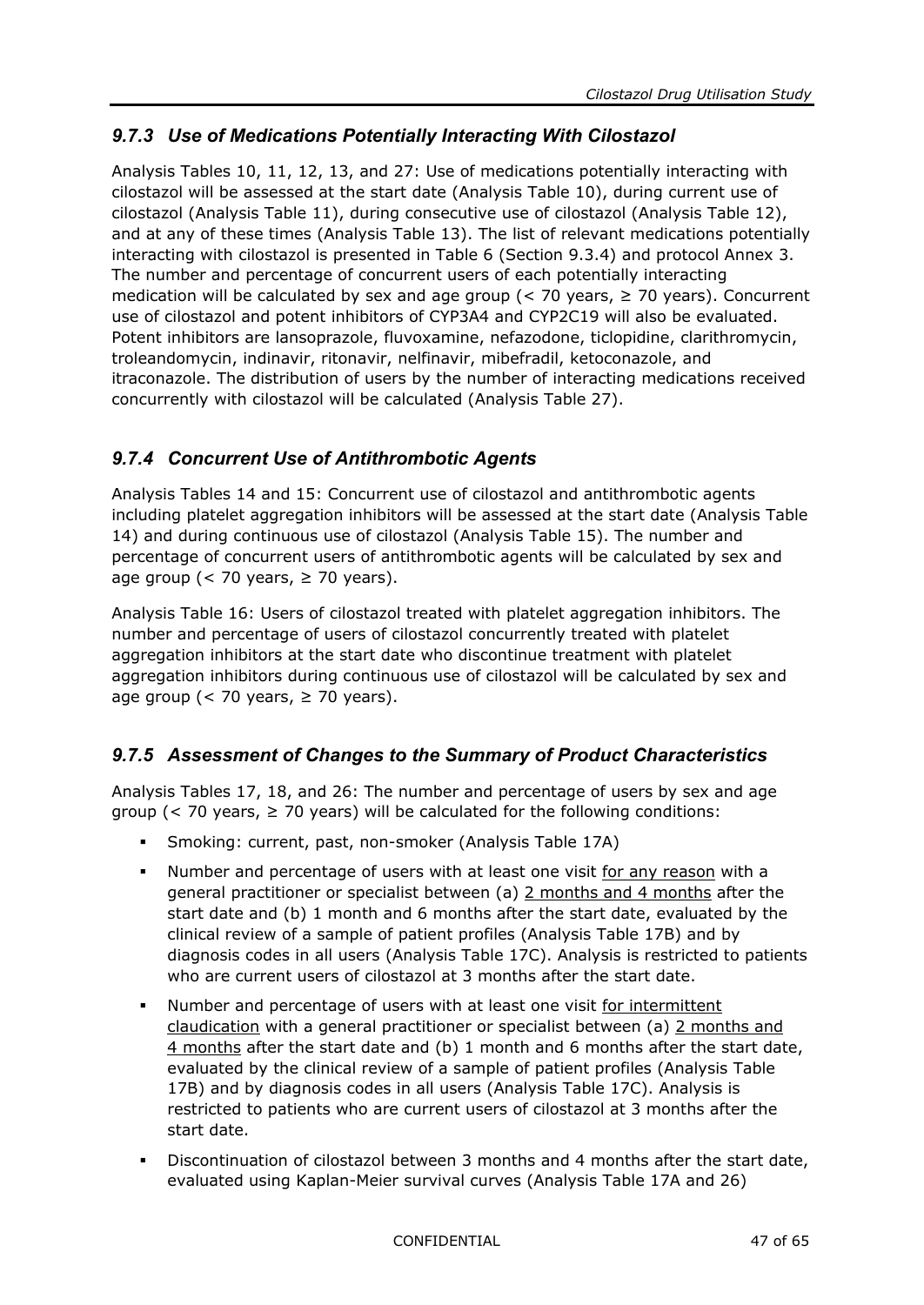- Diagnosis within 6 months before the start date: unstable angina, myocardial infarction, or coronary intervention (Analysis Table 17A)
- Concurrent use of cilostazol and two or more platelet aggregation inhibitors (Analysis Table 17A)
- Reduction of daily dose of cilostazol from 200 mg to 100 mg among concurrent users of cilostazol and (a) potentially interacting medications (Analysis Table 18A) or (b) potent inhibitors of CYP3A4 or CYP2C19 (Analysis Table 18B) during continuous use of cilostazol

Analysis Table 19: Rates of visits to general practitioners and/or specialists among users at increased risk of serious cardiac events (patients with history of arrhythmias, coronary heart disease, or hypotension). Rates of visits per 100 person-years and 95% confidence intervals (CI) will be calculated for these patients and for those who are not considered at increased risk of serious cardiac events. Rate ratios and 95% CIs will be estimated comparing the rates in patients with increased risk with rates in patients without increased risk.

#### <span id="page-47-0"></span>*9.7.6 Assessment of Contraindications*

Analysis Table 20: Contraindications for cilostazol currently listed in the SmPC will be assessed at the start date according to the following time frames:

- Diagnosis recorded at any time before the start date: renal failure, liver disease, congestive heart failure, diabetic retinopathy, arrhythmias
- Diagnosis recorded within 6 months before the start date: active peptic ulcer, recent cerebral haemorrhage

The number and percentage of patients with contraindications will be calculated by sex and age group (< 70 years,  $\ge$  70 years).

#### <span id="page-47-1"></span>*9.7.7 Overall Assessment of Contraindications*

Analysis Table 28. Number and percentage of users with new 2013 SmPC contraindications and contraindications labelled before 2013.

#### <span id="page-47-2"></span>*9.7.8 Indications and Off-Label Use*

Analysis Table 21: The number and percentage of users by sex and age group (< 70 years,  $\geq$  70 years) will be calculated for each indication associated with the initiation of treatment according to the on-label and off-label use of cilostazol. The overall number, percentage, and 95% CI of patients prescribed according to the on-label and off-label use of cilostazol will be calculated by sex and age group  $\zeta$  < 70 years, ≥ 70 years).

#### <span id="page-47-3"></span>*9.7.9 Assessment of hospitalisations during treatment with cilostazol*

Analysis Table 22: Percentage of users of cilostazol with at least one hospitalisation for any cause during consecutive use of cilostazol.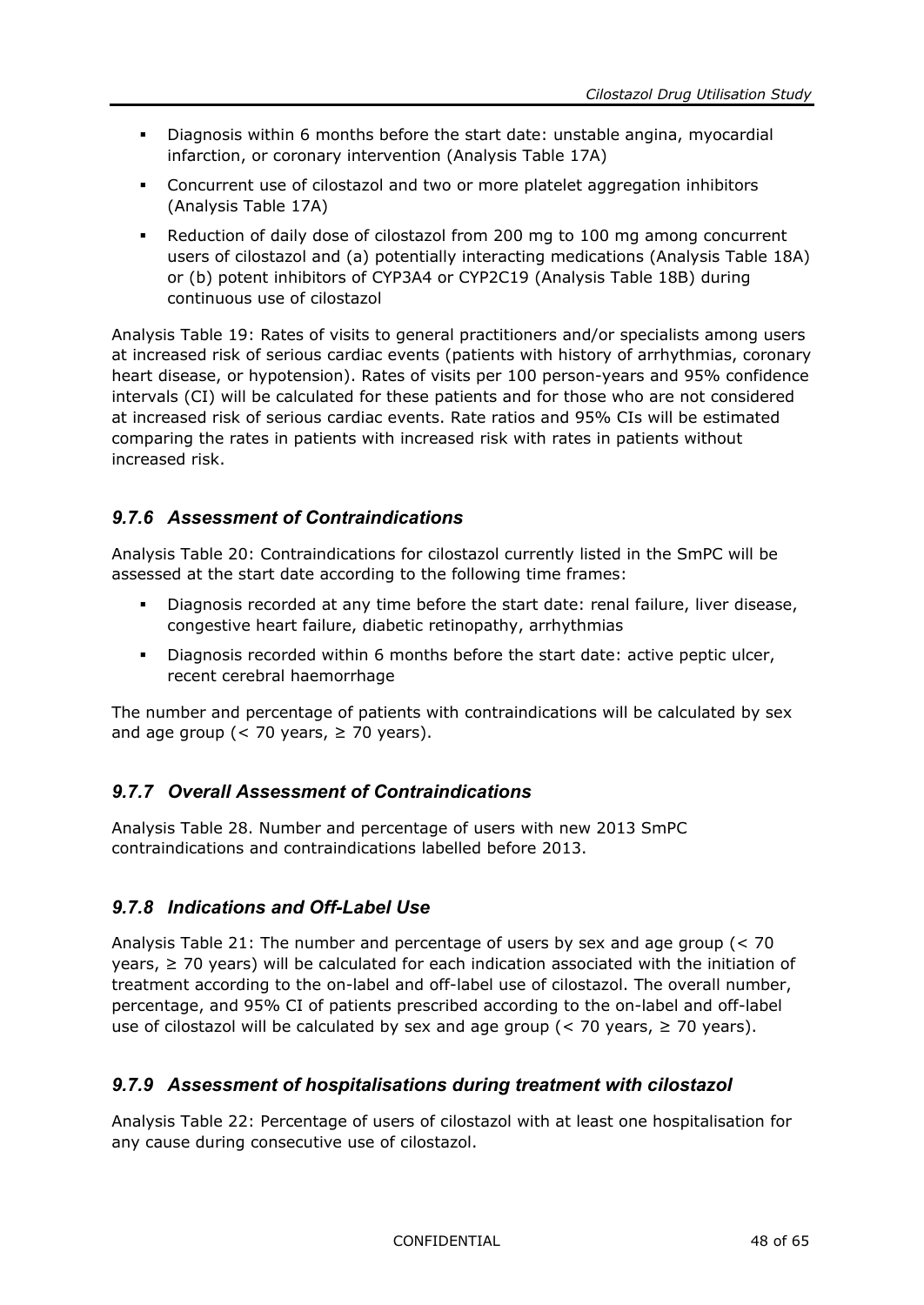#### <span id="page-48-0"></span>*9.7.10 Speciality of Prescribers at the Start Date*

Analysis Table 23: New users of cilostazol will be described according to the type of prescriber of the first prescription for cilostazol. The number and percentage of users by sex and age group (< 70 years,  $\geq$  70 years) will be calculated according to each prescriber speciality: general practitioner, cardiologist, vascular specialist, endocrinologist, other.

### <span id="page-48-1"></span>**9.8 Quality Control**

Standard operating procedures at each research centre will be used to guide the conduct of the study. These procedures include internal quality audits, rules for secure and confidential data storage, methods to maintain and archive project documents, qualitycontrol procedures for programming, standards for writing analysis plans, and requirements for senior scientific review.

All programming written by one study analyst will be reviewed independently by a different analyst, with oversight by a senior statistician. All key study documents, such as the analysis plan, abstraction forms, and study reports, will undergo quality-control review, senior scientific review, and editorial review.

For work conducted at RTI Health Solutions, an independent Office of Quality Assurance will perform audits and assessments that involve various aspects of the project, including but not limited to education and training documentation, data entry and data transfer procedures and documentation, and institutional review board (IRB) documentation. Such audits will be conducted by the Office of Quality Assurance according to established criteria in standard operating procedures and other applicable procedures.

### <span id="page-48-2"></span>**9.9 Limitations of the Research Methods**

Drug utilisation studies conducted in automated health databases allow identification of patients who are prescribed or dispensed the drugs of interest and characterisation of these patients according to prior medical history, use of medications, and patterns of use of medications. Health care databases have become a useful tool for conducting research to study the safety of drugs as information on diagnoses and treatments is recorded on an ongoing basis (Schneeweiss and Avorn, 2005).

However, the use of automated health databases for research has some limitations, mainly related to the type and completeness of the recorded information. Regarding prescription data, databases provide detailed information on prescribed and/or dispensed medications but not on the actual use of the medications by patients. Thus, patients may be classified as exposed when they are not actually taking the drug. Databases often do not record the intended duration of use of each prescription (days of supply), and this needs to be estimated from the interval between consecutive prescriptions. Overall, this can result in misclassification of drug exposure. Sensitivity analysis assuming different lengths of duration of use can help to address exposure misclassification. In this DUS, we plan to assess the duration of each prescription of cilostazol through the interval between consecutive prescriptions and the total duration of use by assuming two interval scenarios of 60 days and 90 days between prescriptions. Another limitation on the assessment of medication use in databases is that over-the-counter medications are usually not recorded. Therefore, we are not able to ascertain the concomitant use of

CONFIDENTIAL 49 of 65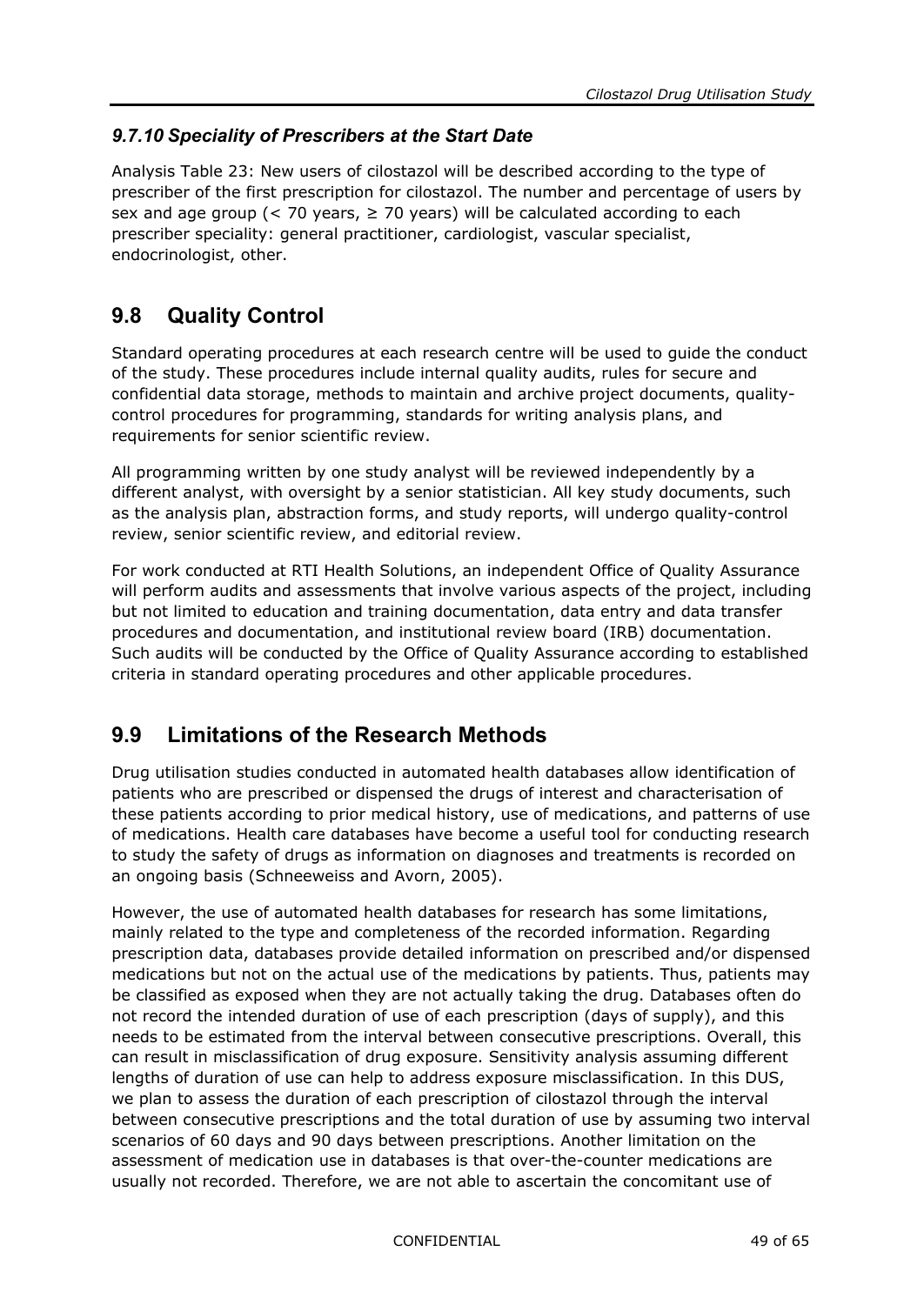cilostazol and non-prescribed aspirin. The use of external data (e.g., health surveys), when available, might help to quantify the use of over-the-counter medications.

Regarding the recording of clinical information, databases based on electronic medical records (e.g., THIN) usually provide data on findings of physical examinations and results of diagnostic tests. Health habits (e.g., smoking, use of alcohol) are usually recorded, at least partially, in these databases. In other databases, clinical information is restricted to clinical diagnoses such as hospital discharge diagnoses, and health habits are not recorded. For the conduct of this DUS, smoking can be partially assessed in THIN and GePaRD. Regarding the indication of treatment and off-label use, this can be evaluated in the THIN database by manual review of computerised information and freetext comments. General practitioners in the UK usually record the indication for new treatments although the recording may be incomplete. In the other study databases, the assessment of treatment indication and off-label use will be approximated by looking at diagnosis codes and use of medications before and at the start date.

# <span id="page-49-0"></span>**10 Protection of Human Subjects**

This is a retrospective, noninterventional study and does not pose any risks for patients. All data collected in the study will be de-identified with no breach of confidentiality with regards to personal identifiers or health information. Each database research partner will apply for an independent ethics committee review and/or other approvals according to local regulations; in addition, RTI Health Solutions as the coordinating centre will obtain approval from the RTI International institutional review board.

Data protection and privacy regulations will be observed in collecting, forwarding, processing, and storing data from study participants.

### **RTI International**

RTI International holds a Federal-Wide Assurance from the Department of Health and Human Services, Office for Human Research Protections, that allows the organisation to review and approve human subjects protocols through its IRB committees. RTI International currently has three IRB committees available to review research protocols. One IRB committee is constituted to review medical research and has two members who are MDs. These IRBs have been audited by the United States Food and Drug Administration and are fully compliant with applicable regulatory requirements. RTI Health Solutions will obtain approval for the study from the RTI International IRB.

## **IACS, Aragón, Spain**

The final study protocol will be submitted to the local ethics committee.

### **SIDIAP, Catalonia, Spain**

The final study protocol will be submitted to the local ethics committee.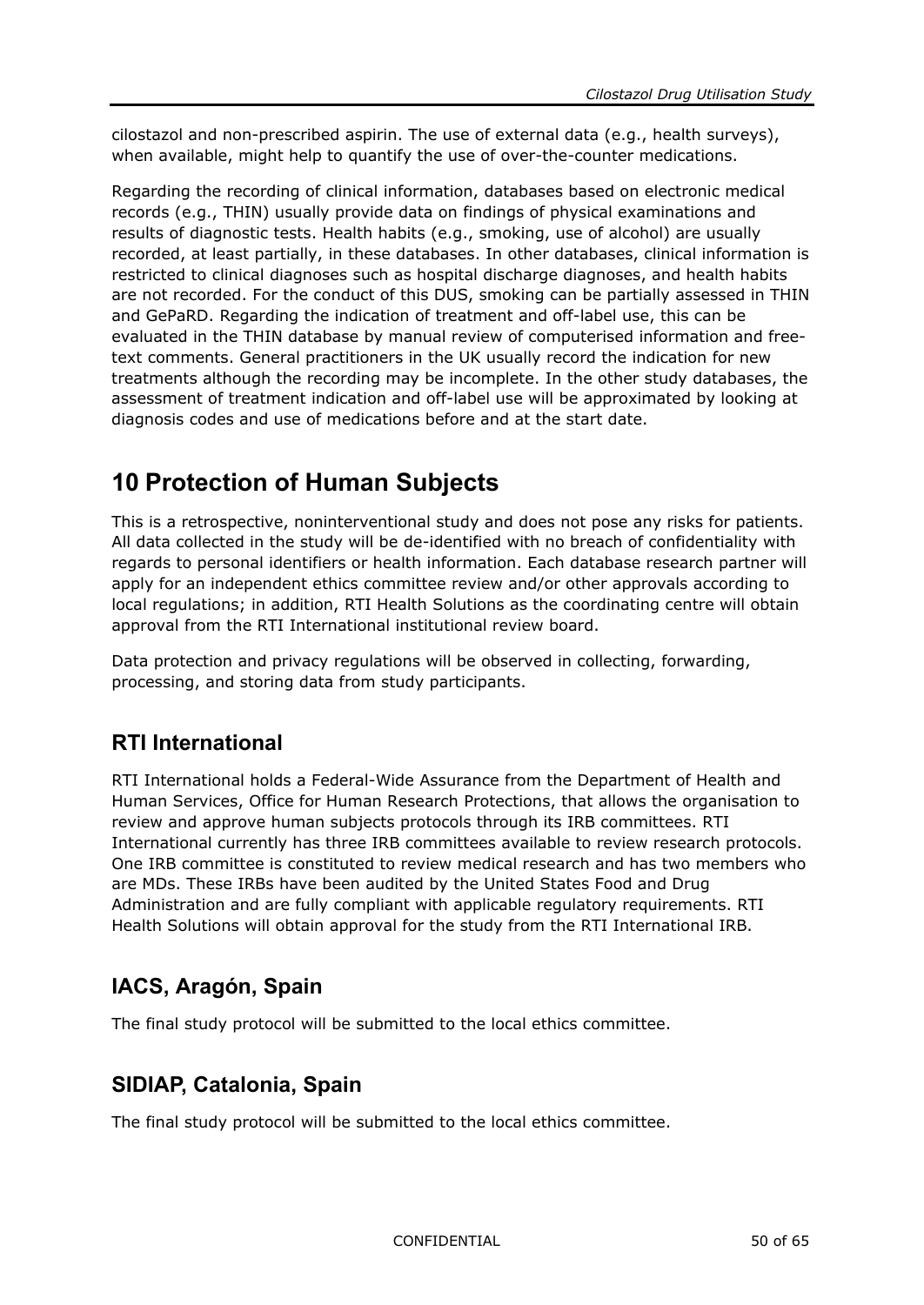### **GePaRD, Germany**

For the GePaRD, approval is needed from the four SHI agencies providing data to the GePaRD. A summary of the protocol will be provided to the SHI agencies, outlining the public health importance of the research question. After obtaining approval from the SHI agencies, approval of the project has to be obtained from the Federal Ministry of Health. Approval from an IRB is not required in Germany because this study is based on pseudonymous data.

At the time of the protocol amendment (30 January 2015), one SHI has denied approval to participate in the study, and data from another SHI involving 44 users of cilostazol are truncated to the end of 2007 and will not be included in the study.

### **THIN, UK**

In the UK, all research involving data collected from National Health Service patients must be approved by a research ethics committee. The research ethics committee is convened to provide independent advice to participants, researchers, funding bodies, sponsors, employers, care organisations, and professionals on the extent to which proposals for research studies and clinical audit projects comply with recognised ethical standards.

The Multicentre Research Ethics Committee (MREC) reviews studies and clinical audit (data collection) projects that involve patients from several local areas. Several MRECs are located throughout the country; however, the THIN Data Collection Scheme was approved by the South-East Multicentre Research Ethics Committee (SE-MREC).

The final study protocol will be submitted to the MREC. THIN requires that any study using THIN data that will be published or for which results will be communicated to third parties must receive MREC approval before proceeding (http://www.thinuk.com/mrec.htm).

### **Sweden**

The Swedish National Inpatient Register (IPR) is regulated by the Health Care Data Register Act (1998:543; Lag om hälsodataregister) and the IPR ordinance (2001:707; Förordning om patientregister hos Socialstyrelsen). It is mandatory for all physicians, private and publicly funded, to deliver data to the IPR. Data from the IPR are subjugated to the Health and Medical Services Act (1982:763; Hälso och sjukvårdslag) and the Patient Data Act (2008:355; Patientdatalag). Of special importance to the regulation of Swedish medical research and health care is also the Public Access to Information and Secrecy Act (2009:400, Offentlighets-och sekretesslagen).

The final study protocol will be submitted to the ethics committee and the Statistical Authority (Centre for Epidemiology, National Board of Health and Welfare).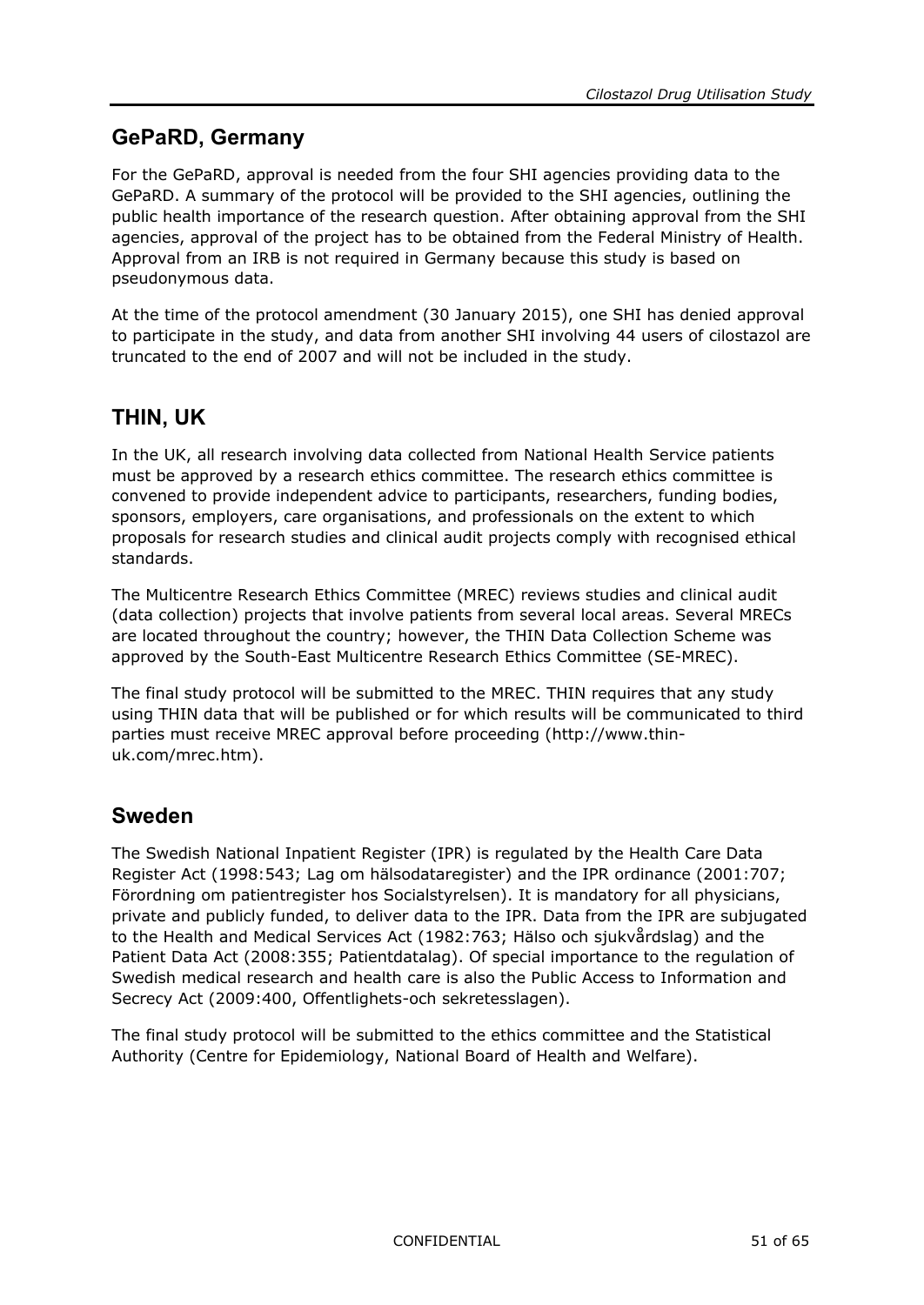### <span id="page-51-0"></span>**10.1 Other Good Research Practice**

The study will be conducted in accordance with Guidelines for Good Pharmacoepidemiology Practices (GPP) developed by the International Society for Pharmacoepidemiology (ISPE) (2007).

The study will be conducted in accordance to the European Network of Centres for Pharmacoepidemiology and Pharmacovigilance (ENCePP) Guide on Methodological Standards in Pharmacoepidemiology (ENCePP, 2012a). The ENCePP Checklist for Study Protocols has been completed (ENCePP, 2011); see Annex 2.

The study is a postauthorisation safety study (PASS) and will comply with the definition of the noninterventional (observational) study provided in the 2012 Guideline on Good Pharmacovigilance Practice (GVP): Module VIII – Post-Authorisation Safety Studies (EMA, 2012a).

<span id="page-51-1"></span>The study will be registered in the ENCePP electronic register of studies (ENCePP, 2010).

# **11 Management and Reporting of Adverse Events/Adverse Reactions**

Based on current guidelines from ISPE (2007, Section VI) and the EMA (2012b, Section VI:C.1.2.1), noninterventional studies such as the one described in this protocol, conducted using medical chart reviews or electronic claims and health care records, do not require expedited reporting of suspected adverse events/reactions. Based on the data used for this study, no suspected adverse events/reactions are expected.

# <span id="page-51-2"></span>**12 Plans for Disseminating and Communicating Study Results**

The study protocol, study progress reports, and final study report will be included in regulatory communications in line with the risk management plan, Periodic Safety Update Reports (PSURs), and other regulatory milestones and requirements. Study reports will be prepared using a template following GVP Module VIII, Section B.6.3 (European Medicines Agency, 2012a).

In its Guidelines for Good Pharmacoepidemiology Practices (GPP), ISPE (2007, Section V) contends that "there is an ethical obligation to disseminate findings of potential scientific or public health importance"; for example, results pertaining to the safety of a marketed medication. Publication of study results will be considered. Publications will follow guidelines, including those for authorship, established by the International Committee of Medical Journal Editors (2013). When reporting results of this study, the appropriate Strengthening the Reporting of Observational Studies in Epidemiology (STROBE) checklist will be followed (STROBE, 2007).

Communication via appropriate scientific venues, e.g., International Society for Pharmacoepidemiology, will be considered.

The marketing authorisation holder and the principal investigators (e.g., the principal investigators at the study coordinating centre and database research centres) will agree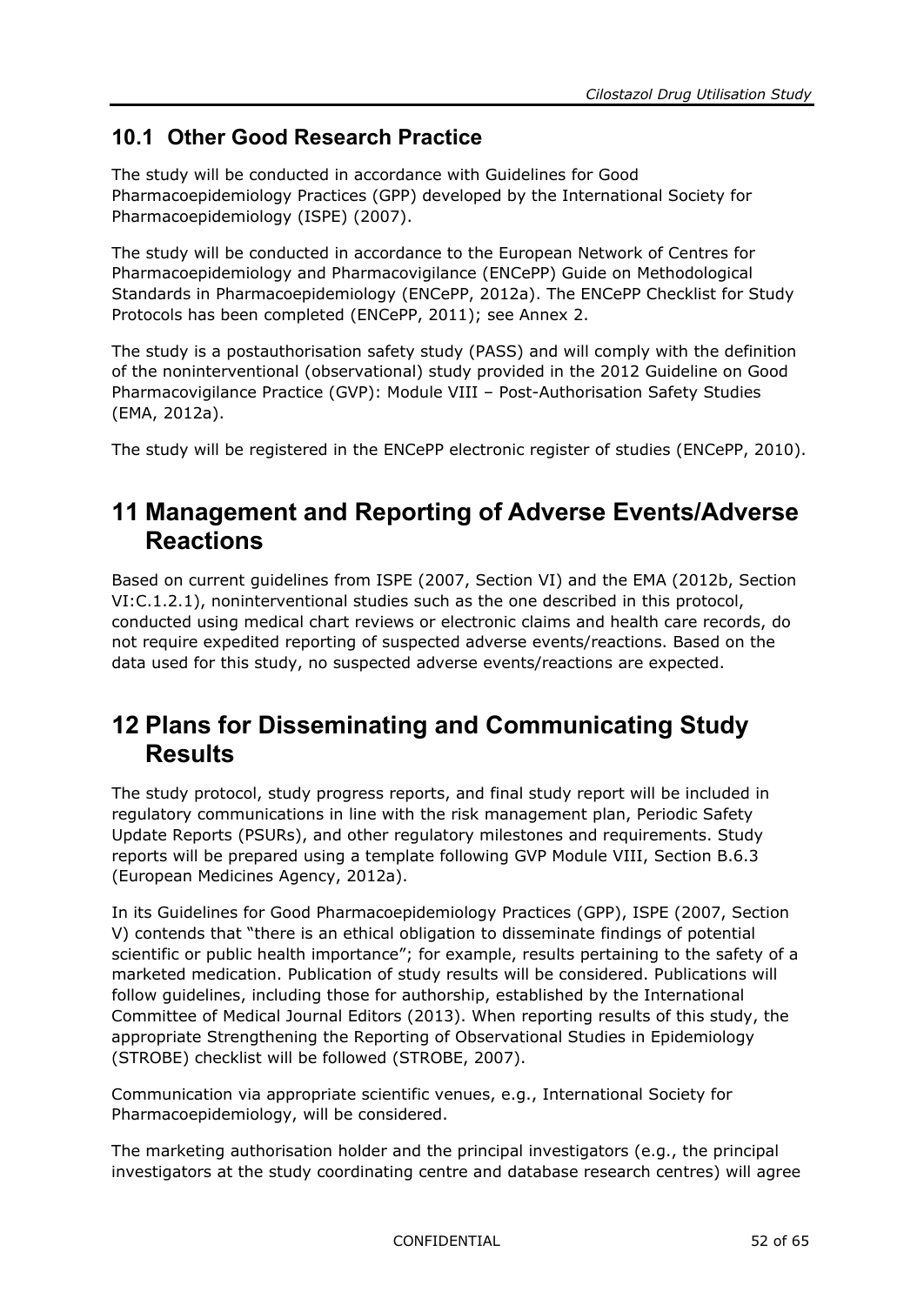upon a publication policy allowing the principal investigators to independently prepare publications based on the study results, irrespective of data ownership. The marketing authorisation holder will be entitled to view the results and interpretations included in the manuscript and provide comments prior to submission of the manuscript for publication (European Medicines Agency, 2012a, Section VIII.B.7).

# <span id="page-52-0"></span>**13 References**

- Bolíbar B, Fina Avilés F, Morros R, Garcia-Gil MDELM, Hermosilla E, Ramos R, et al.; Grupo SIDIAP. SIDIAP database: electronic clinical records in primary care as a source of information for epidemiologic research [Article in Spanish]. Med Clin (Barc). 2012 May 19;138(14):617-21.
- Cegedim Strategic Data Medical Research UK. About us. 2012. Available at: [http://csdmruk.cegedim.com/our-data/our-data.shtml.](http://csdmruk.cegedim.com/our-data/our-data.shtml) Accessed 28 August 2012.
- Choi HK, Soriano LC, Zhang Y, Rodríguez LA. Antihypertensive drugs and risk of incident gout among patients with hypertension: population based case-control study. BMJ. 2012 Jan 12;344:d8190.
- Denburg MR, Haynes K, Shults J, Lewis JD, Leonard MB. Validation of The Health Improvement Network (THIN) database for epidemiologic studies of chronic kidney disease. Pharmacoepidemiol Drug Saf. 2011 Nov;20(11):1138-49.
- European Medicines Agency. Guideline on good pharmacovigilance practices (GVP). Module VIII – Post-authorisation safety studies. 9 July 2012a. Available at: [http://www.emea.europa.eu/docs/en\\_GB/document\\_library/Scientific\\_guideline/201](http://www.emea.europa.eu/docs/en_GB/document_library/Scientific_guideline/2012/06/WC500129137.pdf) [2/06/WC500129137.pdf.](http://www.emea.europa.eu/docs/en_GB/document_library/Scientific_guideline/2012/06/WC500129137.pdf) Accessed 3 October 2012.

European Medicines Agency. Guideline on good pharmacovigilance practices (GVP). Module VI – Management and reporting of adverse reactions to medicinal products. 22 June 2012b. Available at: [http://www.ema.europa.eu/docs/en\\_GB/document\\_library/Scientific\\_guideline/2012/](http://www.ema.europa.eu/docs/en_GB/document_library/Scientific_guideline/2012/06/WC500129135.pdf) [06/WC500129135.pdf.](http://www.ema.europa.eu/docs/en_GB/document_library/Scientific_guideline/2012/06/WC500129135.pdf) Accessed 3 October 2012.

- European Network of Centres for Pharmacoepidemiology and Pharmacovigilance (ENCePP). ENCePP checklist for study protocols (revision 1). 19 August 2011. Available at: [http://www.encepp.eu/standards\\_and\\_guidances/index.html.](http://www.encepp.eu/standards_and_guidances/index.html) Accessed 3 October 2012.
- European Network of Centres for Pharmacoepidemiology and Pharmacovigilance (ENCePP). ENCePP study seal. Last updated: 15 May 2012b. Available at: [http://www.encepp.eu/encepp\\_studies/index.html.](http://www.encepp.eu/encepp_studies/index.html) Accessed 3 October 2012.
- European Network of Centres for Pharmacoepidemiology and Pharmacovigilance (ENCePP). Guide on methodological standards in pharmacoepidemiology. 11 July 2012a. Available at: [http://www.encepp.eu/standards\\_and\\_guidances/index.html.](http://www.encepp.eu/standards_and_guidances/index.html) Accessed 3 October 2012.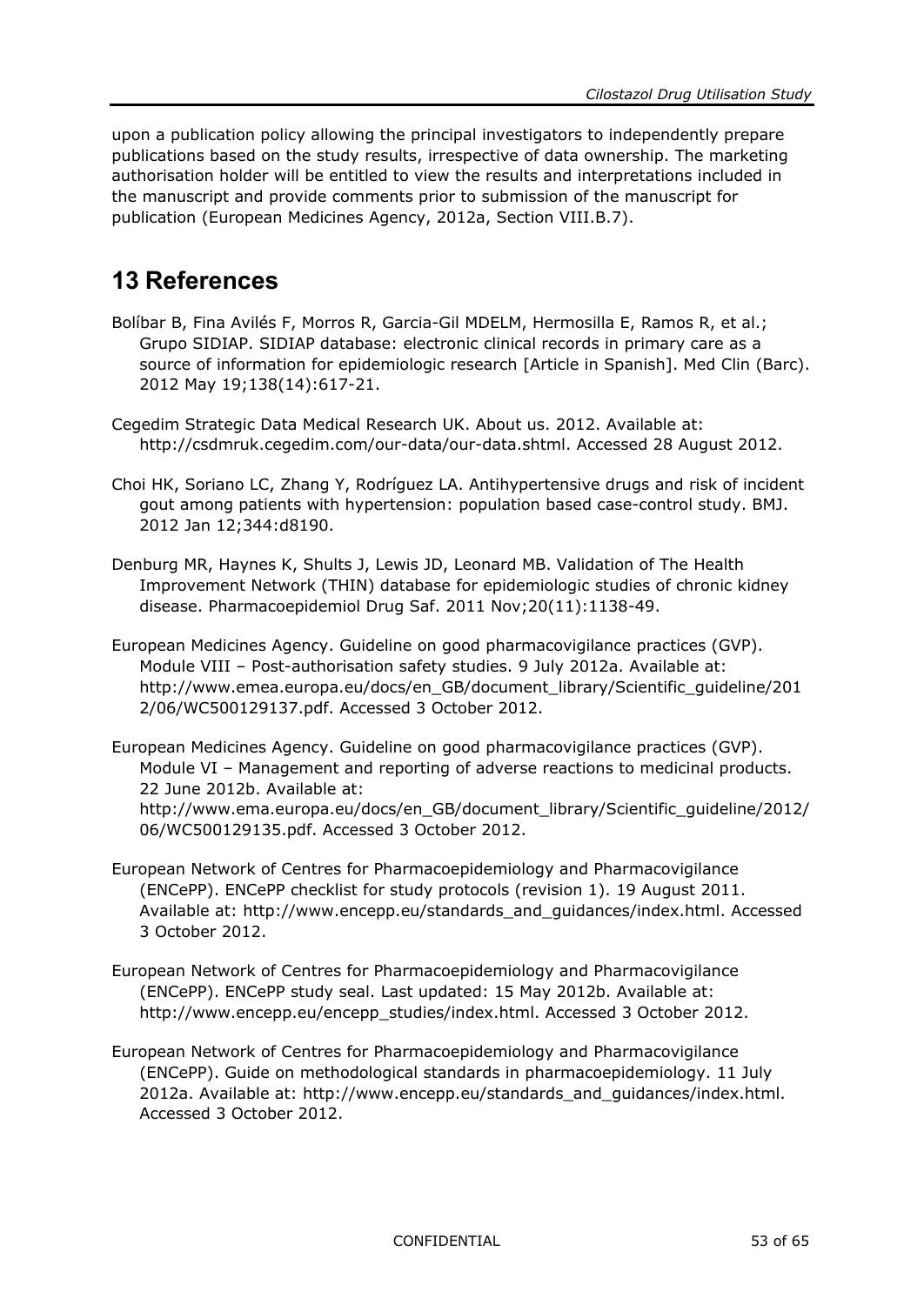- European Network of Centres for Pharmacoepidemiology and Pharmacovigilance (ENCePP). Electronic register of studies. Version 3.0.49. 2010. Available at: [http://www.encepp.eu/encepp/studiesDatabase.jsp.](http://www.encepp.eu/encepp/studiesDatabase.jsp) Accessed 3 October 2012.
- Eurostat. Population data for Germany. 2012. Available at: [http://epp.eurostat.ec.europa.eu/tgm/table.do?tab=table&language=en&pcode=tps0](http://epp.eurostat.ec.europa.eu/tgm/table.do?tab=table&language=en&pcode=tps00001&tableSelection=1&footnotes=yes&labeling=labels&plugin=1) [0001&tableSelection=1&footnotes=yes&labeling=labels&plugin=1.](http://epp.eurostat.ec.europa.eu/tgm/table.do?tab=table&language=en&pcode=tps00001&tableSelection=1&footnotes=yes&labeling=labels&plugin=1) Accessed 11 May 2012.
- Furu K, Wettermark B, Andersen M, Martikainen JE, Almarsdottir AB, Sorensen HT. The Nordic countries as a cohort for pharmacoepidemiological research. Basic Clin Pharmacol Toxicol. 2010 Feb;106(2):86-94.
- García-Gil MDELM, Hermosilla E, Prieto-Alhambra D, Fina F, Rosell M, Ramos R, et al. Construction and validation of a scoring system for the selection of high-quality data in a Spanish population primary care database (SIDIAP). Inform Prim Care. 2011;19(3):135-45.
- González-Ruíz A, Cuaresma-Lasheras ME, Blanco-Ramos IV, Rodríguez-Dichico GP, Montero-Corominas D. Cilostazol: from spontaneous reports of cardiovascular and haemorrhagic reactions to a thorough benefit-risk evaluation in Europe. A signal generation (abstract). Basic Clin Pharmacol Toxicol. 2011 Oct;109(Suppl. 3):36.
- Hayes J, Prah P, Nazareth I, King M, Walters K, Petersen I, et al. Prescribing trends in bipolar disorder: cohort study in the United Kingdom THIN primary care database 1995-2009. PLoS One. 2011;6(12):e28725.
- International Committee of Medical Journal Editors (ICMJE). Recommendations for the conduct, reporting, editing, and publication of scholarly work in medical journals. International Committee of Medical Journal Editors; August 2013. Available at: http://www.icmje.org/urm\_main.html. Accessed 25 February 2014..
- International Society for Pharmacoepidemiology (ISPE). Guidelines for good pharmacoepidemiology practices (GPP). Revision 2. April 2007. Available at: [http://www.pharmacoepi.org/resources/guidelines\\_08027.cfm.](http://www.pharmacoepi.org/resources/guidelines_08027.cfm) Accessed 3 October 2012.
- Jobski K, Schmid U, Behr S, Andersohn F, Garbe E. 3-year prevalence of alcoholrelated disorders in German patients treated with high-potency opioids. Pharmacoepidemiology Drug Saf. 2012 Apr 19. doi: 10.1002/pds.3268.
- Kraut AA, Schink T, Schulze-Rath R, Mikolajczyk RT, Garbe E. Incidence of anogenital warts in Germany: a population-based cohort study. BMC Infect Dis 2010 Dec 23;10:360.
- Ludvigsson JF, Andersson E, Ekbom A, Feychting M, Kim JL, Reuterwall C, et al. External review and validation of the Swedish national inpatient register. BMC Public Health. 2011 Jun 9;11:450. Available at: [http://www.biomedcentral.com/1471-](http://www.biomedcentral.com/1471-2458/11/450) [2458/11/450.](http://www.biomedcentral.com/1471-2458/11/450) Accessed 30 August 2012.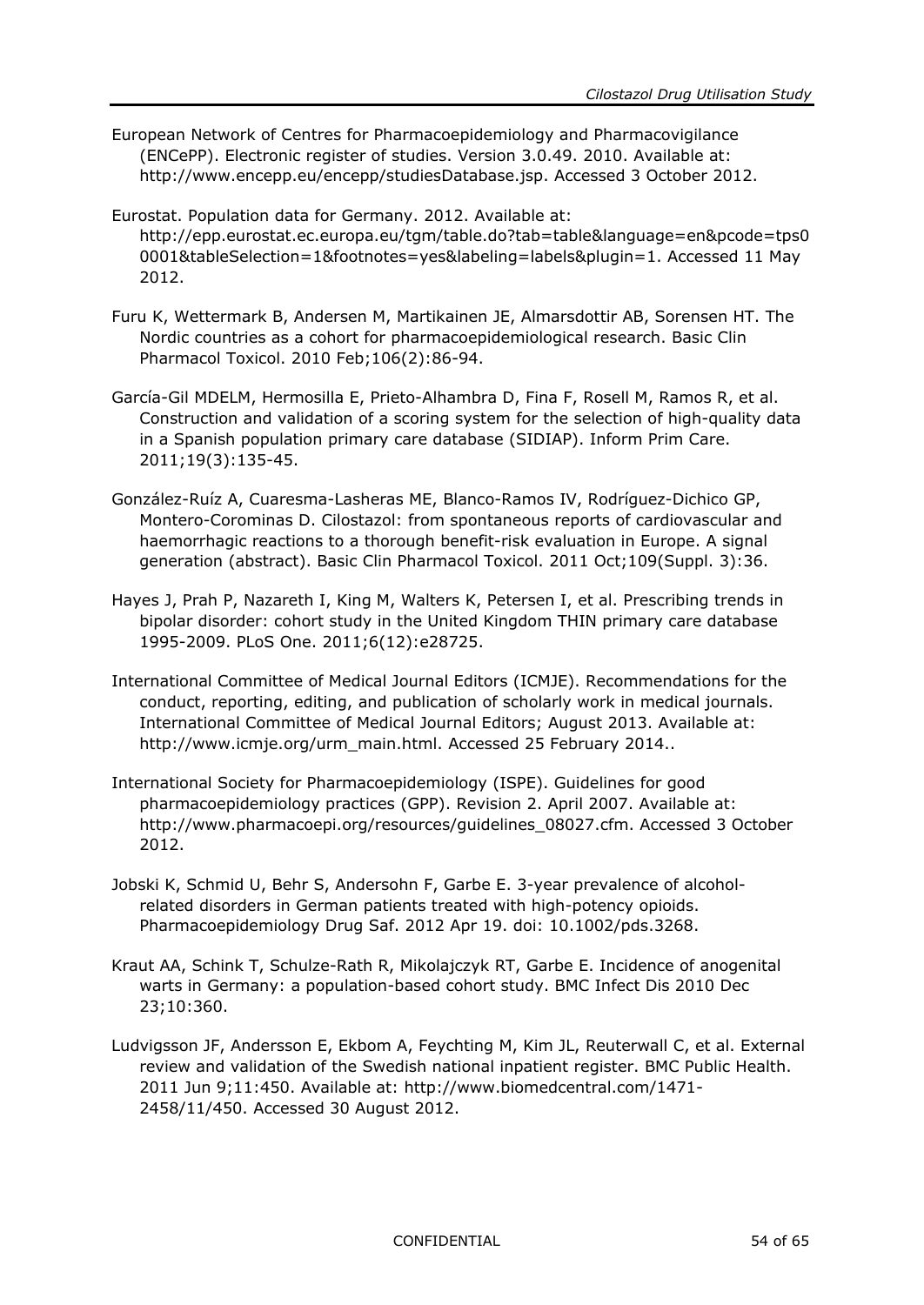- Ministry of Justice. Government offices of Sweden. Data protection. Last updated 20 March 2012. Available at: [http://www.sweden.gov.se/sb/d/2771.](http://www.sweden.gov.se/sb/d/2771) Accessed 30 August 2012.
- Ministry of Justice. Government offices of Sweden. Public access to information and secrecy act (2009:400, Offentlighets- och sekretesslagen). 2009. Available at: [http://www.sweden.gov.se/content/1/c6/13/13/97/aa5c1d4c.pdf.](http://www.sweden.gov.se/content/1/c6/13/13/97/aa5c1d4c.pdf) [Accessed 30](http://www.sweden.gov.se/sb/d/2771.%20Accessed%2028%20August%202012)  [August 2012.](http://www.sweden.gov.se/sb/d/2771.%20Accessed%2028%20August%202012)
- Otsuka Pharmaceutical Europe Ltd. Pletal® (cilostazol) EU risk management plan. Version 4. July 2012.
- Pigeot I, Ahrens W. Establishment of a pharmacoepidemiological database in Germany: methodological potential, scientific value and practical limitations. Pharmacoepidemiol Drug Saf. 2008 Mar;17(3):215-23.
- Schneeweiss S, Avorn J. A review of uses of health care utilization databases for epidemiologic research on therapeutics. J Clin Epidemiol. 2005;58(4):323-37.
- Rothman KJ. Episheet—spreadsheets for the analysis of epidemiologic data. October 25, 2011, version. Available at: [http://www.epidemiolog.net/studymat/.](http://www.epidemiolog.net/studymat/) Accessed 14 December 2012.
- STROBE (Strengthening the Reporting of Observational Studies in Epidemiology) statement. STROBE checklist. 2007. Available at: [http://www.strobe](http://www.strobe-statement.org/index.php?id=available-checklists)[statement.org/index.php?id=available-checklists.](http://www.strobe-statement.org/index.php?id=available-checklists) Accessed 3 October 2012.
- Wettermark B, Hammar N, Fored CM, Leimanis A, Otterblad Olausson P, Bergman U, et al. The new Swedish Prescribed Drug Register—opportunities for pharmacoepidemiological research and experience from the first six months. Pharmacoepidemiol Drug Saf. 2007;16(7):726-35.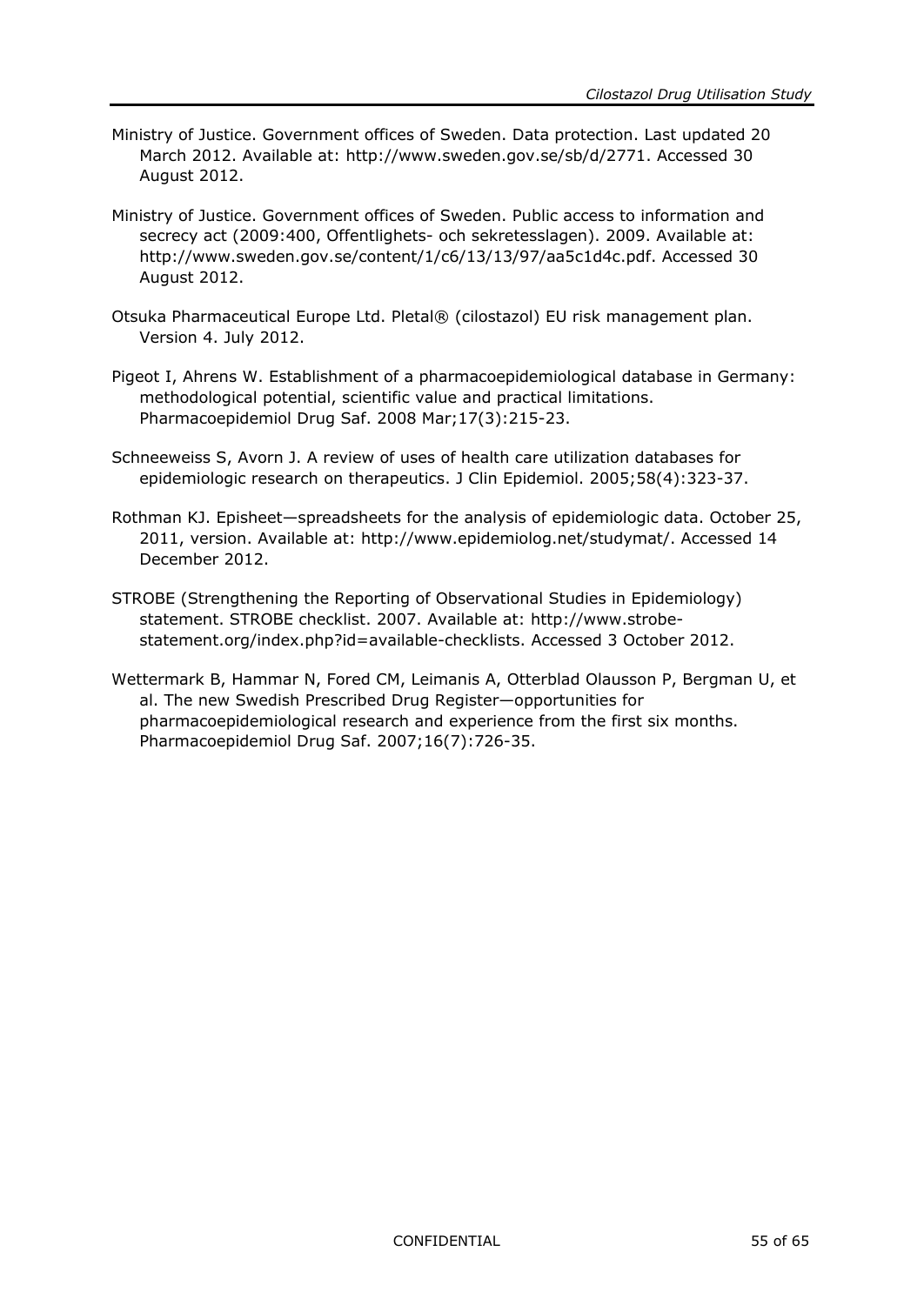# <span id="page-55-0"></span>**Annex 1. List of Stand-Alone Documents**

None.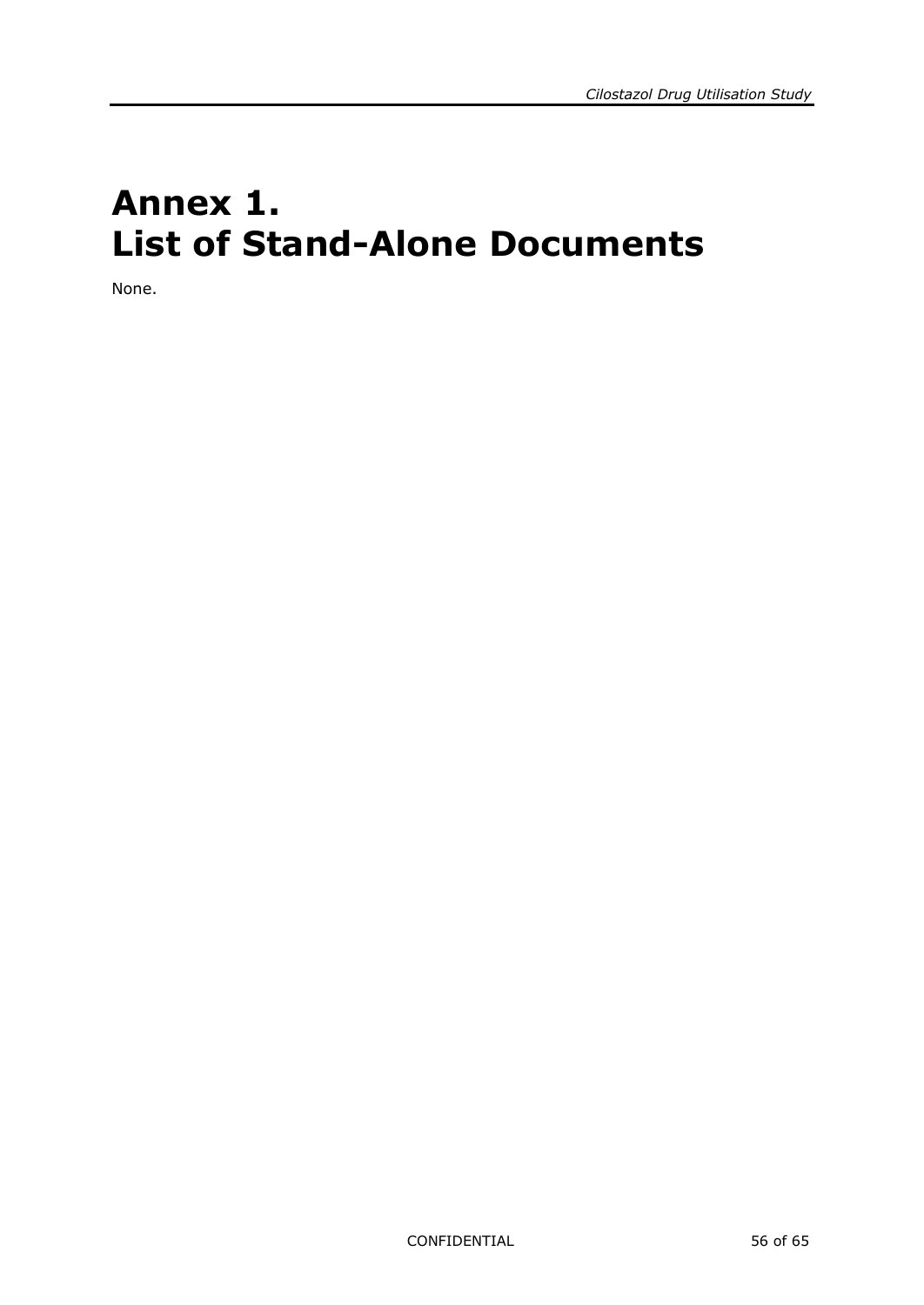# <span id="page-56-0"></span>**Annex 2. ENCePP Checklist for Study Protocols**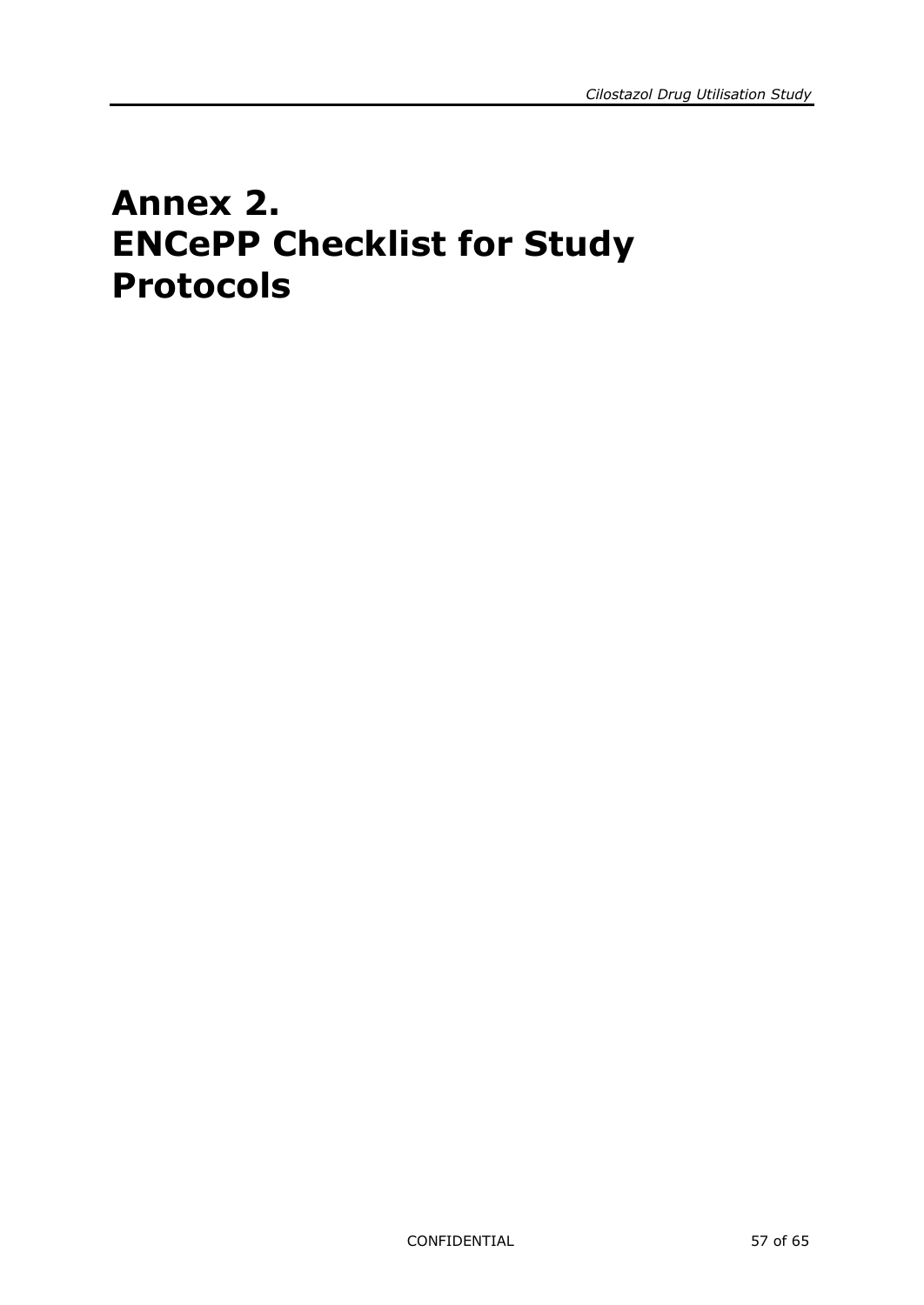



London, 25 July 2011 Doc.Ref. EMEA/540136/2009

European Network of Centres for Pharmacoepidemiology and Pharmacovigilance

# **ENCePP Checklist for Study Protocols (Revision 1)**

Adopted by the ENCePP Steering Group on 19/08/2011

The purpose of the Checklist developed by ENCePP is to stimulate consideration of important epidemiological principles when designing a pharmacoepidemiological or pharmacovigilance study and writing a study protocol. The Checklist is intended to promote the quality of such studies, not their uniformity. ENCePP welcomes innovative designs and new methods of research. The user is also referred to the [ENCePP Guide on](http://www.encepp.eu/standards_and_guidances/documents/ENCePPGuideofMethStandardsinPE.pdf)  [Methodological Standards in Pharmacoepidemiology](http://www.encepp.eu/standards_and_guidances/documents/ENCePPGuideofMethStandardsinPE.pdf) which reviews and gives direct electronic access to guidance for research in pharmacoepidemiology and pharmacovigilance.

For each of the questions of the Checklist, the investigator should indicate whether or not it has been addressed in the study protocol. If the answer is "Yes", the page number(s) of the protocol where this issue has been discussed should be specified. It is possible that some questions do not apply to a particular study (for example in the case of an innovative study design). In this case, the answer 'N/A' (Not Applicable) can be checked and the "Comments" field included for each section should be used to explain why. The "Comments" field can also be used to elaborate on a "No" answer.

| Section 1: Research question                                                                                                                                           | Yes | No | N/A | Page<br>Number(s) |
|------------------------------------------------------------------------------------------------------------------------------------------------------------------------|-----|----|-----|-------------------|
| 1.1 Does the formulation of the research question<br>clearly explain:                                                                                                  |     |    |     |                   |
| 1.1.1 Why the study is conducted? (e.g., to address an<br>important public health concern, a risk identified in the risk<br>management plan, an emerging safety issue) |     |    |     | 8,19              |
| 1.1.2 The objectives of the study?                                                                                                                                     |     |    |     | $8,19-20$         |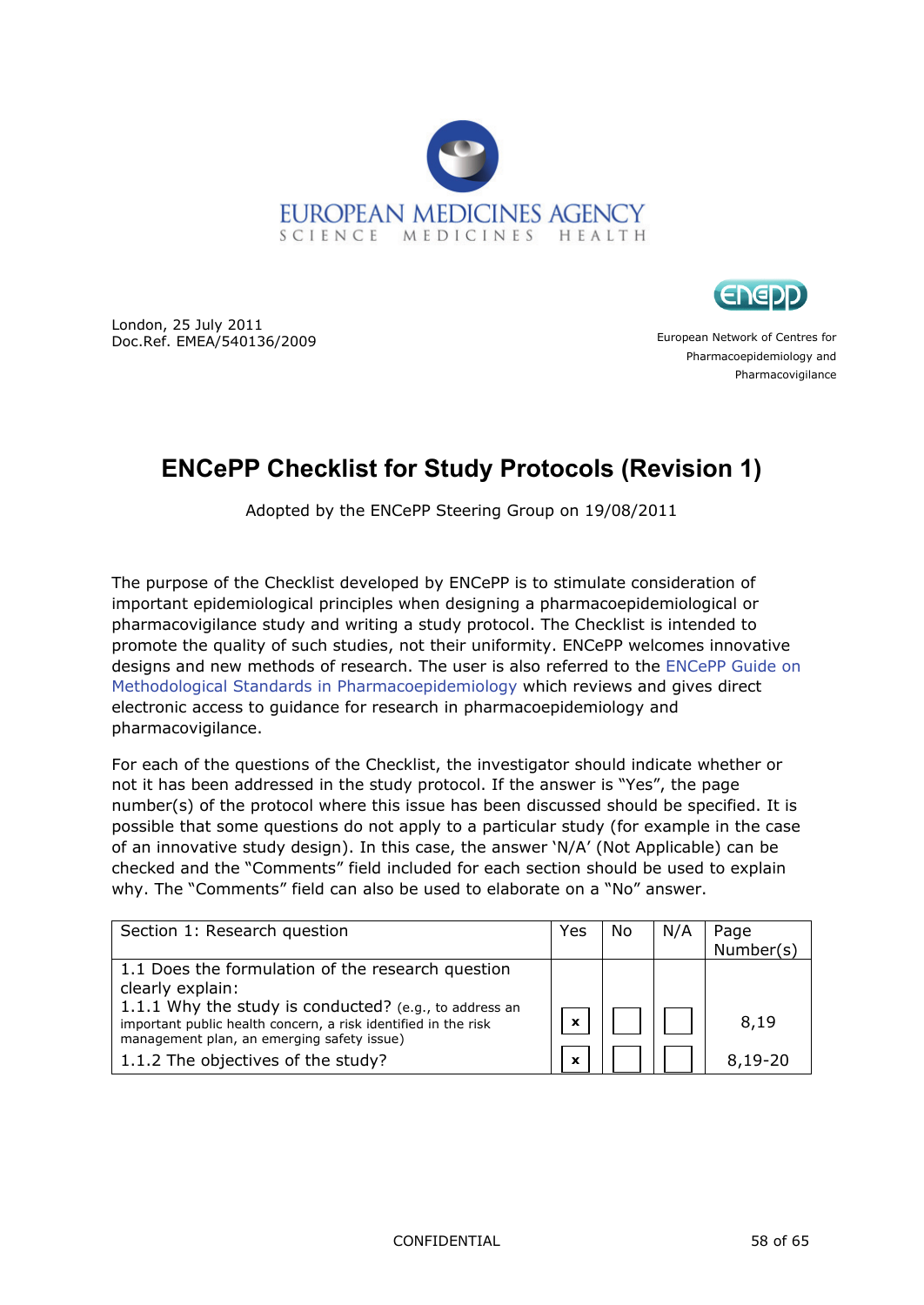| Section 1: Research question                                                                                                                                                                                                                                                                                             | Yes | No | N/A                                      | Page<br>Number(s) |
|--------------------------------------------------------------------------------------------------------------------------------------------------------------------------------------------------------------------------------------------------------------------------------------------------------------------------|-----|----|------------------------------------------|-------------------|
| 1.2 Does the formulation of the research question<br>specify:<br>1.2.1 The target population? (i.e. population or subgroup to<br>whom the study results are intended to be generalised)<br>1.2.2 Which formal hypothesis(-es) is (are) to be<br>tested?<br>1.2.3 if applicable, that there is no a priori<br>hypothesis? | x   |    | $\mathbf x$<br>$\boldsymbol{\mathsf{x}}$ | $8, 20 - 21$      |

Drug utilisation study with the objective of characterising users of cilostazol

| Section 2: Source and study populations                                                                                                               | Yes          | No | N/A | Page<br>Number(s) |
|-------------------------------------------------------------------------------------------------------------------------------------------------------|--------------|----|-----|-------------------|
| 2.1 Is the source population described?                                                                                                               | $\mathbf{x}$ |    |     | 8, 21             |
| 2.2 Is the planned study population defined in terms<br>of:                                                                                           |              |    |     |                   |
| 2.2.1 Study time period?                                                                                                                              | x            |    |     | $21 - 22$         |
| 2.2.2 Age and sex?                                                                                                                                    | x            |    |     | 8, 19-20          |
| 2.2.3 Country of origin?                                                                                                                              | x            |    |     | $20 - 21$         |
| 2.2.4 Disease/indication?                                                                                                                             | x            |    |     | $19 - 20$         |
| 2.2.5 Co-morbidity?                                                                                                                                   | x            |    |     | $8-12, 19-$<br>20 |
| 2.2.6 Seasonality?                                                                                                                                    |              |    | x   |                   |
| 2.3 Does the protocol define how the study<br>population will be sampled from the source<br>population? (e.g., event or inclusion/exclusion criteria) | x            |    |     | $22 - 23$         |

Comments:

| Section 3: Study design                                                                                                                                                                                                                  | Yes | No | N/A                       | Page<br>Number(s) |
|------------------------------------------------------------------------------------------------------------------------------------------------------------------------------------------------------------------------------------------|-----|----|---------------------------|-------------------|
| 3.1 Does the protocol specify the primary and<br>secondary (if applicable) endpoint(s) to be<br>investigated?                                                                                                                            |     |    | $\boldsymbol{\mathsf{x}}$ |                   |
| 3.2 Is the study design described? (e.g., cohort, case-<br>control, randomised controlled trial, new or alternative design)                                                                                                              | X   |    |                           | 8, 20-21          |
| 3.3 Does the protocol describe the measure(s) of<br>effect? (e.g., relative risk, odds ratio, deaths per 1000 person-<br>years, absolute risk, excess risk, incidence rate ratio, hazard ratio,<br>number needed to harm (NNH) per year) |     |    | $\boldsymbol{\mathsf{x}}$ |                   |
| 3.4 Is sample size considered?                                                                                                                                                                                                           | X   |    |                           | 8-12,44-45        |
| 3.5 Is statistical power calculated?                                                                                                                                                                                                     | x   |    |                           | $44 - 45$         |

Comments:

Drug utilisation: no medication effect will be evaluated.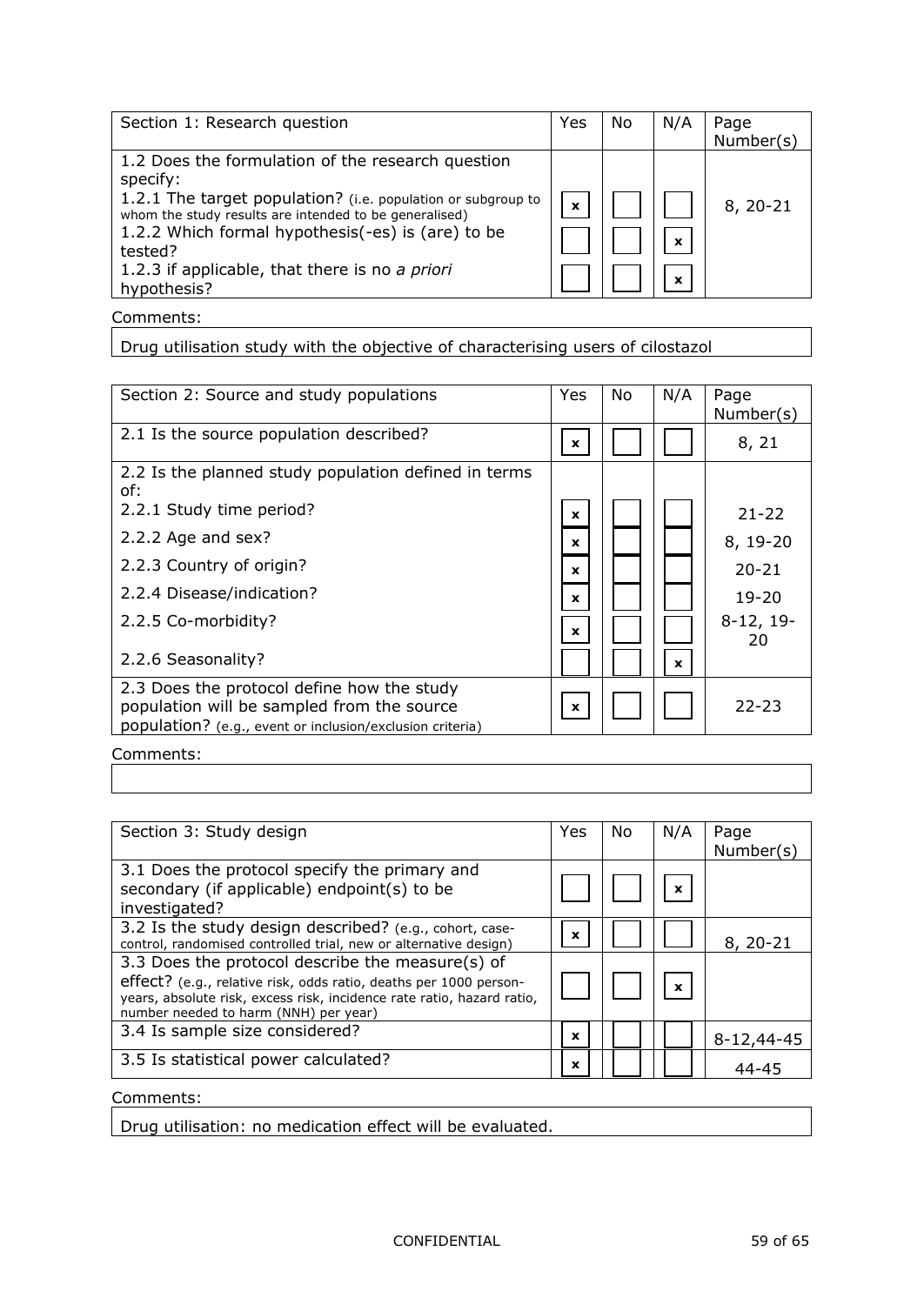| Section 4: Data sources                                                                                                                                                                                                                                                                                                                                                                                                          | Yes          | No. | N/A          | Page             |
|----------------------------------------------------------------------------------------------------------------------------------------------------------------------------------------------------------------------------------------------------------------------------------------------------------------------------------------------------------------------------------------------------------------------------------|--------------|-----|--------------|------------------|
|                                                                                                                                                                                                                                                                                                                                                                                                                                  |              |     |              | Number(s)        |
| 4.1 Does the protocol describe the data source(s)<br>used in the study for the ascertainment of:<br>4.1.1 Exposure? (e.g., pharmacy dispensing, general practice<br>prescribing, claims data, self-report, face-to-face interview, etc)<br>4.1.2 Endpoints? (e.g., clinical records, laboratory markers or<br>values, claims data, self report, patient interview including scales<br>and questionnaires, vital statistics, etc) | $\mathbf{x}$ |     | $\mathbf{x}$ | $36 - 44$        |
| 4.1.3 Covariates?                                                                                                                                                                                                                                                                                                                                                                                                                | x            |     |              | $36 - 44$        |
| 4.2 Does the protocol describe the information<br>available from the data source(s) on:<br>4.2.1 Exposure? (e.g., date of dispensing, drug quantity, dose,<br>number of days of supply prescription, daily dosage, prescriber)<br>4.2.2 Endpoints? (e.g., date of occurrence, multiple event,<br>severity measures related to event)                                                                                             | $\mathbf{x}$ |     | x            | $36 - 44$        |
| 4.2.3 Covariates? (e.g., age, sex, clinical and drug use history,<br>co-morbidity, co-medications, life style, etc.)                                                                                                                                                                                                                                                                                                             | $\mathbf{x}$ |     |              | $36 - 44$        |
| 4.3 Is the coding system described for:                                                                                                                                                                                                                                                                                                                                                                                          |              |     |              |                  |
| 4.3.1 Diseases? (e.g., International Classification of Diseases<br>$(ICD)-10)$                                                                                                                                                                                                                                                                                                                                                   | $\mathbf{x}$ |     |              | 24-25, 36-<br>44 |
| 4.3.2 Endpoints? (e.g., Medical Dictionary for Regulatory<br>Activities (MedDRA) for adverse events)                                                                                                                                                                                                                                                                                                                             |              |     | $\mathbf x$  |                  |
| 4.3.3 Exposure? (e.g., WHO Drug Dictionary, Anatomical<br>Therapeutic Chemical (ATC)Classification System)                                                                                                                                                                                                                                                                                                                       | $\mathbf x$  |     |              | 24-25, 36-<br>44 |
| 4.4 Is the linkage method between data sources<br>described? (e.g., based on a unique identifier or other)                                                                                                                                                                                                                                                                                                                       | x            |     |              | $36 - 44$        |

No endpoints included, this is a drug utilisation study

| Section 5: Exposure definition and measurement                                                                                                                                                                              | Yes | No | N/A         | Page<br>Number(s) |
|-----------------------------------------------------------------------------------------------------------------------------------------------------------------------------------------------------------------------------|-----|----|-------------|-------------------|
| 5.1 Does the protocol describe how exposure is<br>defined and measured? (e.g., operational details for defining<br>and categorising exposure)                                                                               | x   |    |             | $23 - 25$         |
| 5.2 Does the protocol discuss the validity of exposure<br>measurement? (e.g., precision, accuracy, prospective<br>ascertainment, exposure information recorded before the outcome<br>occurred, use of validation sub-study) | X   |    |             | $44 - 45$         |
| 5.3 Is exposure classified according to time windows?<br>(e.g., current user, former user, non-use)                                                                                                                         | X   |    |             | $8-12, 23$        |
| 5.4 Is exposure classified based on biological<br>mechanism of action?                                                                                                                                                      |     |    | $\mathbf x$ |                   |
| 5.5 Does the protocol specify whether a dose-<br>dependent or duration-dependent response is<br>measured?                                                                                                                   | x   |    |             | $8-12, 23$        |

#### Comments:

| Section 6: Endpoint definition and measurement                                | Yes | No. | N/A | Page<br>Number(s) |
|-------------------------------------------------------------------------------|-----|-----|-----|-------------------|
| 6.1 Does the protocol describe how the endpoints are<br>defined and measured? |     |     | X   |                   |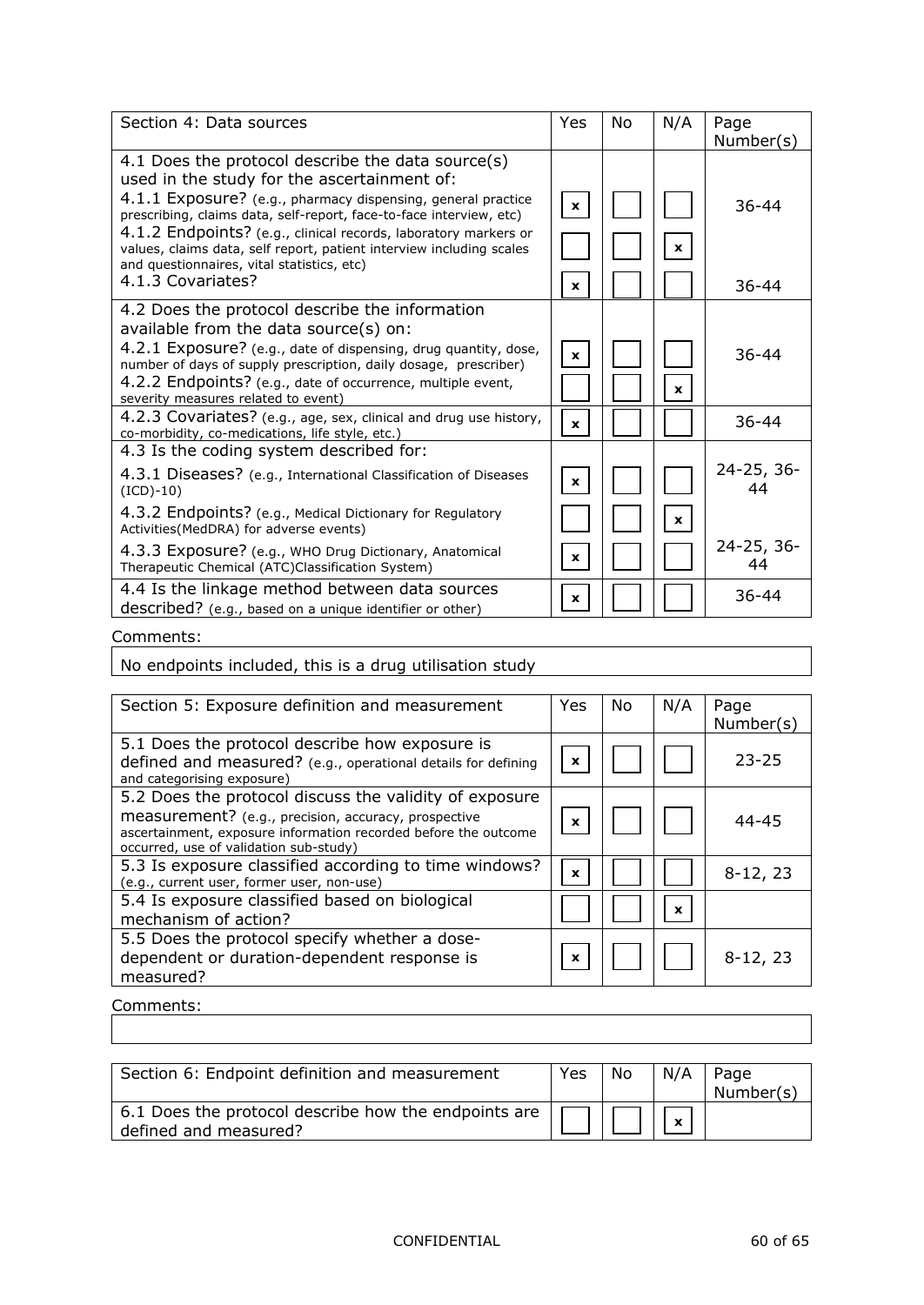| Section 6: Endpoint definition and measurement                                                                                                                                                                                         | Yes | No | N/A          | Page<br>Number(s) |
|----------------------------------------------------------------------------------------------------------------------------------------------------------------------------------------------------------------------------------------|-----|----|--------------|-------------------|
| 6.2 Does the protocol discuss the validity of endpoint<br>measurement? (e.g., precision, accuracy, sensitivity,<br>specificity, positive predictive value, prospective or retrospective<br>ascertainment, use of validation sub-study) |     |    | $\mathbf{x}$ |                   |

No endpoints included, this is a drug utilisation study

| Section 7: Biases and Effect modifiers                                                                                                                                       | Yes         | No | N/A | Page<br>Number(s) |
|------------------------------------------------------------------------------------------------------------------------------------------------------------------------------|-------------|----|-----|-------------------|
| 7.1 Does the protocol address:<br>7.1.1 Selection biases?                                                                                                                    | x           |    |     | $49 - 50$         |
| 7.1.2 Information biases?<br>(e.g., anticipated direction and magnitude of such biases,<br>validation sub-study, use of validation and external data, analytical<br>methods) | $\mathbf x$ |    |     | $49 - 50$         |
| 7.2 Does the protocol address known confounders?<br>(e.g., collection of data on known confounders, methods of<br>controlling for known confounders)                         |             |    | x   |                   |
| 7.3 Does the protocol address known effect<br>modifiers?<br>(e.g., collection of data on known effect modifiers, anticipated<br>direction of effect)                         |             |    | X   |                   |
| 7.4 Does the protocol address other limitations?                                                                                                                             | x           |    |     | 49-50             |

#### Comments:

Assessment of confounders and effect modifiers does not apply as this is a drug utilisation study and no study endpoints are included. However, the study describes factors that are relevant to the use of medications such as comorbidity, comedications, age, and sex.

| Section 8: Analysis plan                                      | Yes | No. | N/A         | Page      |
|---------------------------------------------------------------|-----|-----|-------------|-----------|
|                                                               |     |     |             | Number(s) |
| 8.1 Does the plan include measurement of absolute<br>effects? |     |     | $\mathbf x$ |           |
| 8.2 Is the choice of statistical techniques described?        |     |     | x           |           |
| 8.3 Are descriptive analyses included?                        | x   |     |             | 45-49     |
| 8.4 Are stratified analyses included?                         | x   |     |             | 45-49     |
| 8.5 Does the plan describe the methods for                    |     |     |             |           |
| identifying:                                                  |     |     |             |           |
| 8.5.1 Confounders?                                            |     |     | X           |           |
| 8.5.2 Effect modifiers?                                       |     |     | x           |           |
| 8.6 Does the plan describe how the analysis will              |     |     |             |           |
| address:                                                      |     |     |             |           |
| 8.6.1 Confounding?                                            |     |     | $\mathbf x$ |           |
| 8.6.2 Effect modification?                                    |     |     | x           |           |

#### Comments:

No measures of effect are estimated.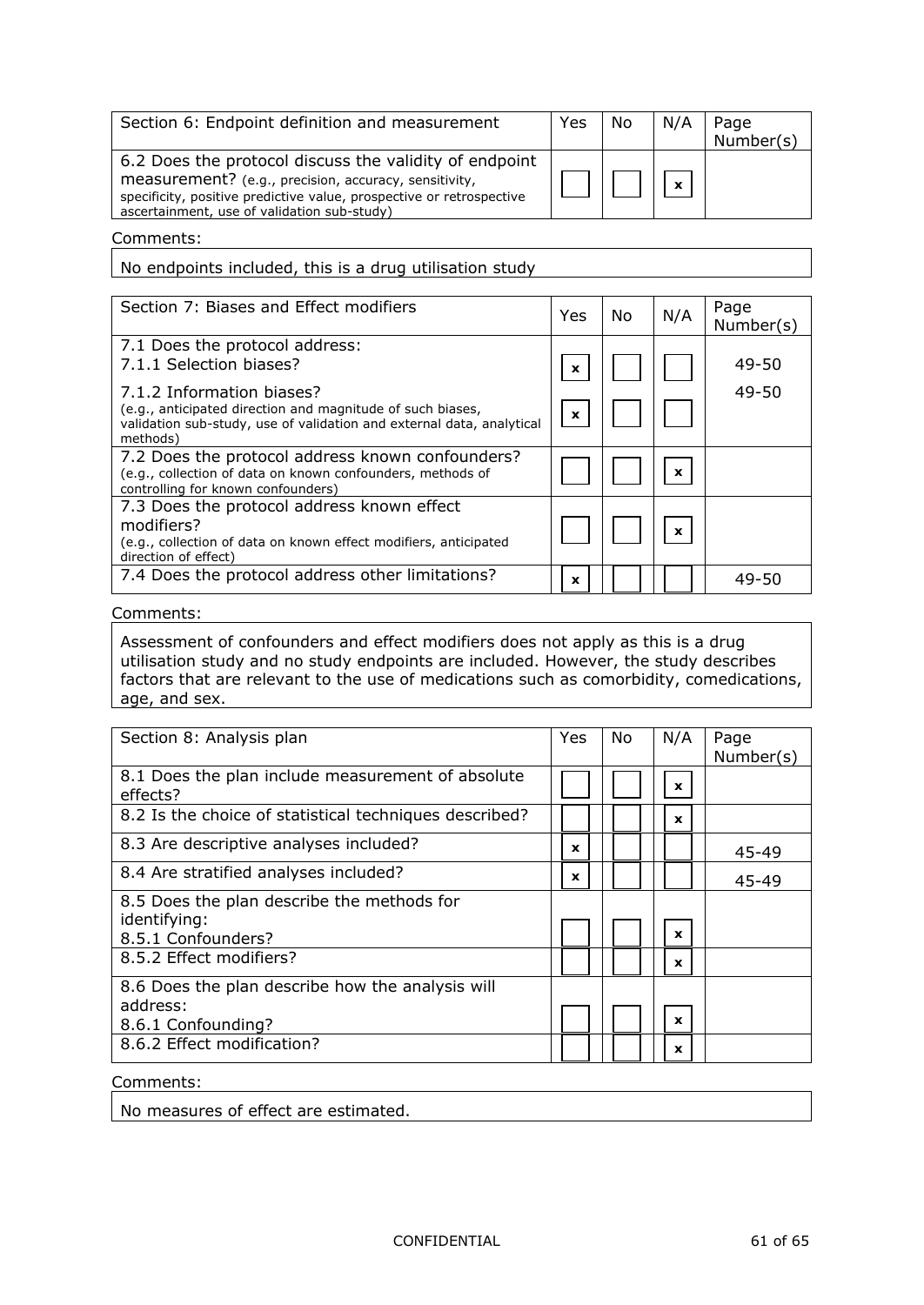| Section 9: Quality assurance, feasibility and<br>reporting                                                                                                      | Yes          | No | N/A | Page<br>Number(s) |
|-----------------------------------------------------------------------------------------------------------------------------------------------------------------|--------------|----|-----|-------------------|
| 9.1 Does the protocol provide information on data<br>storage? (e.g., software and IT environment, database<br>maintenance and anti-fraud protection, archiving) | $\mathbf{x}$ |    |     | 45, 49            |
| 9.2 Are methods of quality assurance described?                                                                                                                 | x            |    |     | 49                |
| 9.3 Does the protocol describe quality issues related<br>to the data source $(s)$ ?                                                                             | $\mathbf x$  |    |     | $49 - 50$         |
| 9.4 Does the protocol discuss study feasibility? (e.g.,<br>sample size, anticipated exposure, duration of follow-up in a<br>cohort study, patient recruitment)  | $\mathbf x$  |    |     | $44 - 45$         |
| 9.5 Does the protocol specify timelines for<br>9.5.1 Study start?                                                                                               | $\mathbf{x}$ |    |     | $8-12, 16-$<br>19 |
| 9.5.2 Study progress? (e.g., end of data collection, other<br>milestones)                                                                                       | $\mathbf{x}$ |    |     | $8-12, 16-$<br>19 |
| 9.5.3 Study completion?                                                                                                                                         | $\mathbf{x}$ |    |     | $8-12, 16-$<br>19 |
| 9.5.4 Reporting? (i.e. interim reports, final study report)                                                                                                     | $\mathbf{x}$ |    |     | $8-12, 16-$<br>19 |
| 9.6 Does the protocol include a section to document<br>future amendments and deviations?                                                                        | $\mathbf{x}$ |    |     | $12 - 16$         |
| 9.7 Are communication methods to disseminate<br>results described?                                                                                              | $\mathbf x$  |    |     | $52 - 53$         |
| 9.8 Is there a system in place for independent<br>review of study results?                                                                                      | x            |    |     | 49, 50, 52-<br>53 |

| Section 10: Ethical issues                          | Yes              | No | N/A                       | Page      |
|-----------------------------------------------------|------------------|----|---------------------------|-----------|
|                                                     |                  |    |                           | Number(s) |
| 10.1 Have requirements of Ethics                    |                  |    |                           |           |
| Committee/Institutional Review Board approval been  | $\boldsymbol{x}$ |    |                           |           |
| described?                                          |                  |    |                           | $50 - 52$ |
| 10.2 Has any outcome of an ethical review procedure |                  |    |                           |           |
| been addressed?                                     |                  |    | $\boldsymbol{\mathsf{x}}$ |           |
| 10.3 Have data protection requirements been         |                  |    |                           |           |
| described?                                          | X                |    |                           | 50        |
|                                                     |                  |    |                           |           |

Comments:

-

Name of the coordinating study entity<sup>1</sup>: RTI-HS

Name of (primary) lead investigator<sup>2</sup>: Jordi Castellsague, MD, MPH

Date: 18 February, 2015

Signature: \_\_\_\_\_\_\_\_\_\_\_\_\_\_\_

 $1$  A legal person, institution or organisation which takes responsibility for the design and/or the management of a study. The (primary) lead investigator is the person authorised to represent the coordinating study entity.

<sup>&</sup>lt;sup>2</sup> A person with the scientific background and experience required for the conduct of a particular pharmacoepidemiological or pharmacovigilance study. The lead investigator is responsible for the conduct of a study at a study site. If a study is conducted at several study sites by a team of investigators, the (primary) lead investigator is the investigator who has overall responsibility for the study across all sites.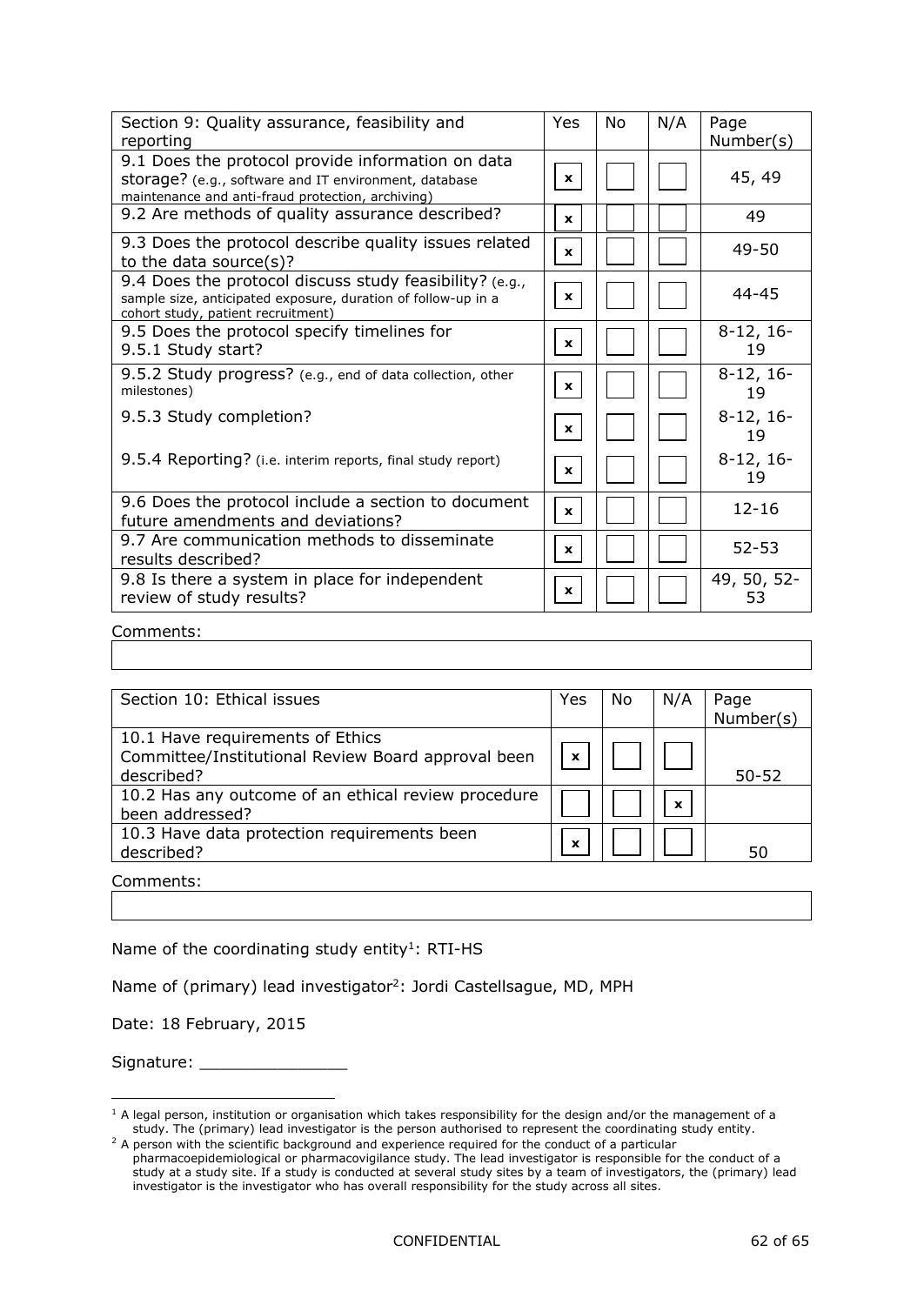# <span id="page-62-0"></span>**Annex 3. List of Medications Interacting With Cytochrome P450**

|                                    |                       | <b>Substrates</b> |                    | <b>Inhibitors</b> |        | <b>Inducers</b> |
|------------------------------------|-----------------------|-------------------|--------------------|-------------------|--------|-----------------|
| <b>Therapeutic Class</b>           | <b>Drug</b>           | <b>CYP2C19</b>    | CYP3A4             | <b>CYP2C19</b>    | CYP3A4 | CYP3A4          |
| Proton pump inhibitors             | Lansoprazole          | X                 |                    | X                 |        |                 |
|                                    | Omeprazole            | X                 |                    | $\mathsf X$       |        |                 |
|                                    | Pantoprazole          | X                 |                    |                   |        |                 |
|                                    | Rabeprazole           | $\pmb{\times}$    |                    |                   |        |                 |
| Antiepileptics                     | Phenytoin             | X                 |                    |                   |        | X               |
|                                    | Phenobarbital         | $\pmb{\times}$    |                    |                   |        | X               |
|                                    | Carbamazepine         |                   |                    |                   |        | X               |
| Antidepressants                    | Amitriptyline         | X                 |                    |                   |        |                 |
|                                    | Clomipramine          | X                 |                    |                   |        |                 |
|                                    | Fluoxetine            |                   |                    | $\pmb{\times}$    |        |                 |
|                                    | Fluvoxamine           |                   |                    | X                 | X      |                 |
|                                    | Nefazodone            |                   |                    |                   | X      |                 |
|                                    | Trazodone             |                   | X                  |                   |        |                 |
| Platelet aggregation<br>inhibitors | Clopidogrel           | $\pmb{\times}$    |                    |                   |        |                 |
|                                    | Ticlopidine           |                   |                    | X                 |        |                 |
| Antineoplastic agents              | Cyclophospha-<br>mide | $\pmb{\times}$    |                    |                   |        |                 |
|                                    | Imatinib              |                   | X                  |                   |        |                 |
|                                    | Tamoxifen             |                   | $\pmb{\mathsf{X}}$ |                   |        |                 |
|                                    | Vincristine           |                   | $\mathsf X$        |                   |        |                 |
| Progestogens                       | Progesterone          | X                 |                    |                   |        |                 |
| Macrolide antibiotics              | Clarithromycin        |                   | X                  |                   | X      |                 |
|                                    | Erythromycin          |                   | X                  |                   | X      |                 |
|                                    | Telithromycin         |                   | X                  |                   |        |                 |
|                                    | Troleandomycin        |                   |                    |                   | X      |                 |
| Anti-arrhythmics                   | Quinidine             |                   | X                  |                   |        |                 |
|                                    | Amiodarone            |                   |                    |                   | X      |                 |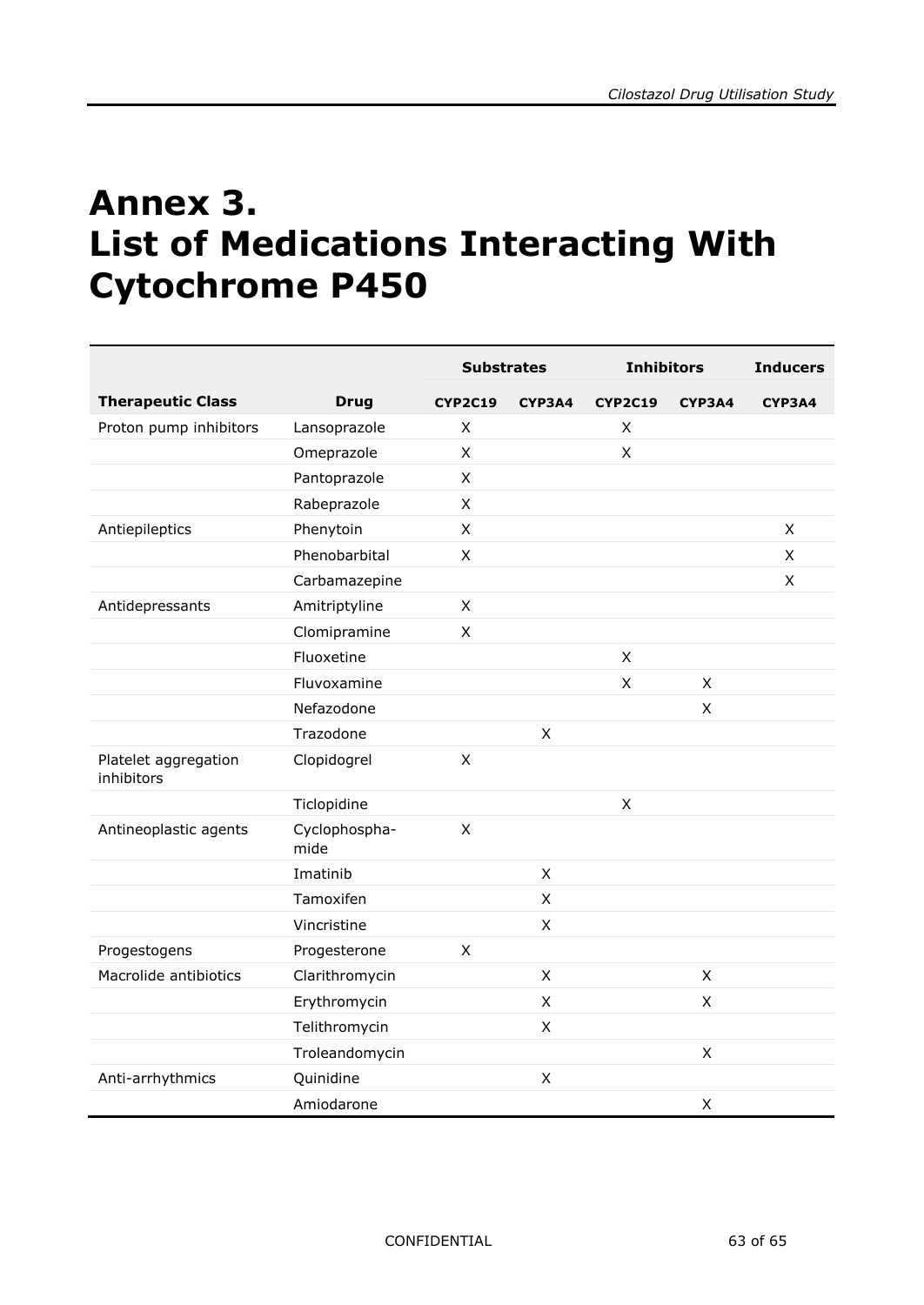|                                  |                       | <b>Substrates</b> |              | <b>Inhibitors</b> |                | <b>Inducers</b> |
|----------------------------------|-----------------------|-------------------|--------------|-------------------|----------------|-----------------|
| <b>Therapeutic Class</b>         | <b>Drug</b>           | <b>CYP2C19</b>    | CYP3A4       | <b>CYP2C19</b>    | CYP3A4         | CYP3A4          |
| Anxiolytics                      | Diazepam              | X                 | X            |                   |                |                 |
|                                  | Alprazolam            |                   | X            |                   |                |                 |
|                                  | Midazolam             |                   | X            |                   |                |                 |
|                                  | Triazolam             |                   | X            |                   |                |                 |
|                                  | Buspirone             |                   | X            |                   |                |                 |
| Immunosuppressants               | Cyclosporine          |                   | X            |                   |                |                 |
|                                  | Tacrolimus            |                   | X            |                   |                |                 |
| Protease-inhibitor<br>antivirals | Indinavir             |                   | X            |                   | $\mathsf{X}$   |                 |
|                                  | Ritonavir             |                   | X            |                   | X              |                 |
|                                  | Saquinavir            |                   | $\mathsf{x}$ |                   |                |                 |
|                                  | Nelfinavir            |                   |              |                   | $\mathsf{X}$   |                 |
|                                  | Boceprevir            |                   | X            |                   |                |                 |
|                                  | Telaprevir            |                   | X            |                   |                |                 |
| Gastrointestinal                 | Cisapride             |                   | X            |                   |                |                 |
|                                  | Cimetidine            |                   |              |                   | X              |                 |
| Antihistaminics                  | Astemizole            |                   | X            |                   |                |                 |
|                                  | Chlorphenira-<br>mine |                   | X            |                   |                |                 |
| Calcium-channel<br>blockers      | Amlodipine            |                   | $\mathsf{x}$ |                   |                |                 |
|                                  | Diltiazem             |                   | X            |                   | X              |                 |
|                                  | Felodipine            |                   | X            |                   |                |                 |
|                                  | Nifedipine            |                   | $\mathsf{x}$ |                   |                |                 |
|                                  | Nisoldipine           |                   | X            |                   |                |                 |
|                                  | Nitrendipine          |                   | Χ            |                   |                |                 |
|                                  | Verapamil             |                   | X            |                   | $\pmb{\times}$ |                 |
|                                  | Mibefradil            |                   |              |                   | $\mathsf X$    |                 |
| <b>Statins</b>                   | Atorvastatin          |                   | $\mathsf{X}$ |                   |                |                 |
|                                  | Lovastatin            |                   | X            |                   |                |                 |
|                                  | Simvastatin           |                   | X            |                   |                |                 |
| Antimycotics                     | Ketoconazole          |                   |              | $\mathsf X$       | $\pmb{\times}$ |                 |
|                                  | Itraconazole          |                   |              |                   | $\mathsf X$    |                 |
| Oral hypoglycemic<br>agents      | Pioglitazone          |                   |              |                   |                | X               |
|                                  | Troglitazone          |                   |              |                   |                | X               |
| Antimycobacterials               | Rifabutin             |                   |              |                   |                | X               |
|                                  | Rifampin              |                   |              |                   |                | X               |